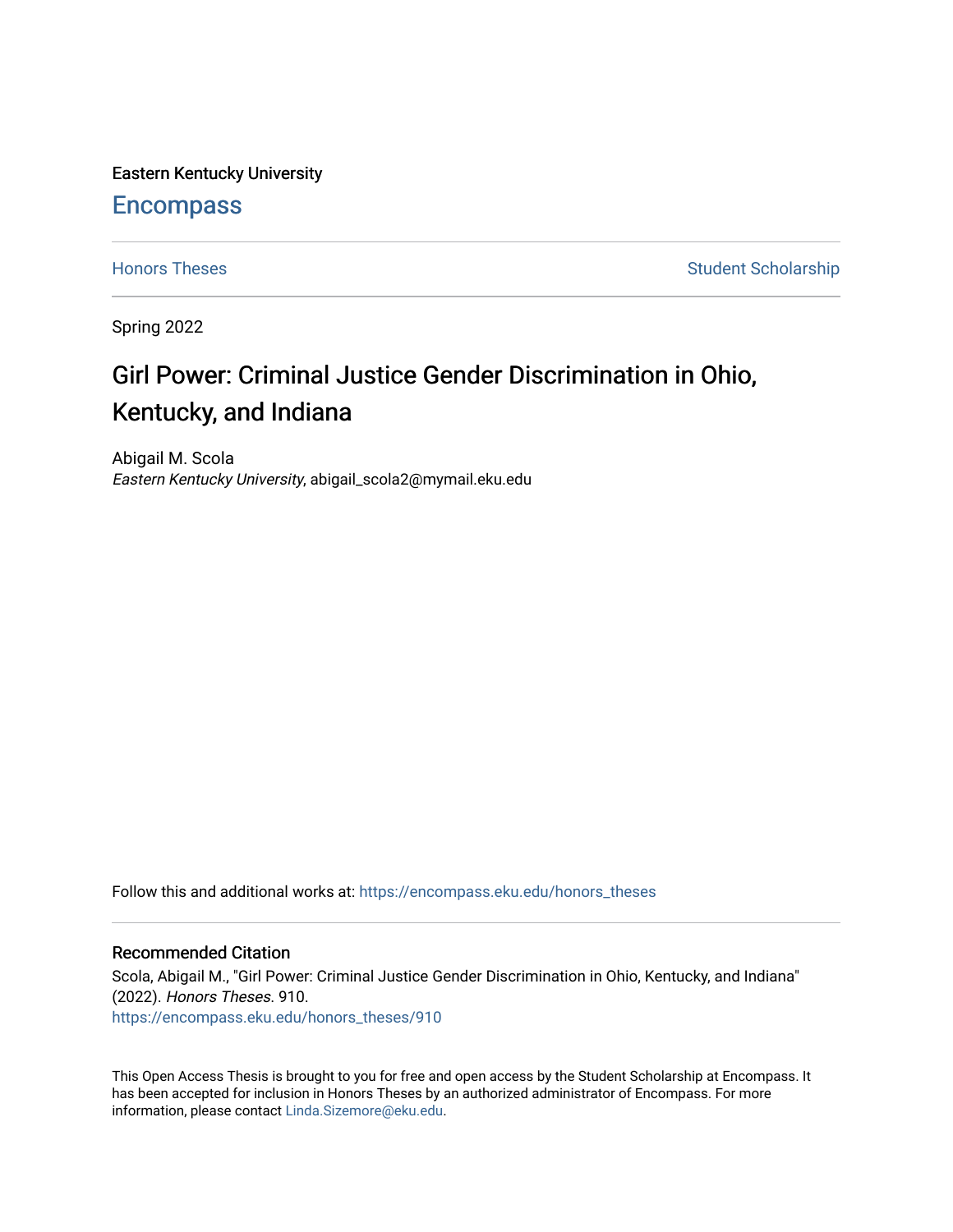# EASTERN KENTUCKY UNIVERSITY

# Girl Power: Criminal Justice Gender Discrimination in Ohio, Kentucky, and Indiana

Honors Thesis

Submitted

In Partial Fulfillment

of the

Requirements of HON 420

Spring 2022

By Abigail Scola

Faculty Mentor

Dr. Kristie Blevins

College of Justice and Safety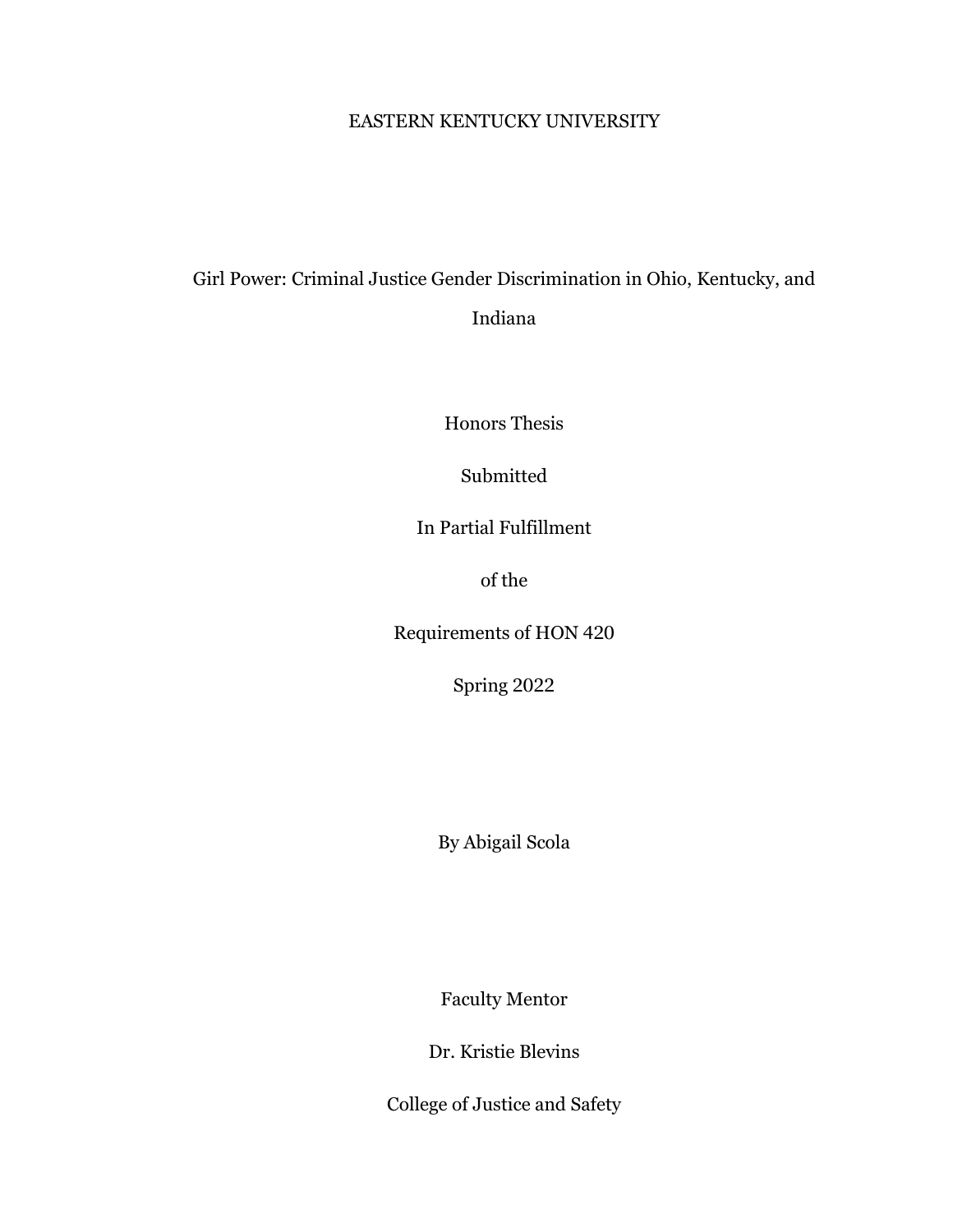#### **Abstract**

# Girl Power: Criminal Justice Gender Discrimination in Ohio, Kentucky, and Indiana

Abigail Scola

#### Mentored by Dr. Kristie Blevins

Women in the career field of criminal justice are severely underrepresented and face obstacles everyday in the form of discrimination and sexual harassment. This work looks to investigate the frequency of perceived gender discrimination and harassment against women employed in the criminal justice system. This research was completed through a survey administered to those working for a department of the criminal justice system in the Ohio, Kentucky, and Indiana regions to gage the gender discrimination present. Local and state police departments, law offices, jails, prisons, and federal law enforcement agencies in ten counties in each of the three states received the survey. Hypotheses included incidences of discrimination and sexual harassment being perceived by many women in all departments, local law enforcement and corrections reporting a higher frequency of discrimination and harassment than the legal field and federal law enforcement, and less populated areas having more instances of discrimination and harassment than metropolitan counties. Overall, results yielded from the study were in partial support of the first hypothesis, fully supported the second, and were inapplicable to the third hypothesis.

*Keywords: women in criminal justice, discrimination, sexual harassment, law enforcement, honors thesis*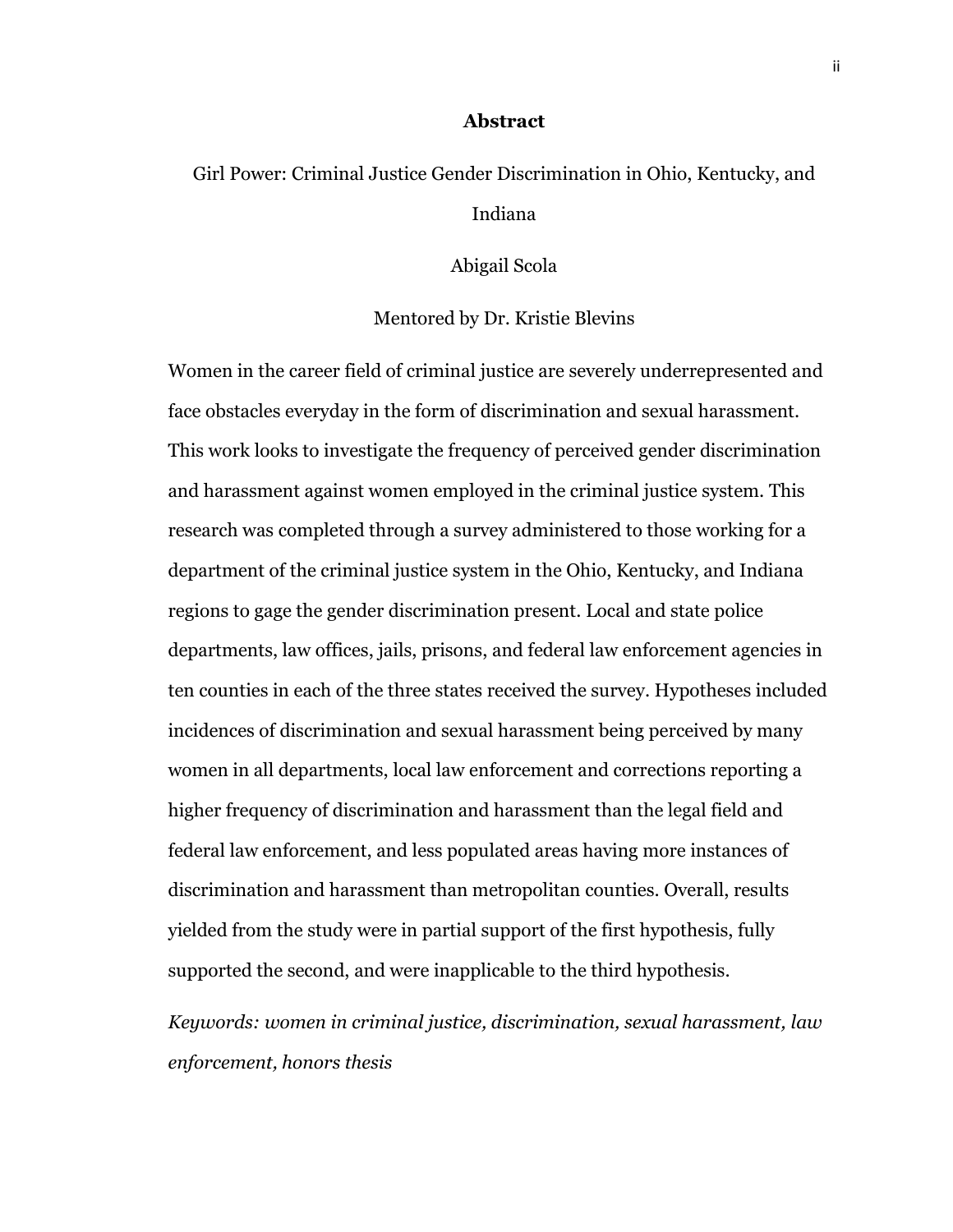# **Table of Contents**

| Girl Power: Criminal Justice Gender Discrimination in Ohio, Kentucky, and |
|---------------------------------------------------------------------------|
|                                                                           |
|                                                                           |
| History of Women's Employment in the Criminal Justice System  4           |
|                                                                           |
|                                                                           |
|                                                                           |
|                                                                           |
|                                                                           |
|                                                                           |
| 15                                                                        |
|                                                                           |
| 26                                                                        |
| 31                                                                        |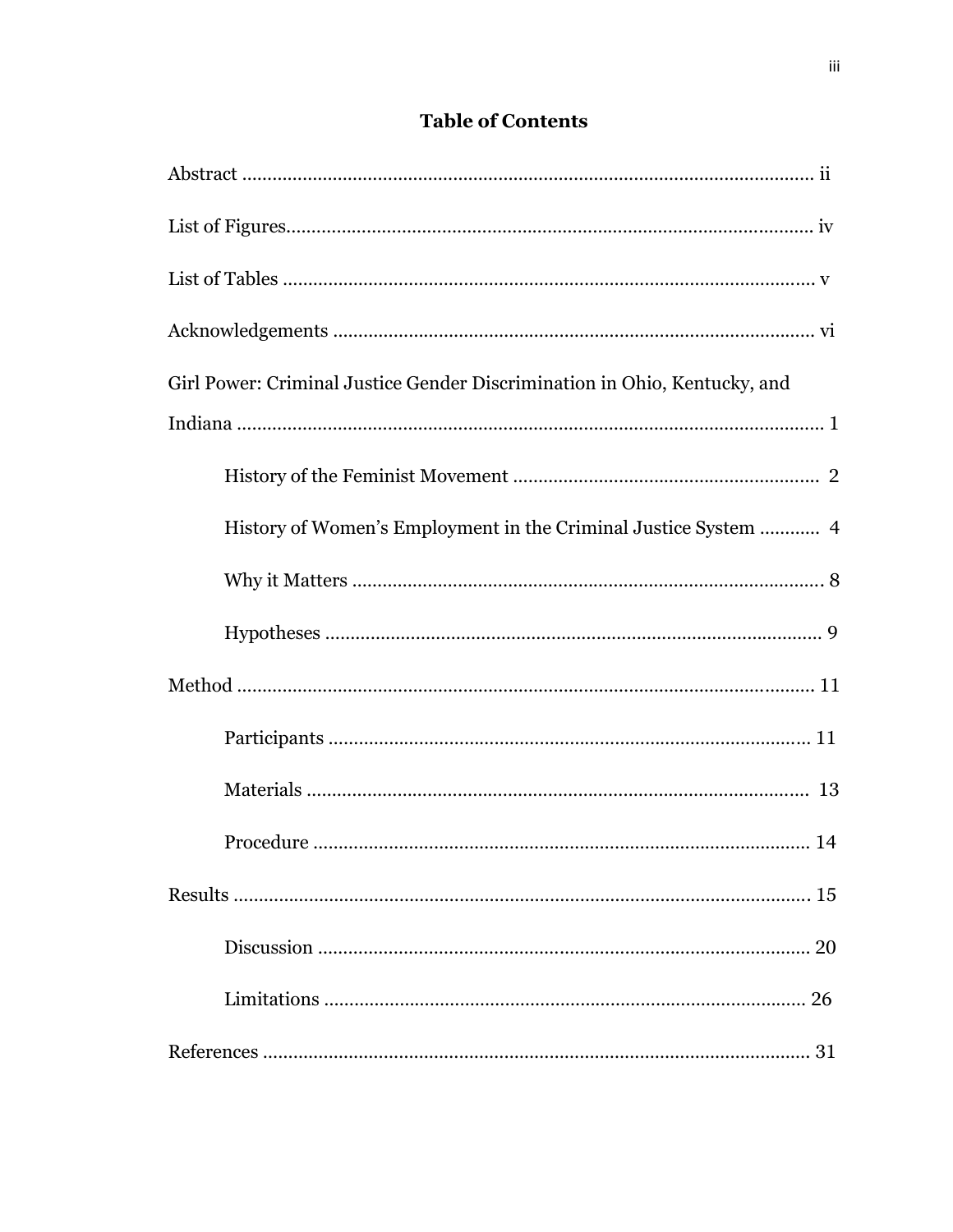# **List of Figures**

| Figures | Page |
|---------|------|
|         |      |
|         |      |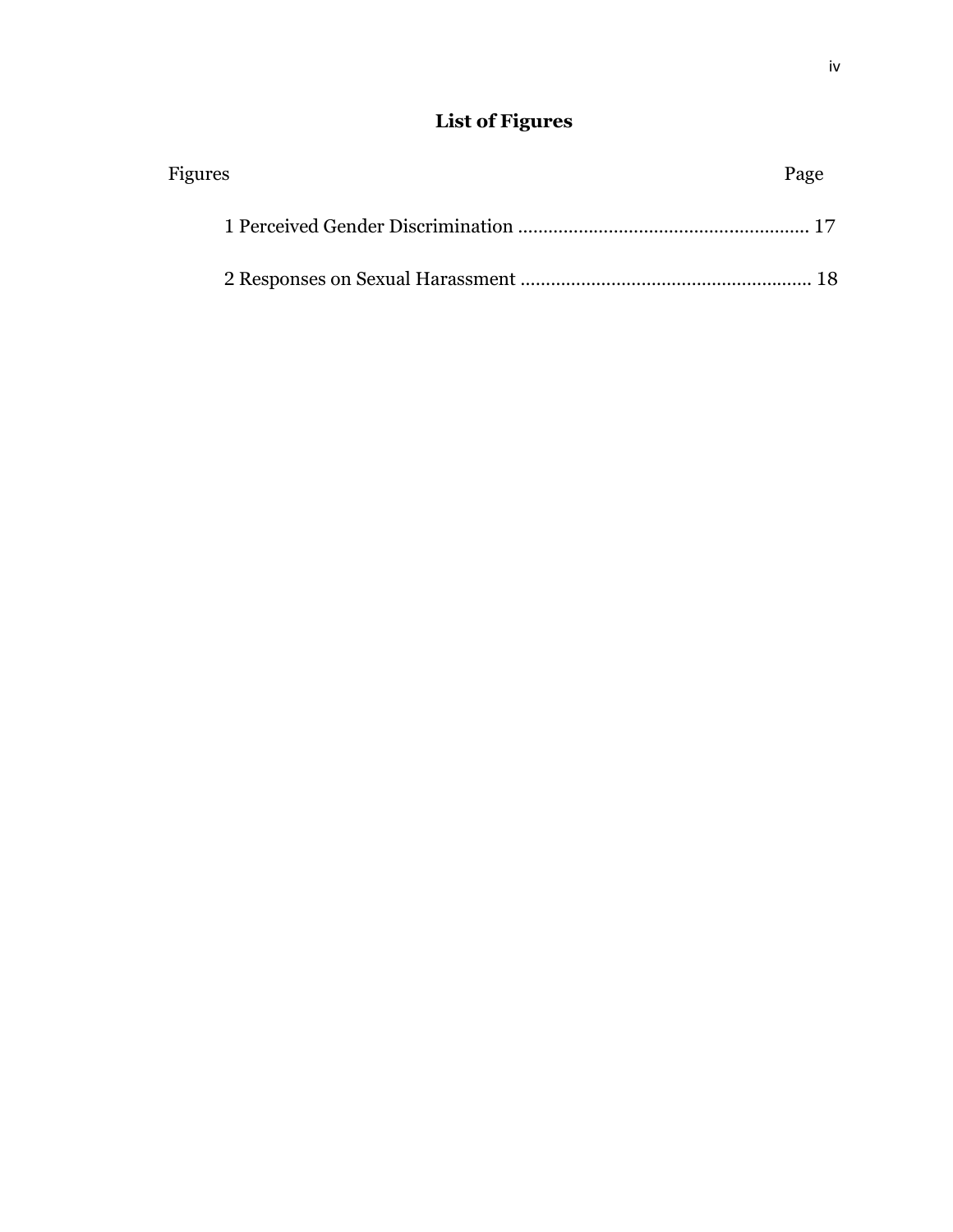# **List of Tables**

| Tables | Page |
|--------|------|
|        |      |
|        |      |
|        |      |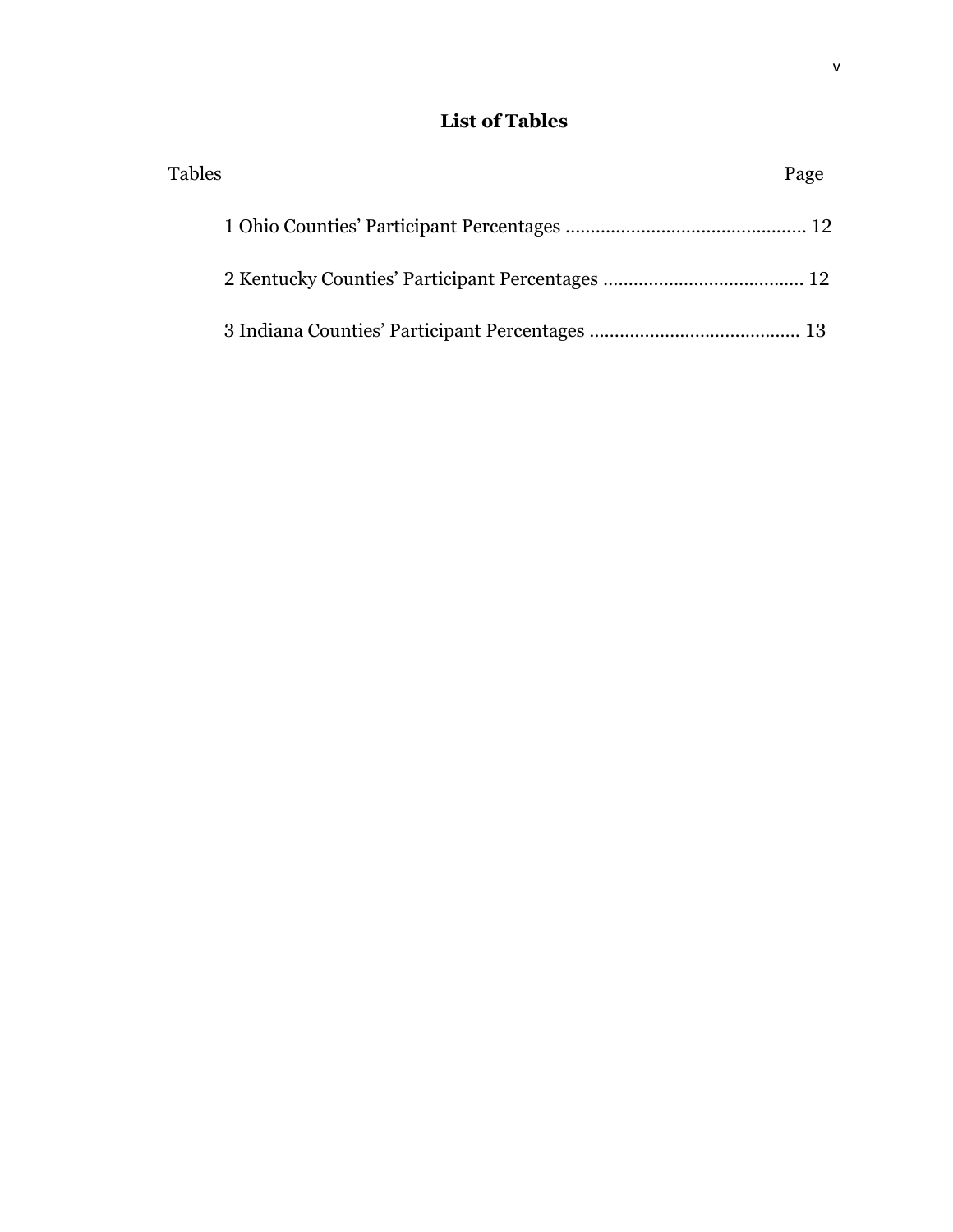#### **Acknowledgements**

First and foremost, I want to thank Eastern Kentucky University for providing me with access and leadership in the pursuit of education. Eastern Kentucky University's Honors Program has been nothing short of supportive in my undergraduate endeavors and I could not be more thankful. My mentor, Dr. Kristie Blevins, has been incredibly helpful in not only keeping me on track while completing my thesis, but also in allowing me creative freedom to pursue all avenues applicable to my topic. Dr. David Coleman has inspired me throughout his work with the Honors Program and his dedication to his students, I will be forever thankful for all this program, and he have offered me during my time at Eastern. Although she was not a part of creating my thesis, I want to thank Dr. Randi Polk for moderating my thesis presentation and being an amazing professor for so many honors students, myself included. I also want to thank my sister, Amanda, for always being my source of comedic relief when the stress of college would weigh on me. Lastly, I would like to include a special thank you to my parents, John and Jennifer Scola, for always supporting me and encouraging me to chase my dreams, no matter how big they are. I am truly lucky to have them in my life and could not imagine my college experience without of their help.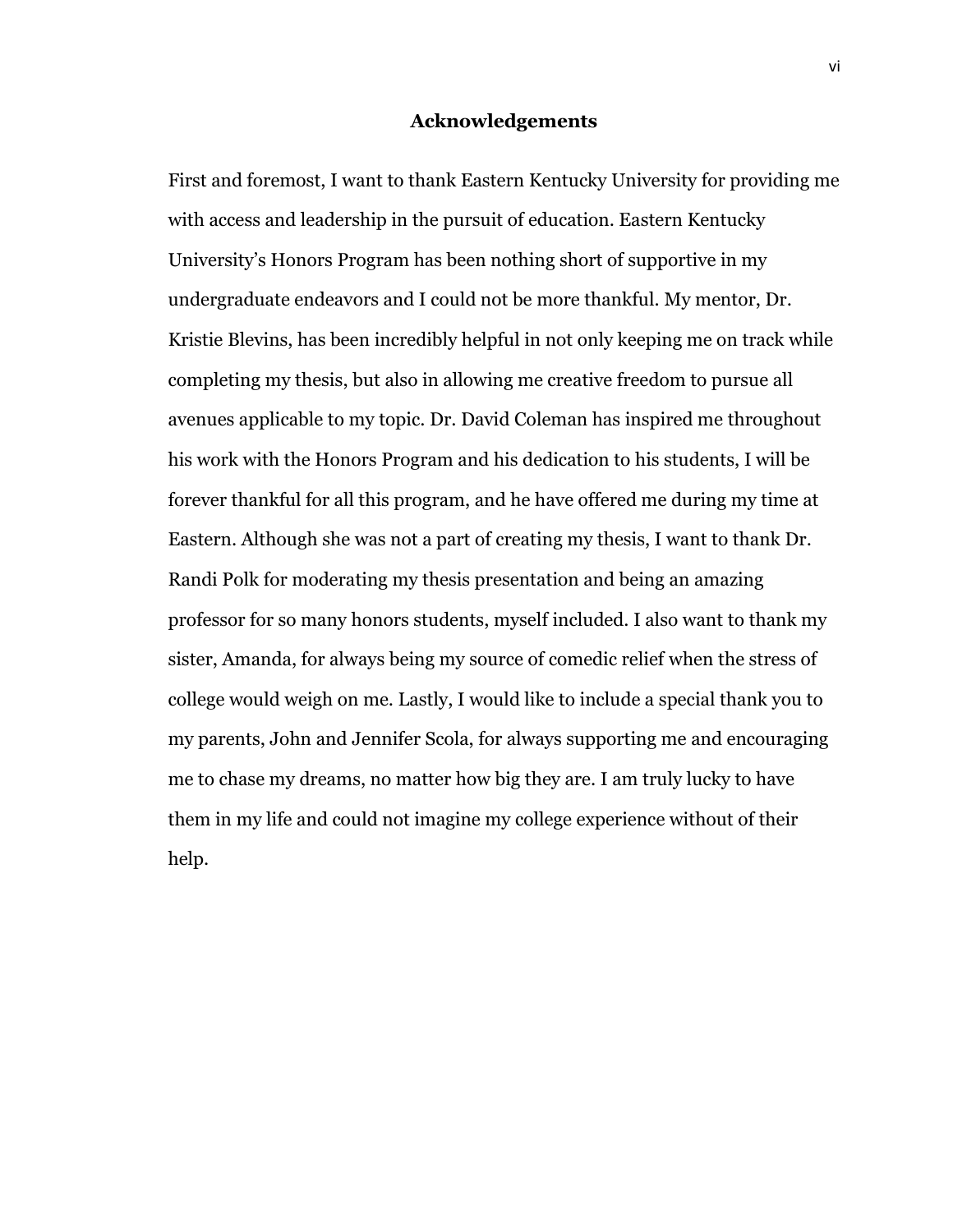# **Girl Power: Criminal Justice Gender Discrimination in Ohio, Kentucky, and Indiana**

Women represent approximately half of the work force in America, but when it comes to the field of criminal justice they are significantly underrepresented. This stems from the minimal recruitment that departments aim towards women and their perceived and actual treatment by their coworkers. In the field of criminal justice, masculinity is valued higher than femininity, which results in the biased treatment of women. I am hypothesizing that the women I survey in the Ohio, Indiana, and Kentucky regions will have experienced various forms of discrimination and harassment in their workplaces. I presume that the women in the fields of law enforcement and corrections, specifically at the local and state levels, will report higher levels of gender discrimination than the women in the legal field and those working at the federal level. I am also reporting on the frequency of gender discrimination in relation to the region the survey responses derive from. This includes the state, as well as the city or county the women work for. I think that women working in smaller, more remote towns will be more likely to experience discrimination in the workplace in comparison to those working in metropolitan areas.

I am working towards addressing the disparity of women working in the criminal justice system since their diversity is an asset in the field and in the office. The main contributing factors to the lack of women working in this field is a perceived lack of respect from male colleagues and supervisors, harassment in the workplace, and an apparent scarcity of promotional opportunities. Some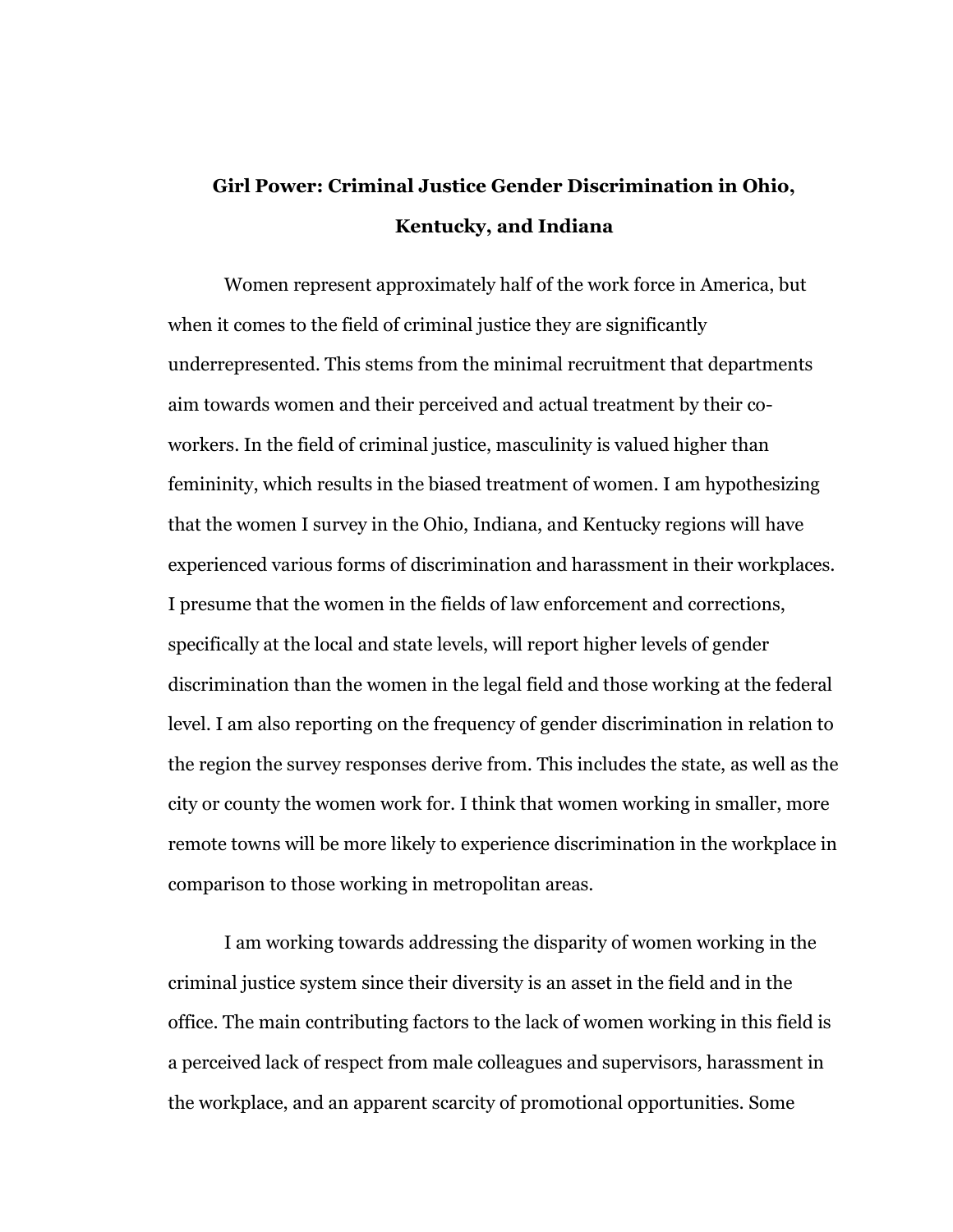departments are attempting to make efforts to address these problems of gender discrimination. However, others are not acknowledging the issues at hand, or are unaware of where to start to remedy them. These biases require attention in order to fully correct and eliminate them.

#### *History of the Feminist Movement*

At the very start of the development of the United States of America, women were not granted equal rights to men. They could not vote and once married, their property was owned by their husband. The feminist movement in the 19th century fought mainly for women's right to education, but was not centered on the shortage of employment prospects available to women (Ward, 2017). However, Under Title VII of the 1964 Civil Rights Act, women gained the right to be employed in traditionally male professions (Marshal, 2013). This act was then amended by the Equal Employment Opportunity (EEO) Act in 1972, which made it illegal for any law enforcement agency to deny employment or promotional opportunities to a candidate on the basis of gender (Molinaro, 2013). According to the bureau of justice statistics, the rate of full-time officers per 1,000 U.S. residents has been slightly fluctuating over the last 20 years with 3.05 officers per 1,000 residents in 1992, up to 3.52 in 2002, and then down to 3.43 in 2012 (Banks et al., 2016). Now, women have finally secured their place in several aspects of the workforce as 57.4% of all women are reported as employed in the labor force (BLS, 2021). Even while over half of the women in America are employed, they account for only 12.1% of all sworn in law enforcement personnel (Yu, 2021).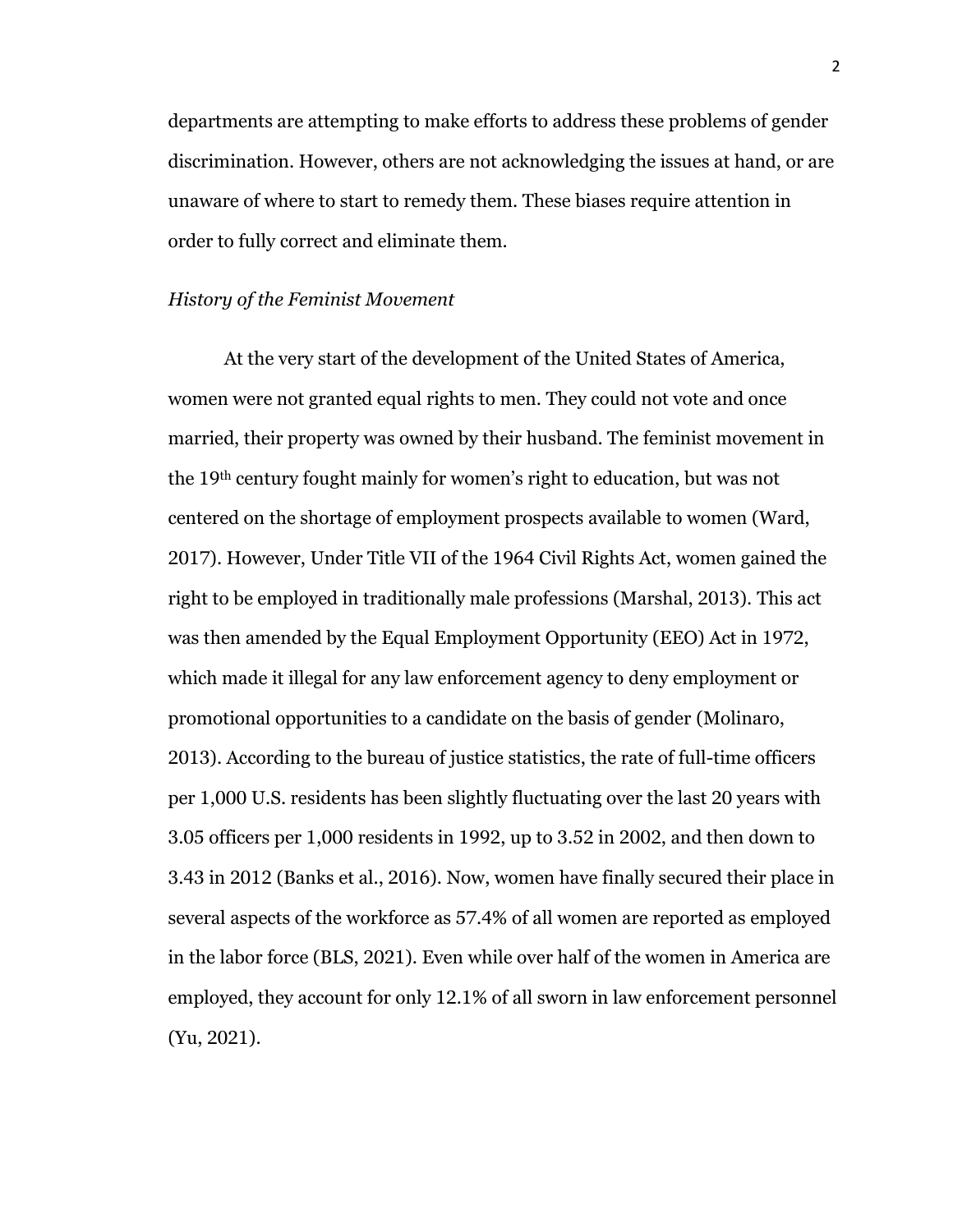This is partly due to the poor efforts put forth by various criminal justice departments to recruit female employees. The term tokenism, a word most often associated with minority groups who receive different treatment than those in the majority, has been applied to women working in law enforcement as they often make up less than 15% of their given department. This is frequently associated with lower job satisfaction, causing many women to leave the career field altogether (Hehnly, 2020). Women who are not yet in the field of criminal justice were surveyed as already perceiving a future career where they are given less respect, acceptance, and opportunities than their male counterparts (Cambareri & Kuhns, 2018). Because of the aforementioned treatment and preconceived notions, the retention rates of women working in the criminal justice system are and have been problematic. This has caused agencies all over the world to try to identify the reasons for their departure when women have made their motivations evident (Hehnly, 2020).

Women as a whole are reported as earning less than men, according to the Equal Employment Opportunity Commission. In 2019, women working full time in salary and wage positions reported median weekly earnings of \$821. This is just 82% of what the men's reported median weekly earning is, \$1007 (EEOC). Not only are women compensated less than men in the workforce as a whole, they also lack access to certain careers, such as assured employment in law enforcement positions. In 2017, it was reported that the percentage of women in all law enforcement positions was 26.8%, the percentage of women who were sworn in officers was 12.5%, and women who were civilian employees was 60.4%. (FBI). This provides evidence that women are interested in careers in law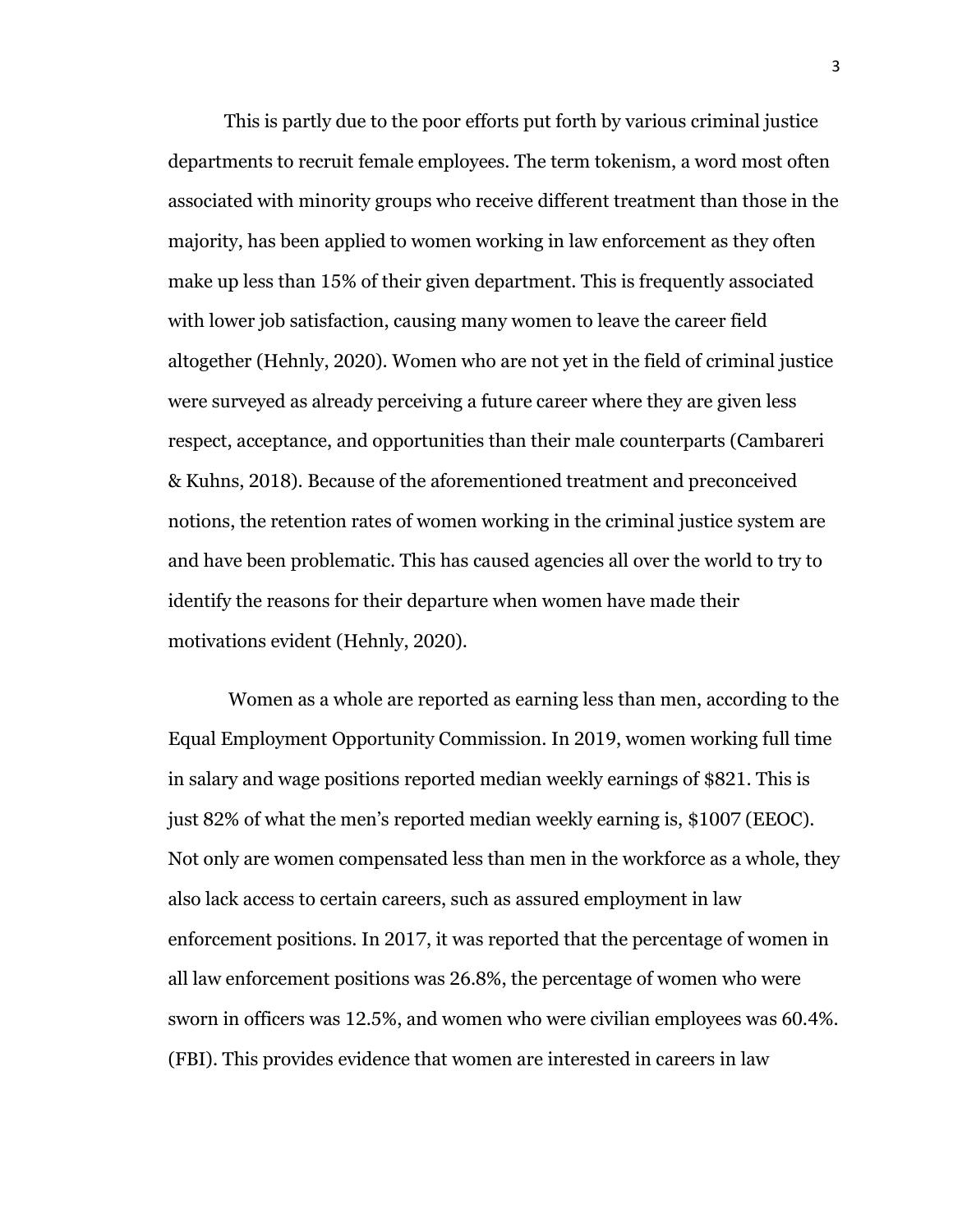enforcement and/or legal employment, but are prevented from doing so, either institutionally or internally.

#### *History of Women's Employment in the Criminal Justice System*

It was previously believed that Alice Stebbins Wells was the first female police officer in the United States in Los Angeles, California in 1909. New information, discovered in 2010 by Rick Barrett, uncovered that Marie Owens was the first female police officer in 1891, 18 years before Wells. Owens joined the Chicago police department after a transfer from the health department and earned the title of detective sergeant with arresting powers. When interviewed, Owens told reporters that she enjoyed "doing police work" and her employment with the department allowed her "a chance to help women and children who need help" (Schuck, 2014). The criminal justice system has come a long way since Marie Owens and Alice Stebbins Wells and their ability to only work cases directly involving women and children, nevertheless, there is still much more progress that needs to be made.

The women surveyed by Cambareri and Kuhns in 2018 who perceived several challenges ahead of them if they were to enter the field of criminal justice were truthful in their observations. The criminal justice system does not follow a gender-neutral structure, but rather is organized to value male dominance and masculinity as higher than femininity (Batton & Wright, 2018). Criminal justice organizations are premised on the "ideal worker' for the department, however, the "ideal worker" that law enforcement agencies have constructed themselves around is male – male body types, male relationships outside of the workplace, and male based sexuality (Silvestri, 2017). The results from the study conducted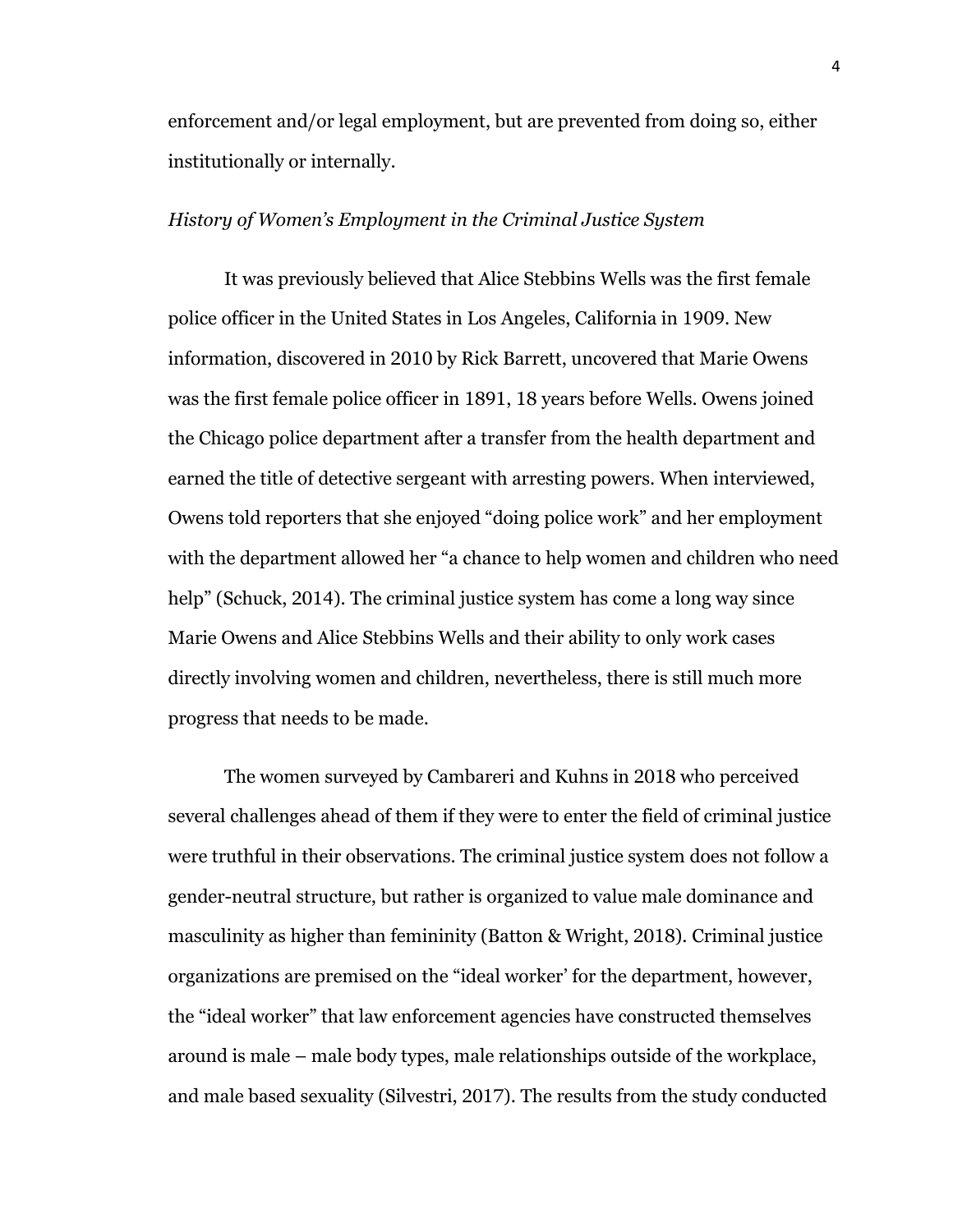by Barratt et al. indicates that, in the case of female federal law enforcement officers, a more masculine gender role orientation produced more instances of career mentoring. Masculine women would be perceived to have a greater capacity for success in the criminal justice system because they are better suited for the system's ideal, which is masculinity (2014). The employees, male or female, who are receiving mentoring should be achieving higher levels of success in their career since they have access guidance that others do not. This patriarchal structure creates a power-dynamic that places women below their male colleagues which makes more allowance for gender biases. These biases could originate from men in policing could be feeling threatened by a woman being able to do the same job as them, which is in turn associated with the masculine role of protector (Davis, 2005).

Gender bias is defined as unfair treatment in employment opportunities, such as pay increases, rank advancement, or privileges and benefits, and sexist attitudes of the organization and/or employer in regard to expectations for a certain group of employees (Ward, 2017). These biases can present themselves as the barriers that women face when seeking employment in the criminal justice system which are gender roles and how they impact the work environment, the police subculture, the police personality and male's attitudes, and the militarization of the police force among other barriers (Marshal, 2013). As stated by Davis, a blockade preventing women's full integration into policing is the attitudes of the male officers (2005). Additionally, women currently consist of less than 3% of all police leadership in the United States (*Policing Project at New York School of Law*, 2021). In the case of the criminal justice system, women are frequently experiencing prejudice from management and from peers.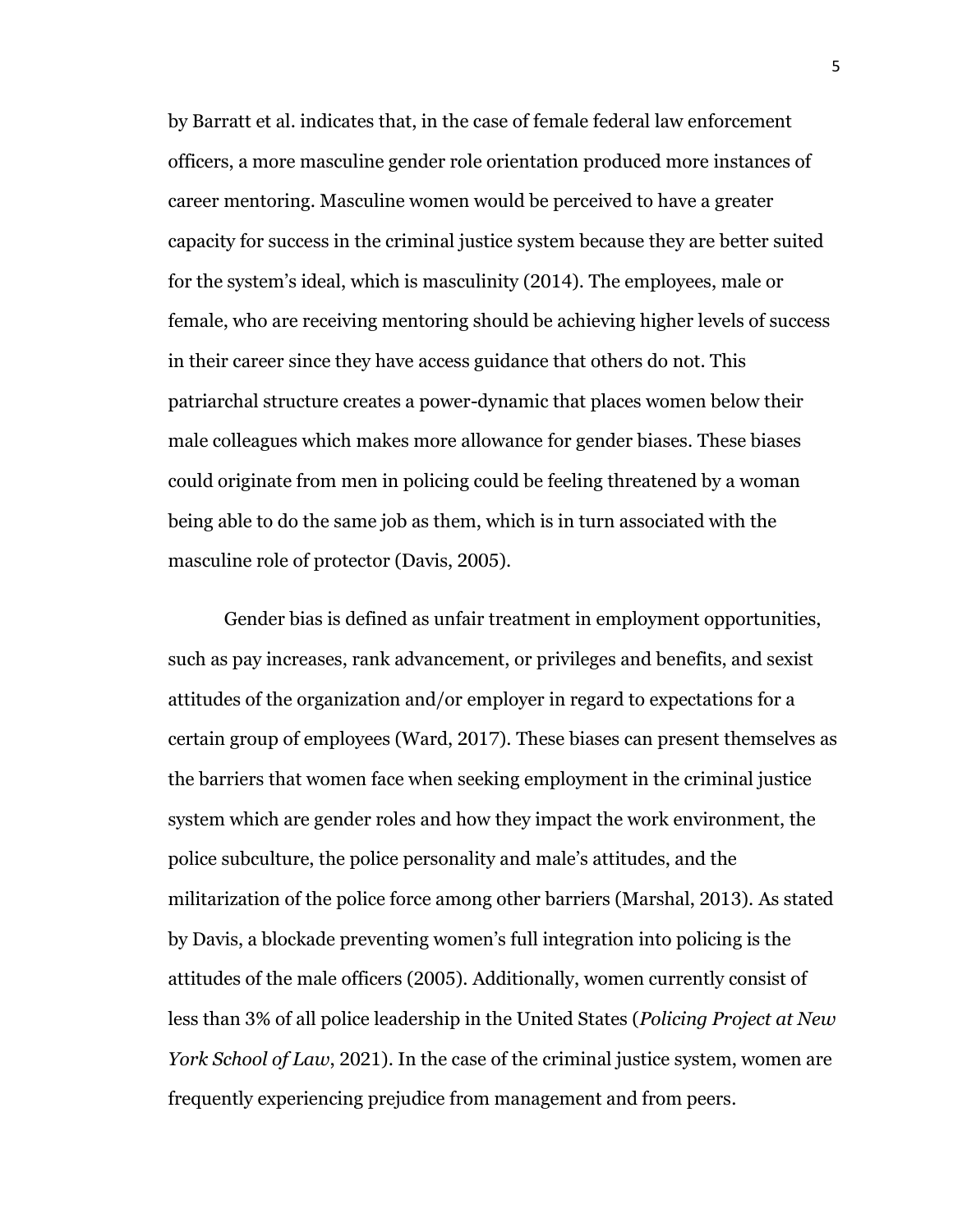Discrimination, from the United States Equal Employment Opportunity Commission is defined as follows,

Sex discrimination involves treating someone (an applicant or employee) unfavorably because of that person's sex, including the person's sexual orientation, gender identity, or pregnancy. The law forbids discrimination when it comes to any aspect of employment, including hiring, firing, pay, job assignments, promotions, layoff, training, fringe benefits, and any other term or condition of employment (EEOC, 2022).

Nevertheless, some departments in criminal justice are more discriminatory towards women than others. The ones who have fewer policies protecting women from such discrimination have a higher frequency of sexual harassment in the workplace (Yu, 2021). Persons who experience sexual harassment in the workplace are negatively affected in the same way whether they refer to or acknowledge the event in question as sexual harassment (Lonsway et al., 2013). A majority of women, regardless of occupation, rarely report incidences of sexual harassment or assault, but the studies show that not reporting the action, not calling it harassment, or not conceding that happened does not lessen the psychological impact the instance has on the victim. Even on a federal level, the Office of the Inspector General reported finding few allegations of sexual misconduct, but their investigation into these claims revealed systemic issues in the agency's responses to sexual harassment claims (*The Handling of Sexual Harassment and Misconduct*, 2015). Women could be hesitant to employment opportunities in law enforcement due to the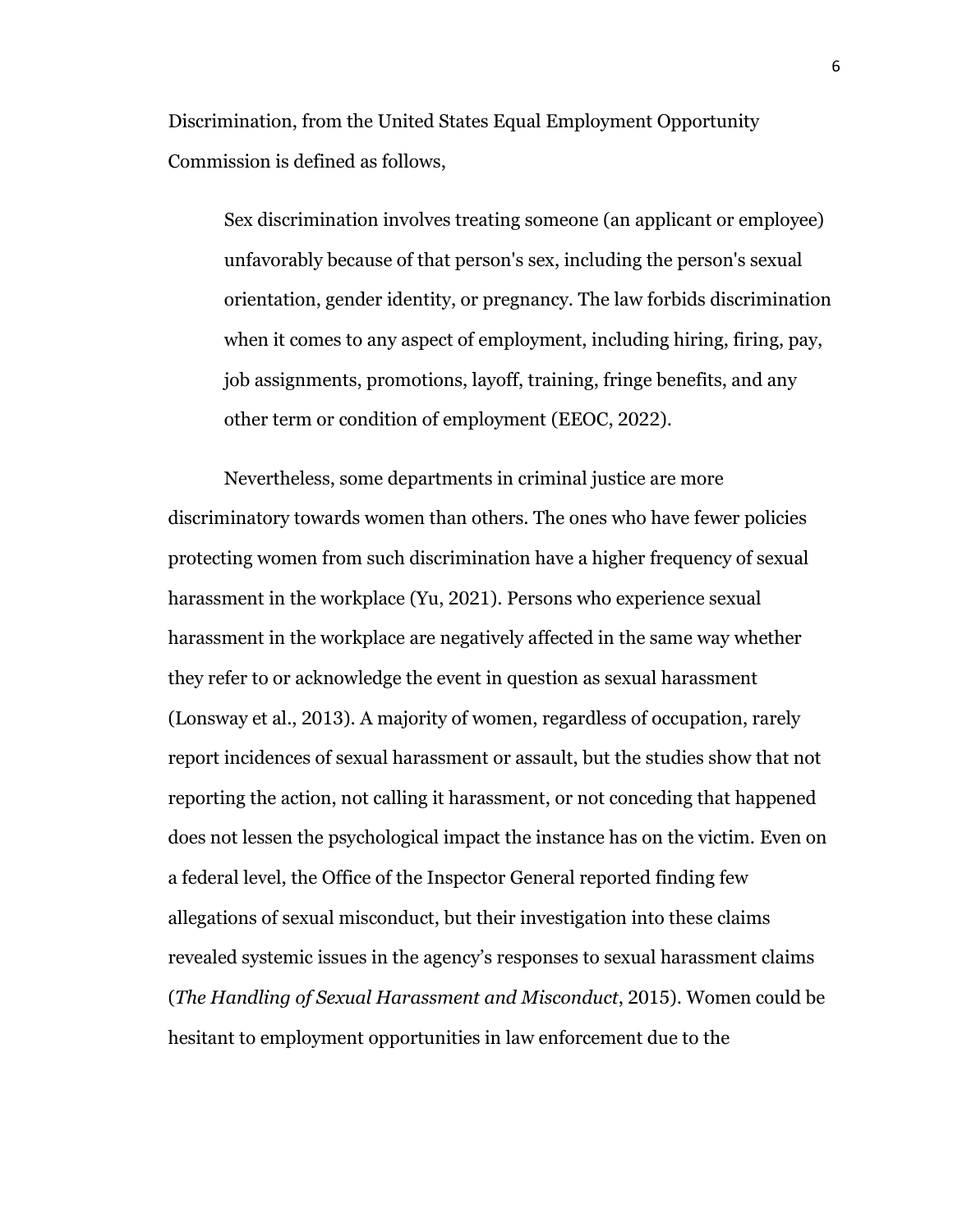aforementioned perceived treatment and/or harassment by colleagues and superiors. The Equal Employment Opportunity Commission explains,

Sexual harassment is defined as unwelcome sexual advances, requests for sexual favors, and other verbal or physical conduct of a sexual nature constitute sexual harassment when this conduct explicitly or implicitly affects an individual's employment, unreasonably interferes with an individual's work performance, or creates an intimidating, hostile, or offensive work environment (EEOC, 1980, p. 74677).

This legal definition is the one followed by all law enforcement agencies and departments, regardless of how many, or how few, events of harassment are reported.

Although, the reports of women's involvement in law enforcement are not all distressing. Between the 1970's and 1990's there was a dramatic and lasting increase in female employment in law enforcement from 3.4% to 10.1% (Miller & Segal, 2018). In 2008 almost 25% of all sworn in law enforcement officers were women in the Office of Inspectors General; they had the largest reported numbers of female officers out of all federal law enforcement agencies (Langton, 2010). This refers back to the statement that not all agencies have dismal accounts of women in their labor force. In addition to the superior gender diversity exemplified by the Office of Inspectors General, in 10 of the 13 largest federal law enforcement agencies, the percentage of female sworn in officers has steadily increased from 1998 to 2008 (Langton, 2010). This demonstrates a positive trend of increased female employment in federal law enforcement. Women's involvement in criminal justice produces a system that is more diverse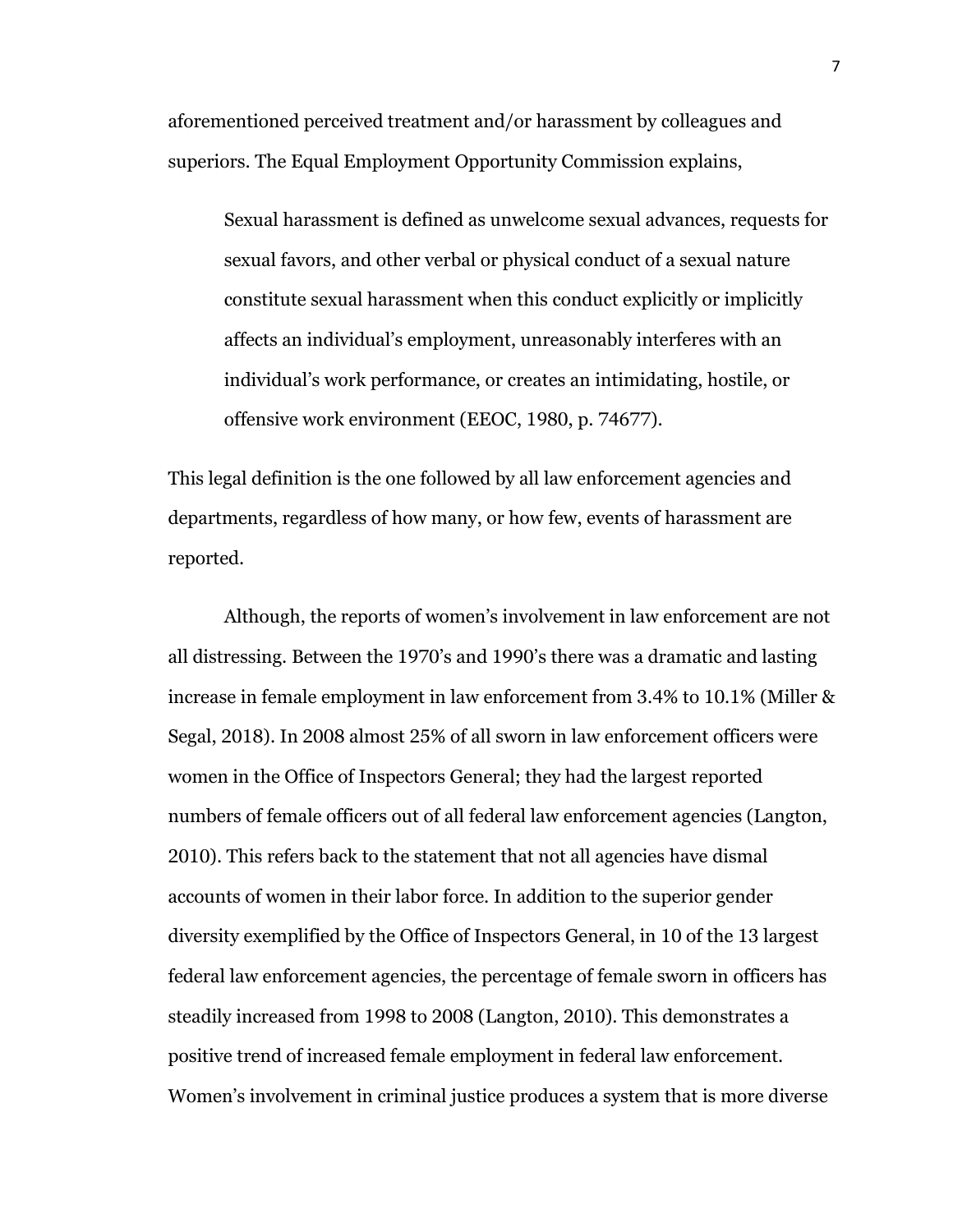and better equipped for the ever-changing political climate. A division of the Feminist Majority Foundation, the National Center for Women and Policing (NCPW), works to promote increased numbers of women in all positions and ranks of law enforcement in order to reduce the social problem of police usage of excessive force, strengthen community responsiveness to police reform, and improve police responses to acts of violence against women (Harrington, p. 11).

# *Why it Matters*

In many cases, when addressing the importance and value of women in law enforcement, there is an urge to dispute that men and women are fully equal in their capabilities without mentioning the advantages female officers bring to the profession (Eversole, 2021). Women police officers use less force, and less excessive force, are involved in fewer citizen complaints, and are communally received as being more honest and compassionate (*Advancing Women in Policing*, 2021). Davidson's research supports that female law enforcement officers are less likely to use force and are also better in communication skills; both factors could help improve the already poor community relations should more women join the force (2015). Research done by Seklecki and Paynich reported that, when asked why they were motivated to work in the criminal justice system, a majority of female respondents stated that they chose this career field because they had a desire to help people (2007). This idea of working to help the community further attributes a nurturing and gentle approach that women bring to the profession.

Increasing female involvement in law enforcement will help the police agencies withstand and evolve into the departments they are intended to be. The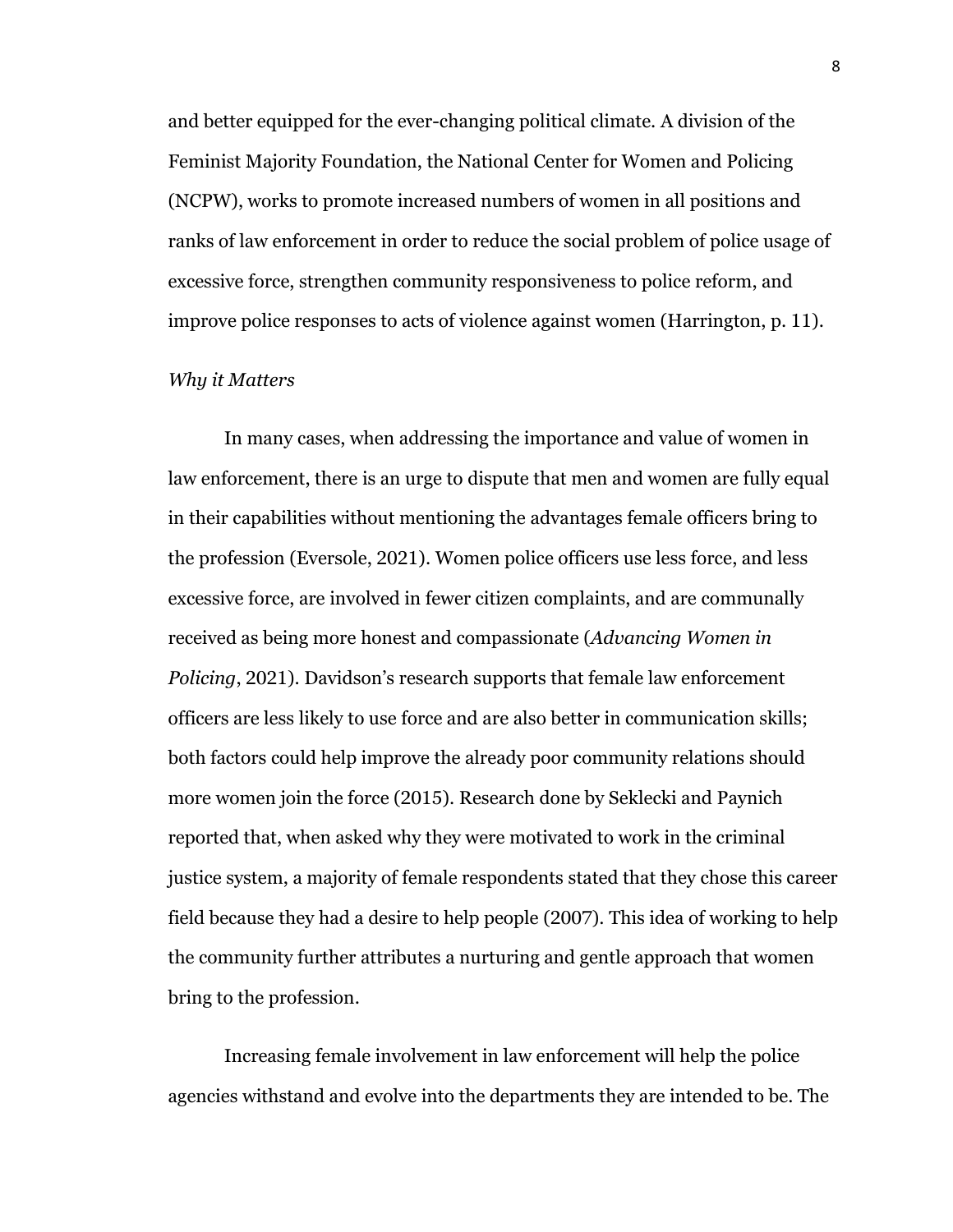current public outcry for either reformation or defunding of the police could be appeased though the addition of more women to the force since they are more prone to de-escalation rather than use of force. The examination of citizen complaints for police excessive use of force is critical to the field of criminal justice because it is directly related to the amount of public confidence and trust there is in the community's police and regards respecting the police officers as legitimate people of authority (Schuck & Rabe-Hemp, 2014). Women also deserve a fair chance to follow their passions into a field they care about in the way they desire. They should not be diminished to civilian positions if they aspire to work in law enforcement or legal employment.

# *Hypotheses*

This study focused on researching instances of discrimination and sexual harassment in various divisions of the criminal justice system, specifically, police departments, law offices, jails, prisons, and federal law enforcement agencies. These findings were then compared to previous research done by others in the field to gain a wholistic idea of criminal justice discrimination by region in the United States. Three hypotheses were formed and extensively researched for this study.

The first hypothesis is that women working in the field of criminal justice in the Ohio, Kentucky, and Indiana regions will report situations of workplace discrimination and harassment in some form. This is due in part to criminal justice remaining a male dominated field and the structure of the system not following a gender-neutral composition, but rather being organized to value male dominance and masculinity as more beneficial than femininity, according to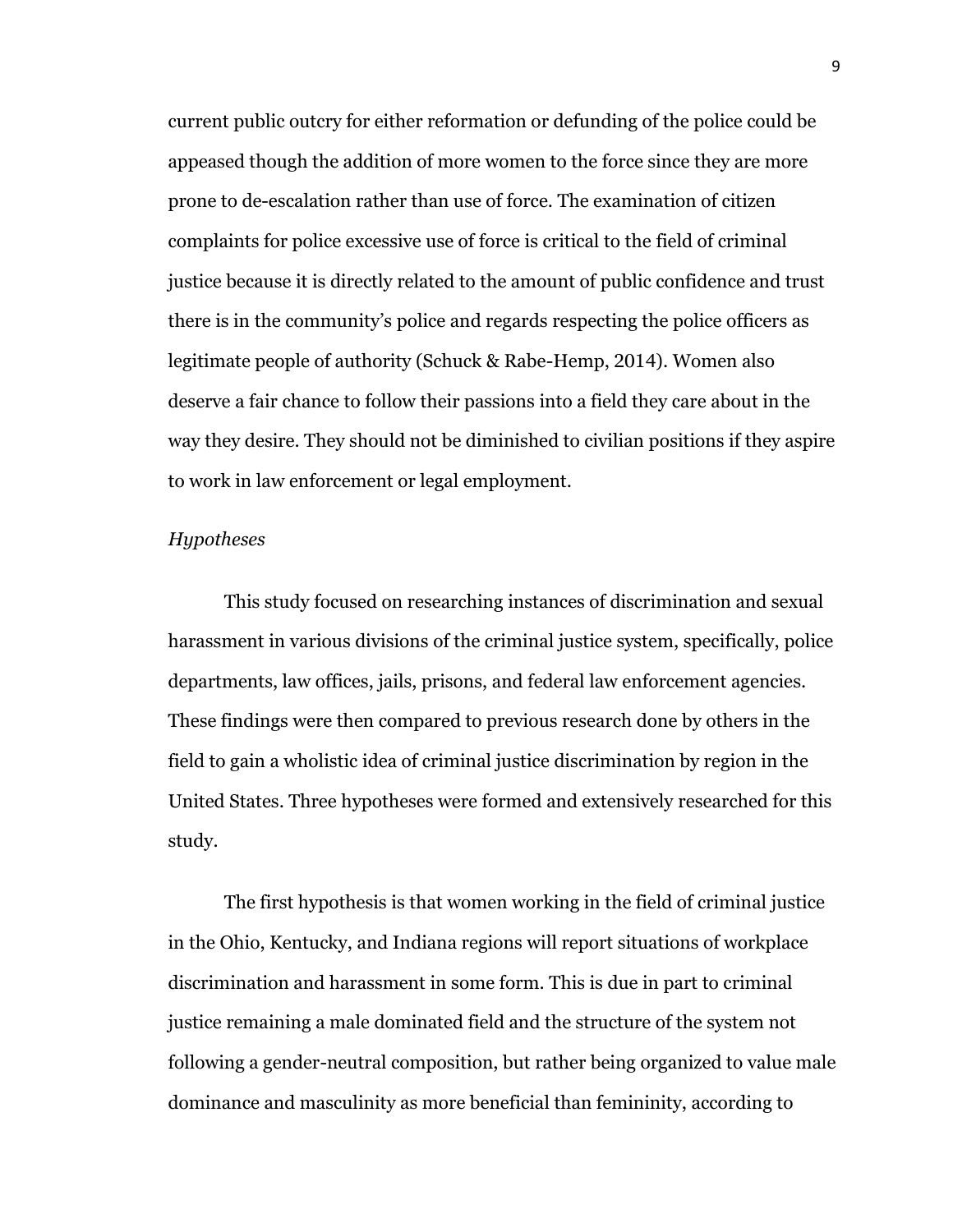Batton and Wright (2018). In another study, a significant number of female respondents indicated that they felt less welcomed or were treated worse than their male counterparts in their position in the criminal justice system (Seklecki & Paynich, 2007).

The second hypothesis formed was that the fields of corrections and law enforcement, specifically local and state law enforcement, will report a higher frequency of perceived discrimination or harassment in comparison to federal agencies and the legal field. The areas of law enforcement and corrections are more male concentrated than the legal field and are more centered around physicality than the federal agencies. Per a 2011 study, more than 50% of all police agencies reported having no women in any of their higher-ranking positions, and only 20% of law enforcement agencies are actively using strategies aimed at recruiting women specifically (Shelley et al.). In Yu's research, she discovered that while women only comprise 15.5% of sworn in federal law enforcement personnel, they were even less represented in local police departments, with 12%, sheriffs' offices, with 11.2%, and least of all, state agencies, with 6.5% female sworn in officers in employment (2015).

The third hypothesis generated for this study is that smaller, more remote towns will report a higher frequency of discrimination than metropolitan areas. This is because of smaller towns having less women working in law enforcement positions in general. Therefore, there will be more of a sense of male dominance in the workplace.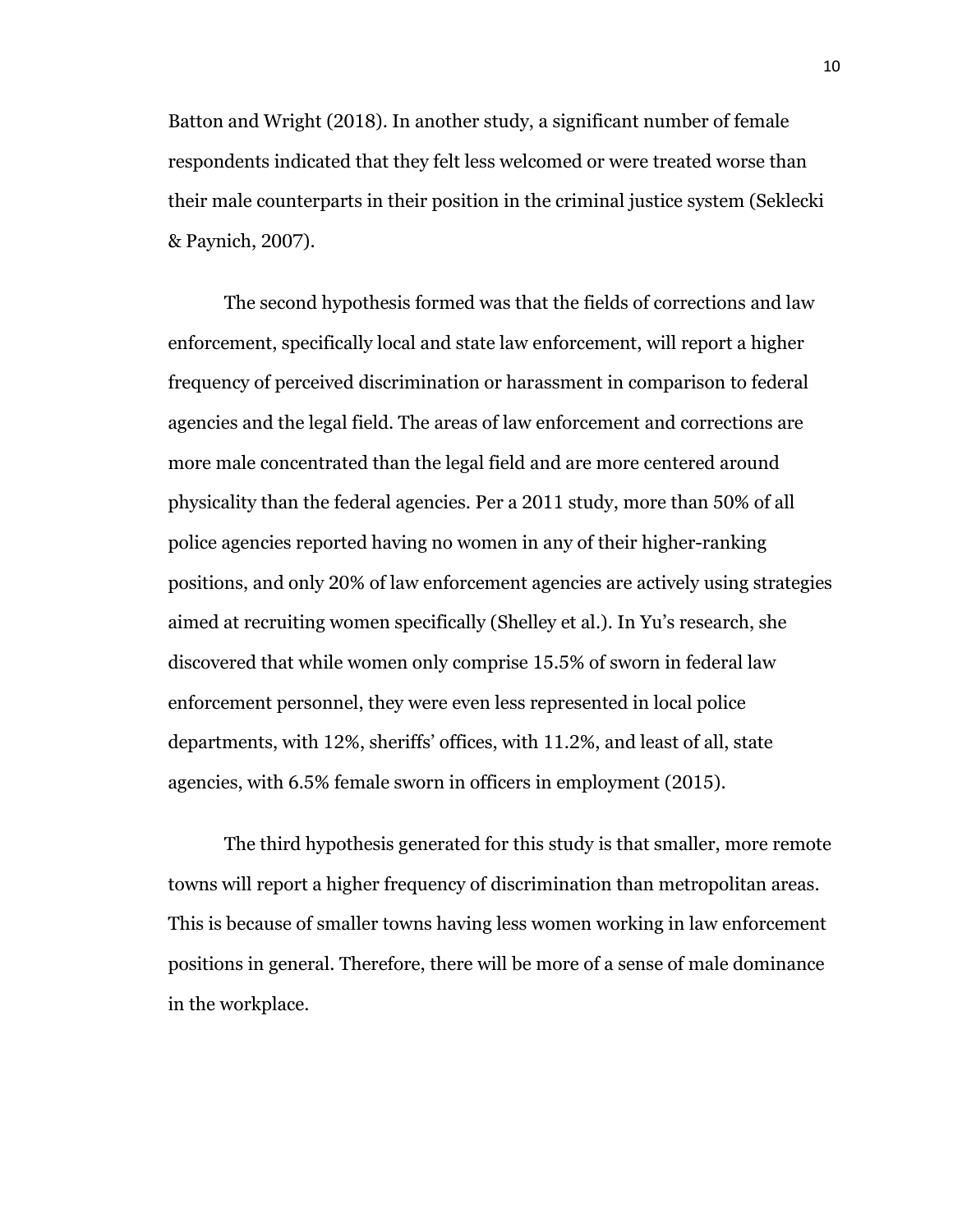#### **Method**

### **Participants**

Thirty total participants completed the survey with ages ranging from 25 to 55 and older. The age group 25-34 composed 27.27% of respondents, 18.18% were between the ages of 35 and 44, 27.27% were between 45 and 54, and 27.27% were ages 55 and older; 0% of respondents were in the age range 18-24 (SD=1.16). One hundred percent of participants identified as White or Caucasian ethnicity, and no participants were Black, Indigenous, Asian, Pacific Islander, or Hispanic or Latin American or other. Participants were 13.04% single and 86.96% were either married or in a domestic relationship. Zero percent of respondents were employed by either the state police department or a federal agency, 43.48% worked in some compacity at a local police department, 39.13% were employed by a law firm or office, 13.04% worked in a jail setting, and the remaining 4.35% worked in a prison or correctional facility.

The survey was sent to ten counties each in Ohio, Kentucky, and Indiana. The counties selected were chosen based on population to make them more comparable with the other states. The four most populated, the four least populated, and the two directly in the middle of the population spread were selected from each state.

For Ohio, the counties were Franklin, Cuyahoga, Hamilton, Summit, Vinton, Monroe, Morgan, Huron, Sandusky, and Pickaway. For Kentucky they were Jefferson, Fayette, Kenton, Boone, Robertson, Owsley, Hickman, Wayne,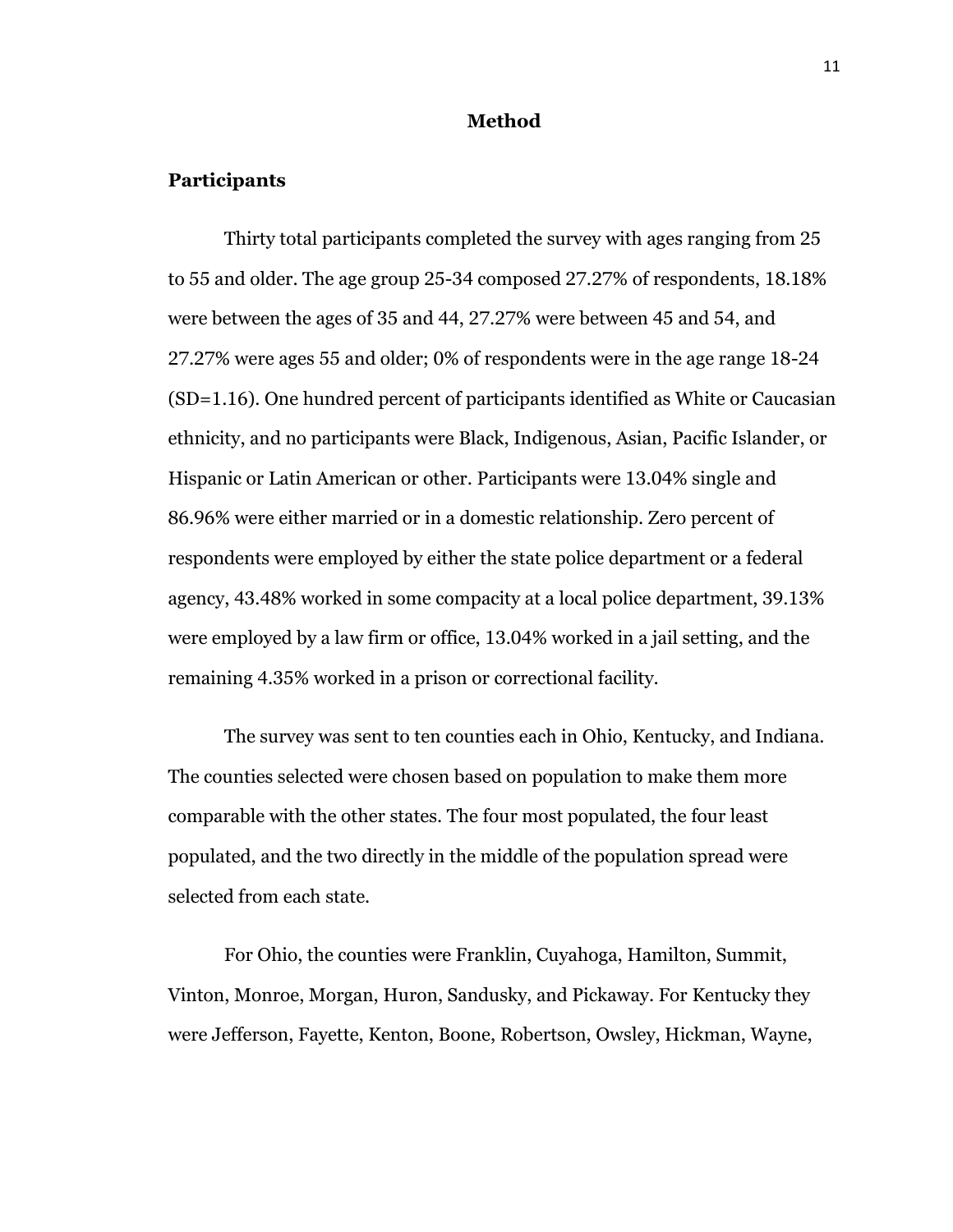Marion, and Spencer. And for Indiana they were Marion, Lake, Allen, Hamilton, Ohio, Union, Warren, Steuben, Adams, and Whitley.

Within each state the survey was sent to all locations of the Federal Bureau of Investigation and their State Police. In each county, the survey was distributed the survey to a local police station, a criminal law firm, a jail, and a prison if the county had all of the aforementioned branches of the criminal justice system. Many counties did not have all of them in some capacity or another. Ohio encompassed 39.13% of responses, Kentucky had 43.48% of all responses, and Indiana provided the remaining 17.39% of replies. All percentages of counties' participation for Ohio are provided in Table 1 below, the counties' participation percentages for Kentucky are seen in Table 2, and the percentage of participation per county for Indiana is depicted in Table 3. Participants were not compensated for their completion of the survey.

#### Table 1: *Ohio Counties' Participant Percentages*

|       | Franklin Cuyahoga Hamilton Summit Vinton Monroe Morgan Huron Sandusky Pickaway |                               |  |  |       |
|-------|--------------------------------------------------------------------------------|-------------------------------|--|--|-------|
| $0\%$ | $0\%$                                                                          | 0\% 50\% 0\% 0\% 0\% 50\% 0\% |  |  | $0\%$ |

### Table 2: *Kentucky Counties' Participant Percentages*

|  |  | Jefferson Fayette Kenton Boone Robertson Owsley Hickman Wayne Marion Spencer |  |    |    |
|--|--|------------------------------------------------------------------------------|--|----|----|
|  |  | 22.22% 22.22% 11.11% 11.11% 0% 11.11% 0% 22.22%                              |  | 0% | 0% |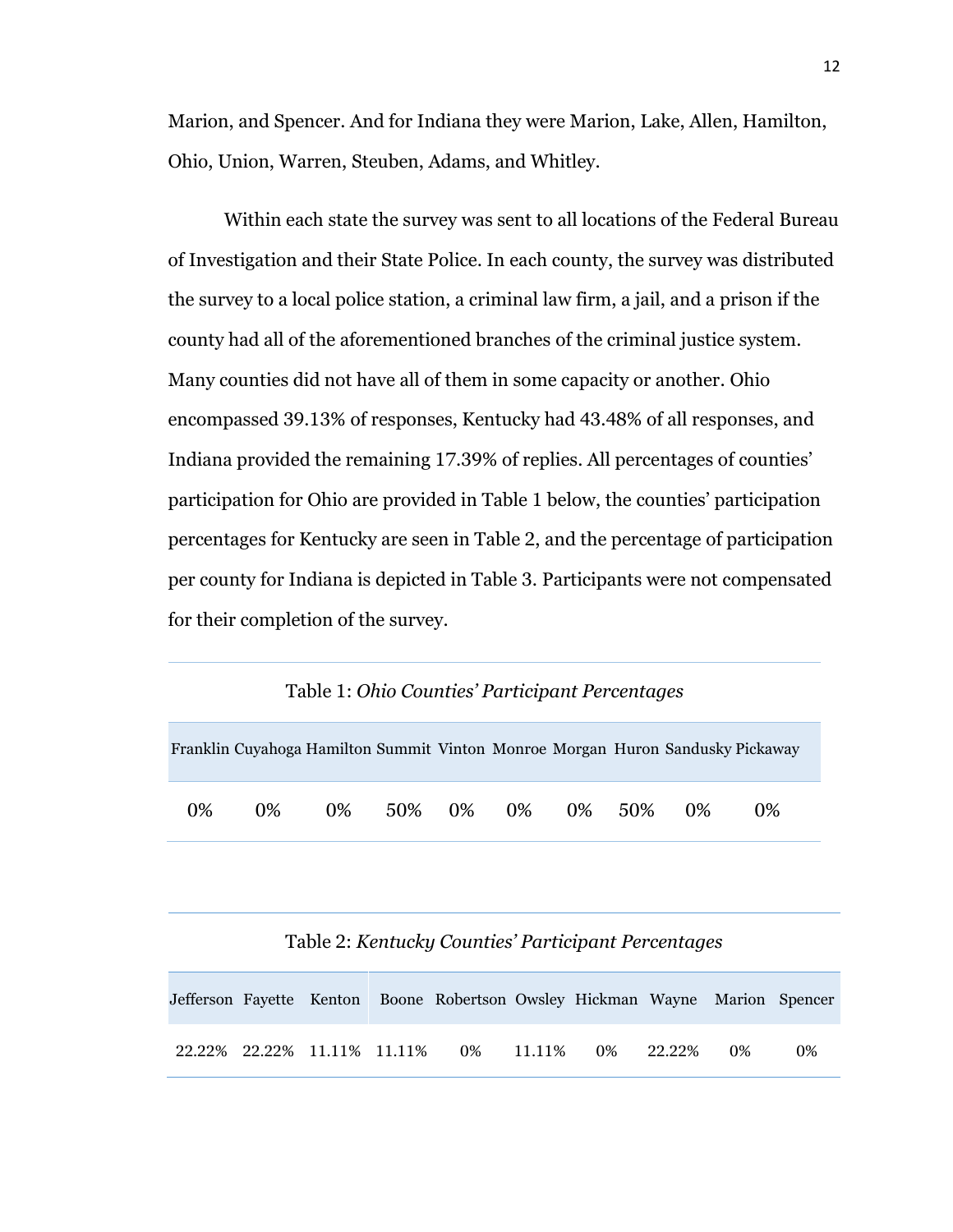| Marion |  | Lake Allen Hamilton Ohio Union Warren Steuben Adams Whitely |  |  |       |
|--------|--|-------------------------------------------------------------|--|--|-------|
|        |  | 33.33% 0% 66.66% 0% 0% 0% 0% 0% 0%                          |  |  | $0\%$ |

Table 3: *Indiana Counties' Participant Percentages*

# **Materials**

For this study I constructed my own survey to gather information on the gender discrimination occurring in the career field of criminal justice. I used Eastern Kentucky University's Qualtrics account to make my survey and collect the data. Qualtrics is an online data collection site that allows the user to create their own surveys, distribute them, and collect and view their data all in one place. The survey itself was structured in four sections; to view the survey used in this study, see appendix A.

The first section was comprised of general demographics information to get accurate knowledge of who had completed the survey in order to analyze the results properly. I asked seven questions regarding demographics including gender, ethnicity, age, marital status, department of employment, state of residence, and county of residence which was dependent on the previously selected state of residence.

The second section contained 15 questions relating to gender perception in the workplace and all questions were in a Likert scale format. Two examples of the types of questions from this section are: There are more men in the organization than women, with answer options being: strongly agree, somewhat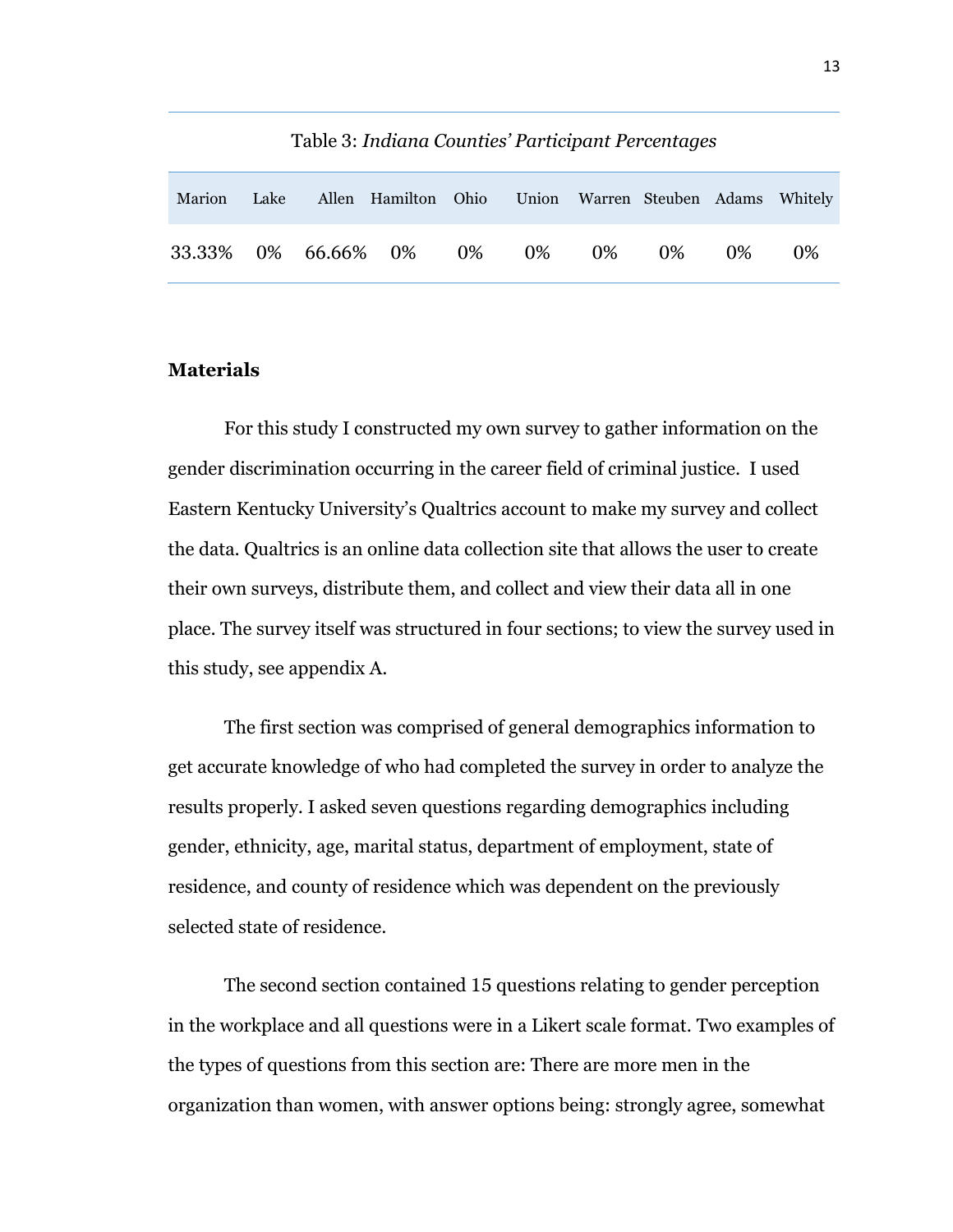agree, neither agree nor disagree, somewhat disagree, and strongly disagree, and a majority of supervisor positions are filled by men, with the same answer options.

The third section contained ten questions and was geared towards sexual harassment in the workplace and questions were less structured that the previous section. Examples of these questions were: have you experienced sexual harassment in the workplace? With answer options being, yes, no, and prefer not to say, and what types of sexual harassment have you experienced? Unwanted physical contact, suggestive remarks, jokes of a sexual nature, display of sexually offensive materials in a public space, unwanted comments on appearance, invasion of personal space, staring or leering, intimidating presence, or none of the above. For this particular question, participants could choose more than one answer.

The fourth and final section of the survey contained two open response questions. The questions were: is there any more information you would like to provide regarding gender discrimination or sexual harassment in your place of employment, and a space for additional comments.

### **Procedure**

Participants of this study received an email from me, either directly from me or forwarded to them by another participant in their same place of employment. In my original email, I asked the recipients to disperse the email containing the study information and survey link with those in their workplace in order to gain as many responses as possible. They were first asked to read the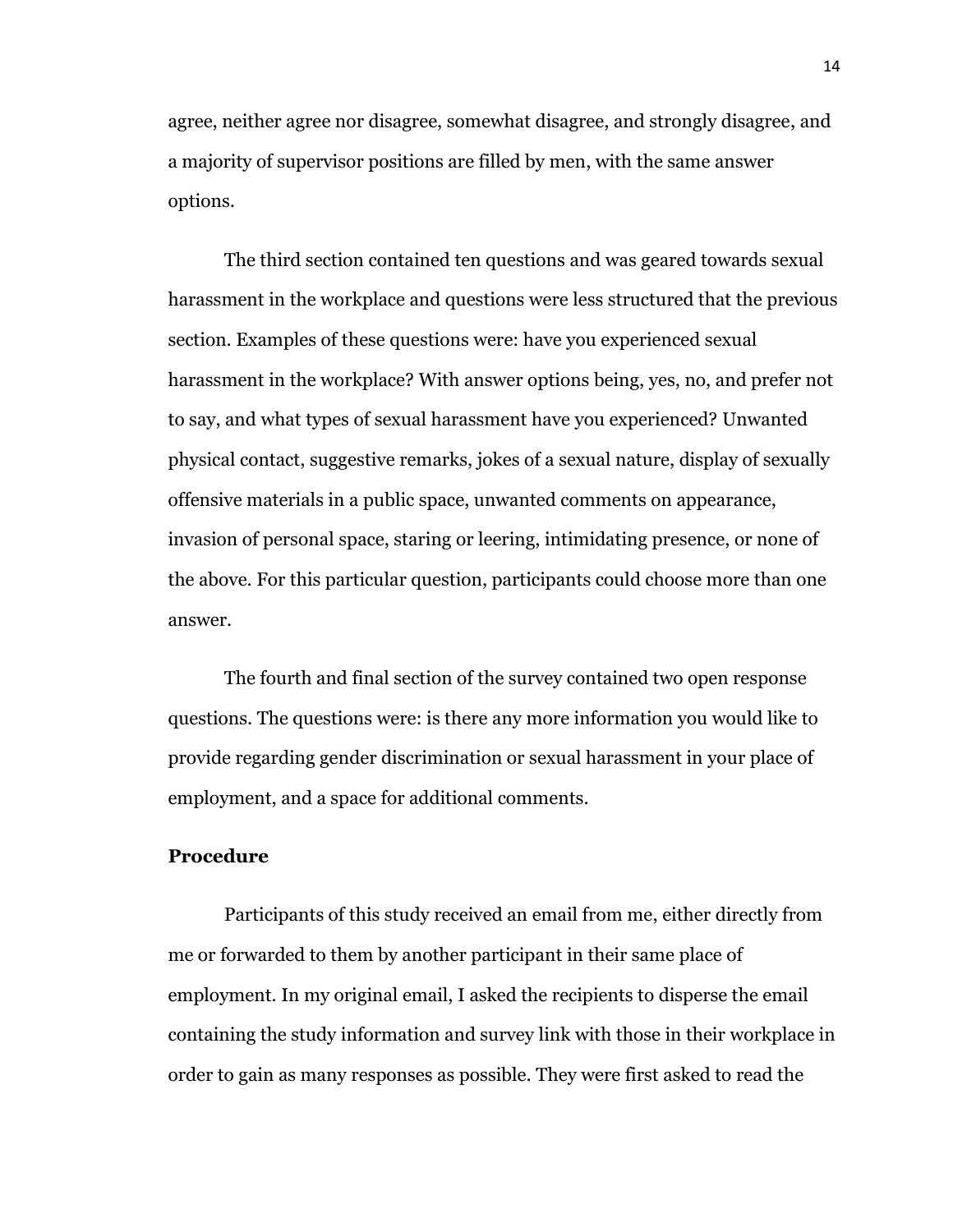email in its entirety which explained my study at length and detailed my Institutional Review Board certification and the anonymity of the survey. I wanted to clearly express to all potential respondents that whatever information was disclosed to me was unable to be traced back to them, and that I was the only person able to see the raw data generated from the survey in order to increase their comfort level before they began answering the listed questions. Those who then decided to continue forward clicked on the provided link in the email that took them to the survey where they were to read the provided definitions by the Equal Employment Opportunity Commission on sex discrimination and sexual harassment to ensure they all were answering based on the same definitions.

Participants then moved forward through sections one through three where they answered the questions that they were most applicable to them or that they most agreed with. Then in section four all responses were open ended, short answer, and optional since I wanted respondents to share whatever information they felt was relevant to the survey or topic as a whole. After the completion of section four the survey was finished, and participants were thanked for their time and cooperation.

### **Results**

#### *Survey Section 2: Discrimination*

The results for section 1 on perceived gender discrimination in the workplace reported 68.75% (n=11) of respondents strongly agreed with the statement "There are more men in their workplace than women", 0% agreed, 18.75% (n=3,) neither agreed nor disagreed, 6.25% (n=1) disagreed, and another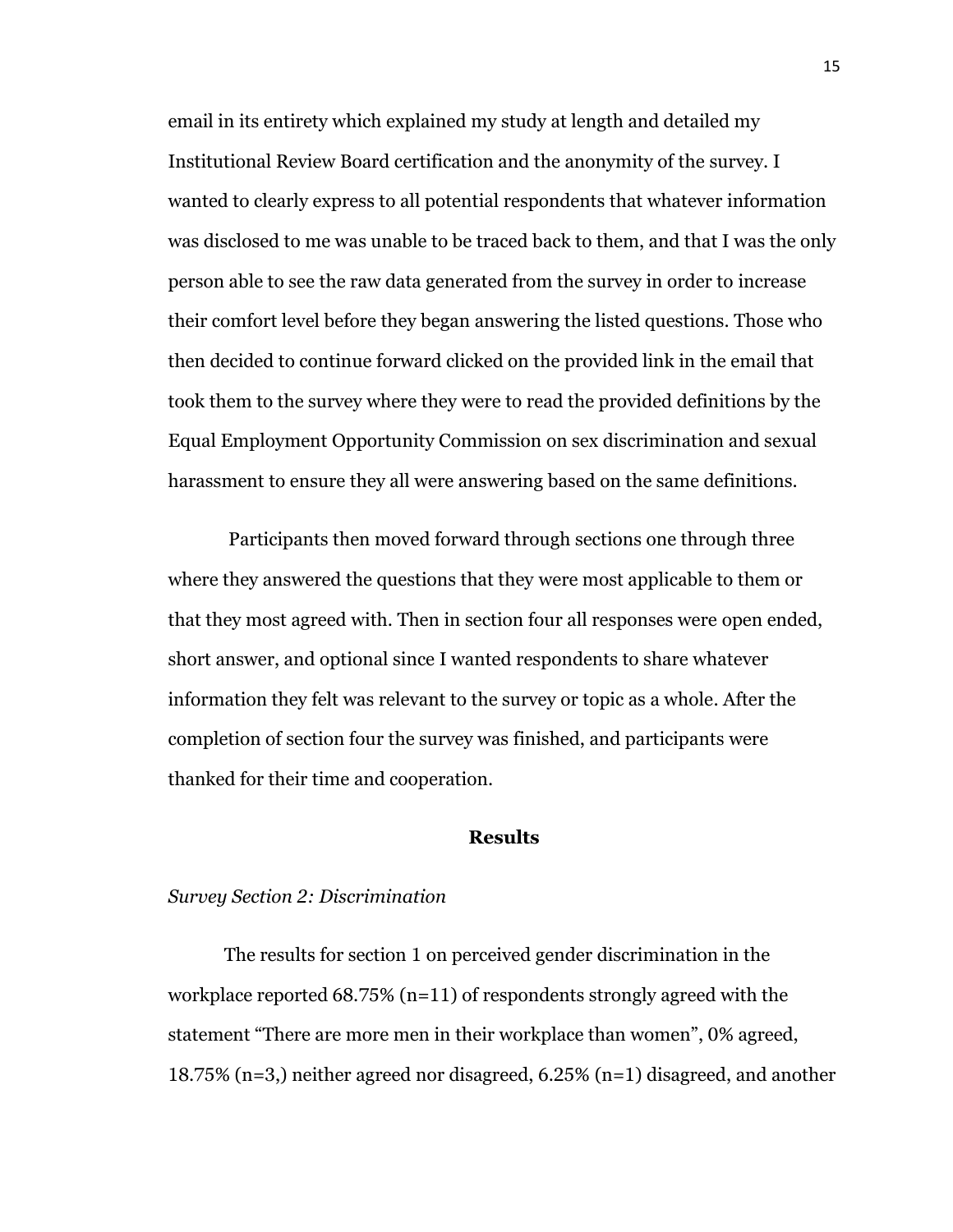6.25% (n=1) strongly disagreed (M=1.81, SD=1.29). These results align with the aforementioned findings of Helen Yu, which found that women are severely underrepresented in criminal justice despite making up around half of the American workforce (2014).

When presented with the statement "A majority of supervisors positions are filled by men",  $53.33\%$  (n=8) of respondents strongly agreed,  $33.33\%$  (n=5) agreed, and 13.33% (n=2) neither agreed nor disagreed. None of the participants disagreed or strongly disagreed that most supervisors are male (M=1.73, SD=1.00). These results could be derived from there already being a lack of women working in criminal justice and therefore are fewer women in higher ranking positions.

However, this section in the survey also revealed that the statement, "when determining promotions, gender is an important factor" is a statement that  $62.5\%$  (n=10) of respondents strongly disagreed with,  $18.75\%$  (n=3) neither agreed nor disagreed, and 18.75% (n=3) strongly agreed (M=3.88, SD=1.58). While a majority responded that their gender was not an influential part of the promotion process, nearly a quarter felt that it strongly weighs into the promotional decision.

When given the statement "My gender does influence my profession", 12.5% (n=2) strongly agreed, 25% (n=4) agreed, 18.75% (n=3) neither agreed nor disagreed, 0% disagreed, and 43.75% (n=7) strongly disagreed (M=3.88, SD=1.54). The total percentage of participants who agree that their gender is a factor in their profession is  $37.5\%$  (n=6). I think that is a large enough percentage to want to change the system to promote gender equality.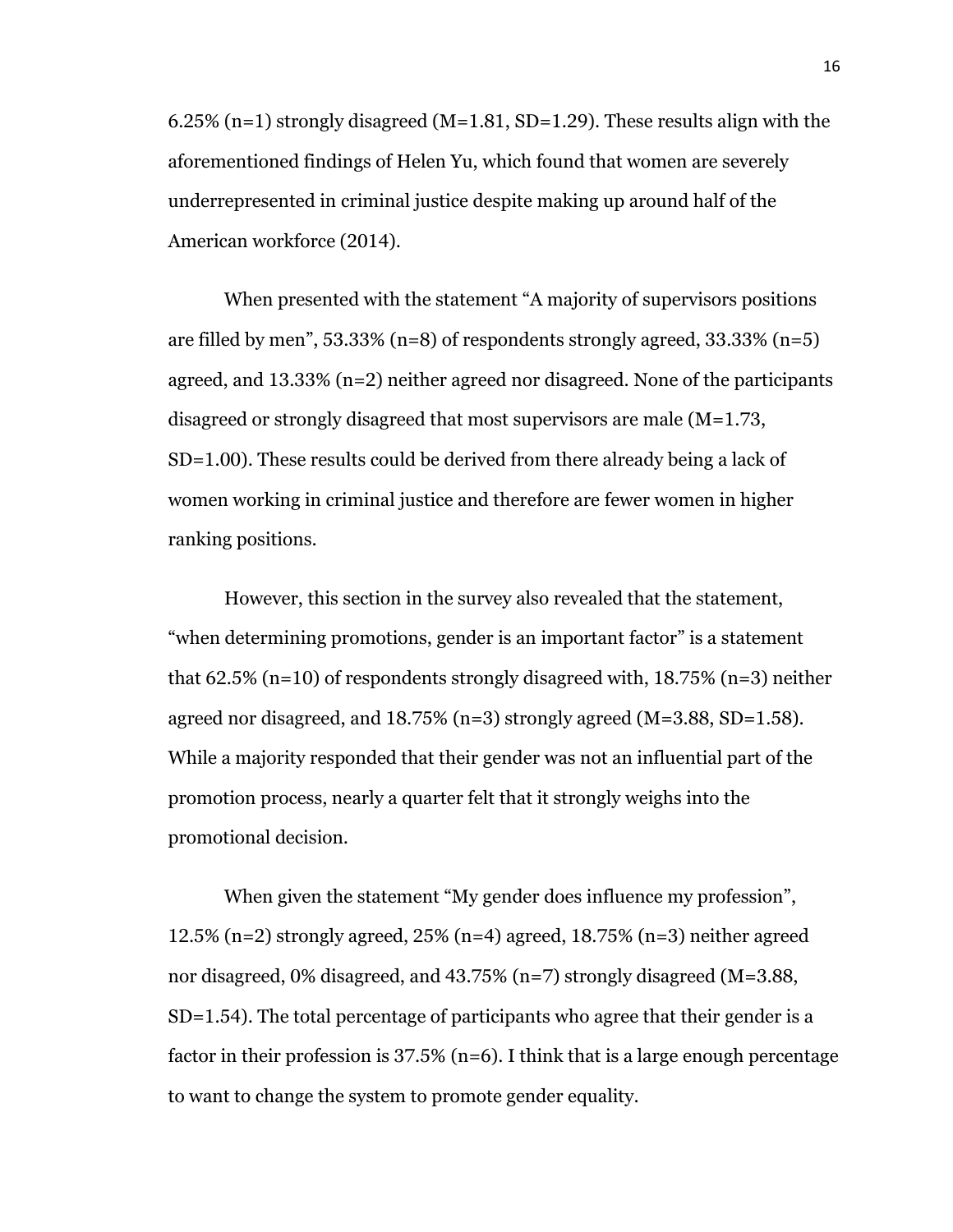

### *Survey Section 3: Sexual Harassment*

In the second section I looked at sexual harassment claims in the workplace. Seventy-five percent (n=12) of participants responded saying that they had never experience sexual harassment in the workplace, however, 25%  $(n=4)$  have been a victim of workplace sexual harassment  $(M=1.75, SD=0.43)$ .

Of those who have experienced sexual harassment, only  $6.67\%$  (n=1) reported the incident to Human Resources, while 73.33% (n=11) did not, and 20% (n=3) chose not to answer (M=2.13, SD=0.50). The main reasons for not reporting to HR, from another question in the survey, were fear of loss of employment  $(n=1)$ , worry nothing will be done  $(n=1)$ , and prefer not to say  $(n=5)$ .

When asked if they knew other employees who have been sexually harassed, 26.67% (n=4) responded that they did know of others who had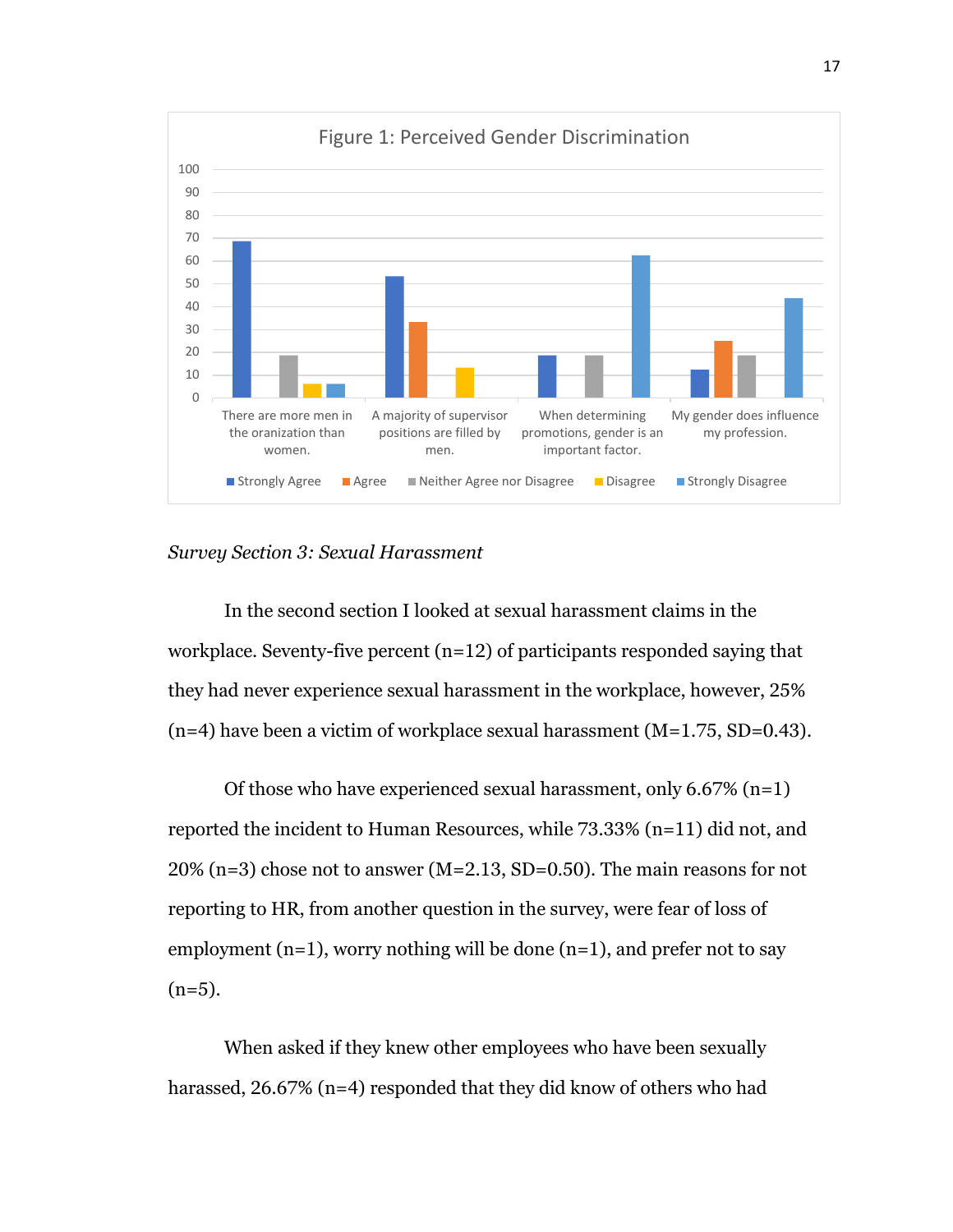experienced sexual harassment, and  $73.33\%$  (n=11) did not (M=1.73, SD=0.44). This number many be influenced by the amount of people who do not feel comfortable reporting or sharing their incidences with others, but hopefully it is not higher in actuality.

This section also reported that when asked "Do you think your workplace has an appropriate response plan for incidences of sexual harassment", 86.67% (n=13) of respondents answered yes, that their human resources department has an adequate protocol for these situations, 6.67% (n=1) responded no, and 6.67%  $(n=1)$  preferred not to answer  $(M=1.20, SD=0.54)$ . I think the ability to feel comfortable coming forward and reporting the incident is the best way of being able to reduce the frequency of sexual harassment in places of employment.

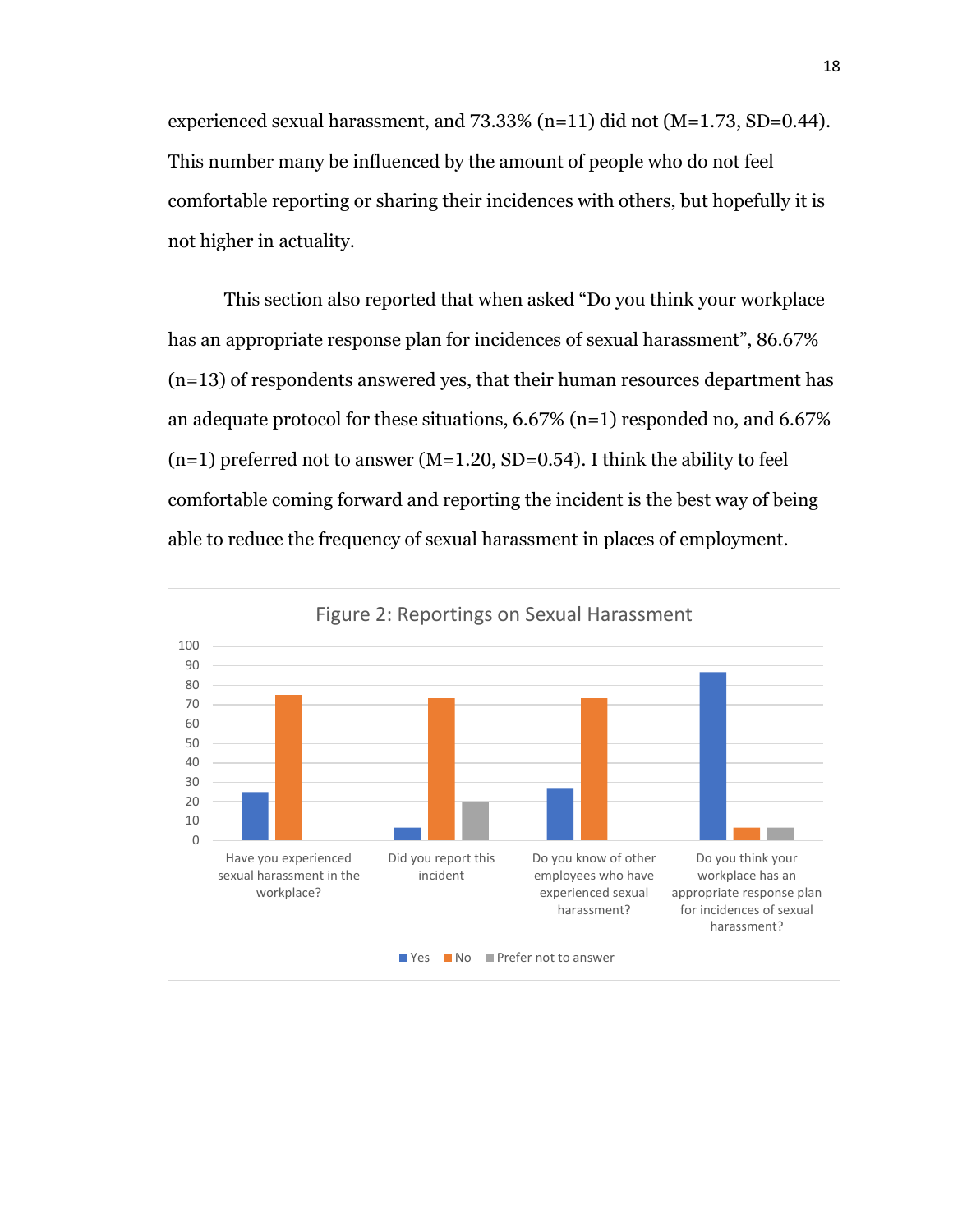#### *Survey Section 4: Short Answer Responses*

Section 3 was an open response section that contained the prompt, "Is there any more information you would like to provide regarding gender discrimination or sexual harassment in your place of employment? "One of the participants left the comment "

…Gender and Race do need to be more diverse in the line of Police work. But after numerous different ways to recruit, agencies are still unable to attract minorities to apply or want to go into law enforcement. With the views of the nation and media one sided views, no one wants or is desiring to enter the field. This is with all branches and levels of law enforcement, from state to local departments.

I think this commentary is especially relevant to the field of criminal justice in relation to why there are so few women and minorities present in the career field. Current events and media representation massively impact the ability to recruit for these positions, and to recruit a diverse group of employees presents an even bigger challenge.

### **Discussion**

The main purpose of this study was to investigate instances of gender discrimination and sexual harassment against women who are employed in any aspect of the criminal justice system in order to bring awareness and, hopefully, implement change for the future generations. Women have been working in the United States for centuries now and have steadily increased their visibility and opportunities in employment. More recently, women were able to be employed in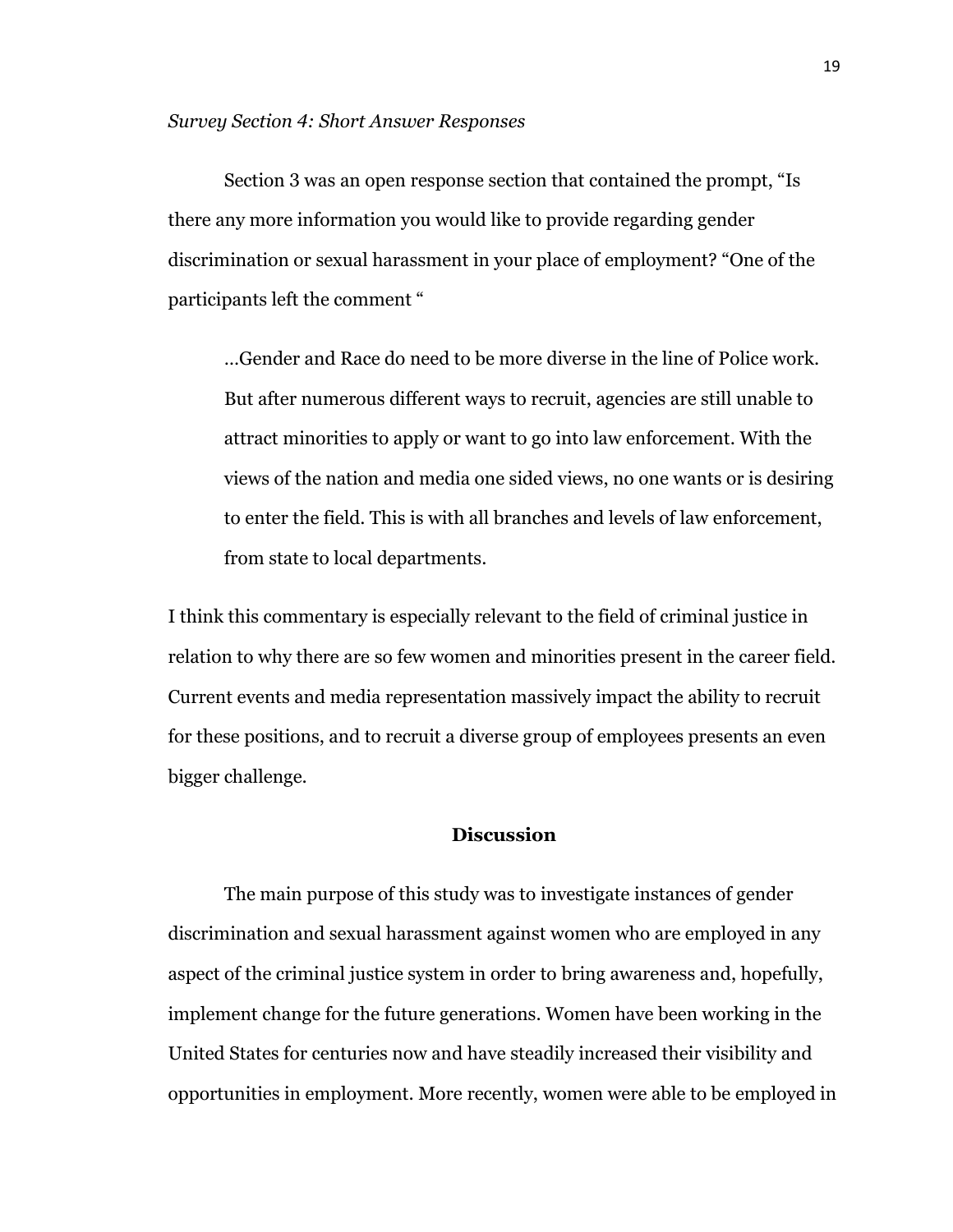the criminal justice system in some way or another for many decades now, however, there has not been a large increase in the overall number of women working in law enforcement in any capacity. This has negatively impacted the way women working in this career field are treated on a regular basis. Women are dramatically outnumbered in this workforce and are facing the challenges of working in a space that is not centered around gender neutrality. They face adversity in employment into law enforcement positions because many departments are not outwardly seeking female employees and are therefore continuing to recruit more significantly more men than women. If women are hired, they still stand to face challenges in the work environment. Women in the field of criminal justice are often times victims to sexual harassment at the hands of their employer or colleagues based sheerly on the fact that they are so outnumbered in the office. In this study, I surveyed employees within the criminal justice system in the states of Ohio, Kentucky, and Indiana to compare the different perceived discrimination and harassment of female employees in different agencies.

# *Hypothesis 1*

For my first hypothesis, I predicted that women working in the field of criminal justice in the Ohio, Kentucky, and Indiana regions will report situations of workplace discrimination and harassment in some form. This hypothesis was in some ways supported by the results yielded from the study. The original thought that a majority of women employed in the criminal justice system would have reported experiences of sexual harassment in the workplace was not supported by the results derived from this survey. The majority, 58.33%, of the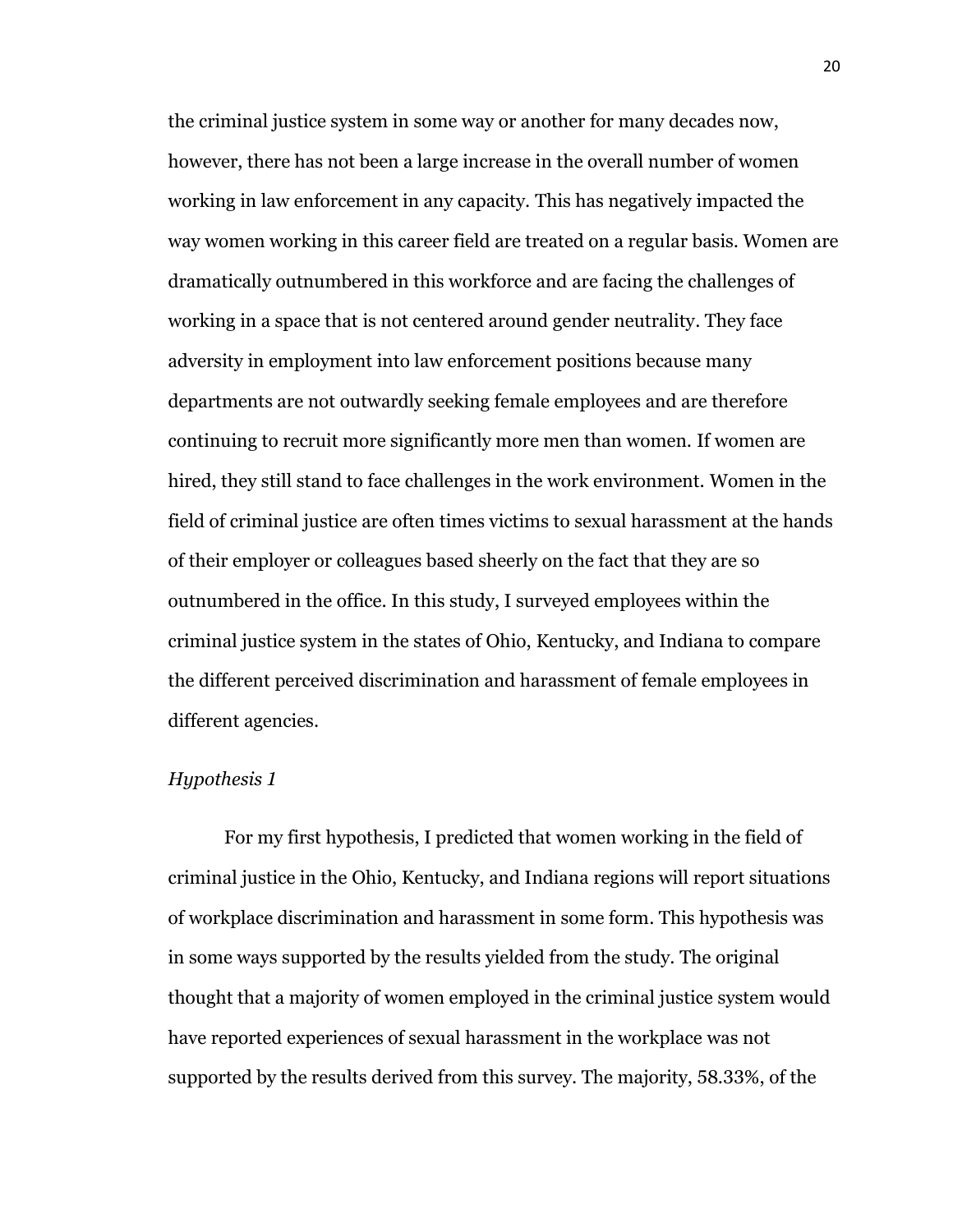women who responded reported that they had never experienced sexual harassment in the workplace, 16.67% had been sexually harassed, and 25% chose not to answer the prompt.

However, the second part of my hypothesis involved women having perceived feelings of discrimination in the career field and this was supported by the results of the survey. A large majority, 86.66%, of all respondents, men and women alike, agreed in some way that most supervisory positions in their department were filled by men, and 68.75% reported strongly agreeing that there are more men working in their organization than women. The responses from both men and women that there is a disparity of women working in higher-level positions, and working in general, in different departments of the criminal justice system points to an obvious need for better recruitment tactics aimed at employing more women. Also, the additional women in the work environment could help to decrease instances of sexual harassment since there will be a more equal number of both sexes within the office.

#### *Hypothesis 2*

The second hypothesis that I proposed was that the fields of corrections and law enforcement, specifically local and state law enforcement, would report a higher frequency of perceived discrimination or harassment in comparison to federal agencies and the legal field. This hypothesis is, unfortunately, unable to be reported on since I received no responses from any federal agencies or state police departments. In addition to that, I only had engagement from one participant in the field of corrections. I did, however, receive ample responses from the local police departments and law offices.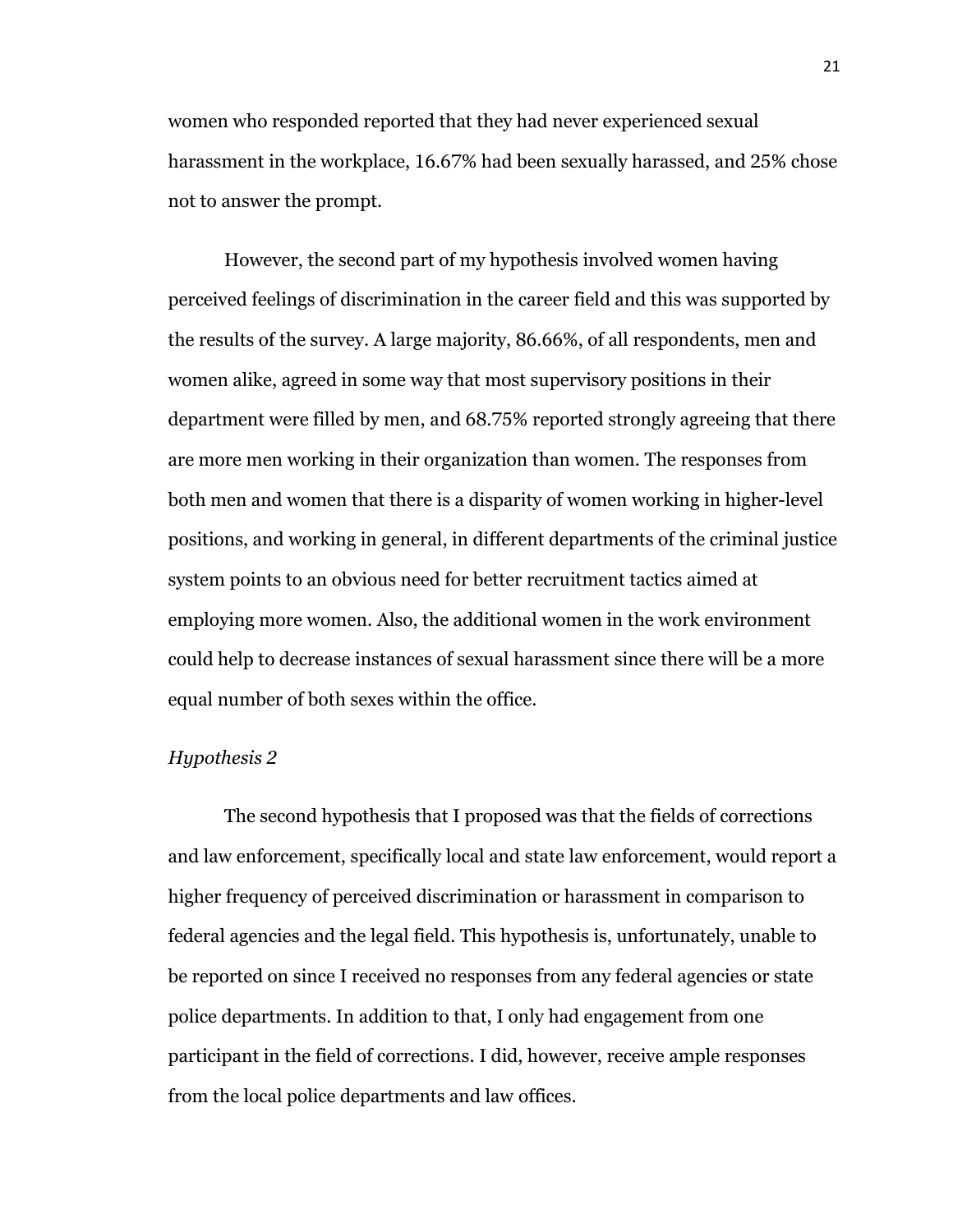In comparing just those two divisions of the criminal justice system together, my hypothesis is supported by the data retrieved from the survey. In the section of perceived sexual harassment in the workplace, 30% (n=3) of those employed by a local police department responded that they have experienced sexual harassment in their place of employment and 20% (n=2) stated that they know of other employees who have been sexually harassed. In the category of law offices, only 11.11% (n=1) of respondents have reported being sexually harassed while at work, and consequently,  $11.11\%$  (n=1) responded that they knew of someone in their place of employment who had been sexually harassed in the office.

The portion of the hypothesis mentioning discrimination in the workplace is also supported by the results from the survey. Of those employed by a local police department, 80% (n=8) agreed in some way that there are more men employed in their workplace than women, and 70% (n=7) agreed that there are more men in supervisor positions than women. Participants from the legal field responded with only 11.11% (n=1) agreeing to the statement, "there are more men in the organization than women," which is significantly more well rounded than the response from the police departments. Although, 44.44% (n=4) of the responses from law office employees agreed that there are more men in higherlevel positions than women. While this is still much less than that reported by the police department, it is still near half of the responses which indicates a problem that needs to be addressed.

The legal field reportedly being more gender equal in terms of employment, and simultaneously having a lower percentage of reported instances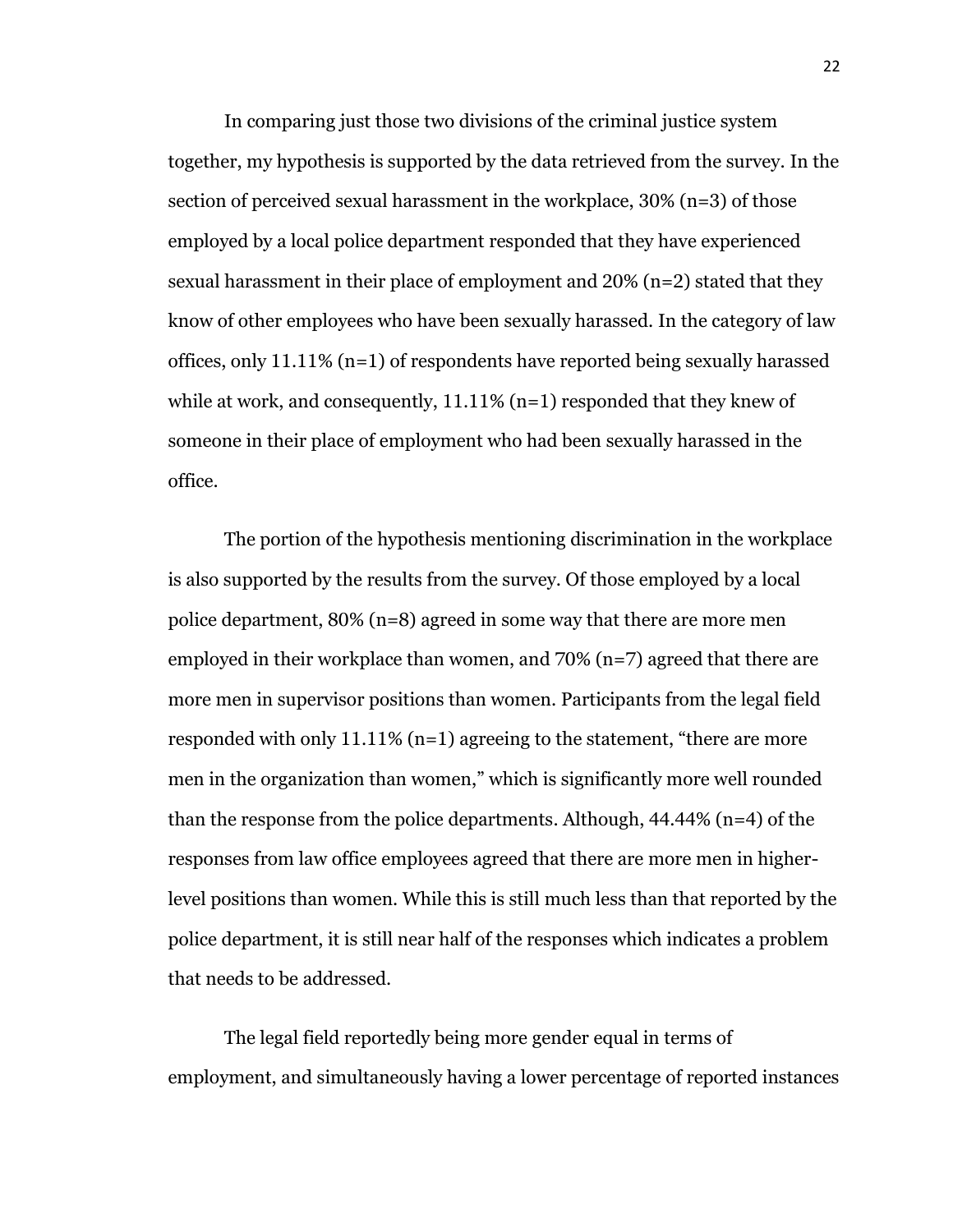of sexual harassment could be related. Having equal, or close to equal, numbers of men and women employed in the same profession could be the key to reducing situations of sexual harassment since interacting with colleagues of the opposite sex becomes a regular part of the job, rather than a new aspect that requires training and seminars. The police departments need to increase their hiring initiative aimed towards employing women to help even out the gender imbalance in their offices and decrease perceptions of discrimination and harassment.

#### *Hypothesis 3*

Lastly, in my third hypothesis, I projected that smaller, more remote towns will report a higher frequency of discrimination than metropolitan areas. This hypothesis is also inapplicable since very few counties produced any results, therefore I cannot compare the populations to the results for this hypothesis. In this case, there was such little variety in location of responses that there is no analysis that can be stretched from the data.

I originally created this hypothesis under the assumption that there would be fewer women employed in the criminal justice system as a whole since there are less positions needed in law enforcement when there is a lower population count. This then continued into the thought that, even if the percentage of women employed in the criminal justice system in a smaller town would be the same as that of a metropolitan area, the lack of women in the smaller officer would be more noticeable since there are fewer employees overall. This then evolved into the presented hypothesis, still, this hypothesis cannot be supported or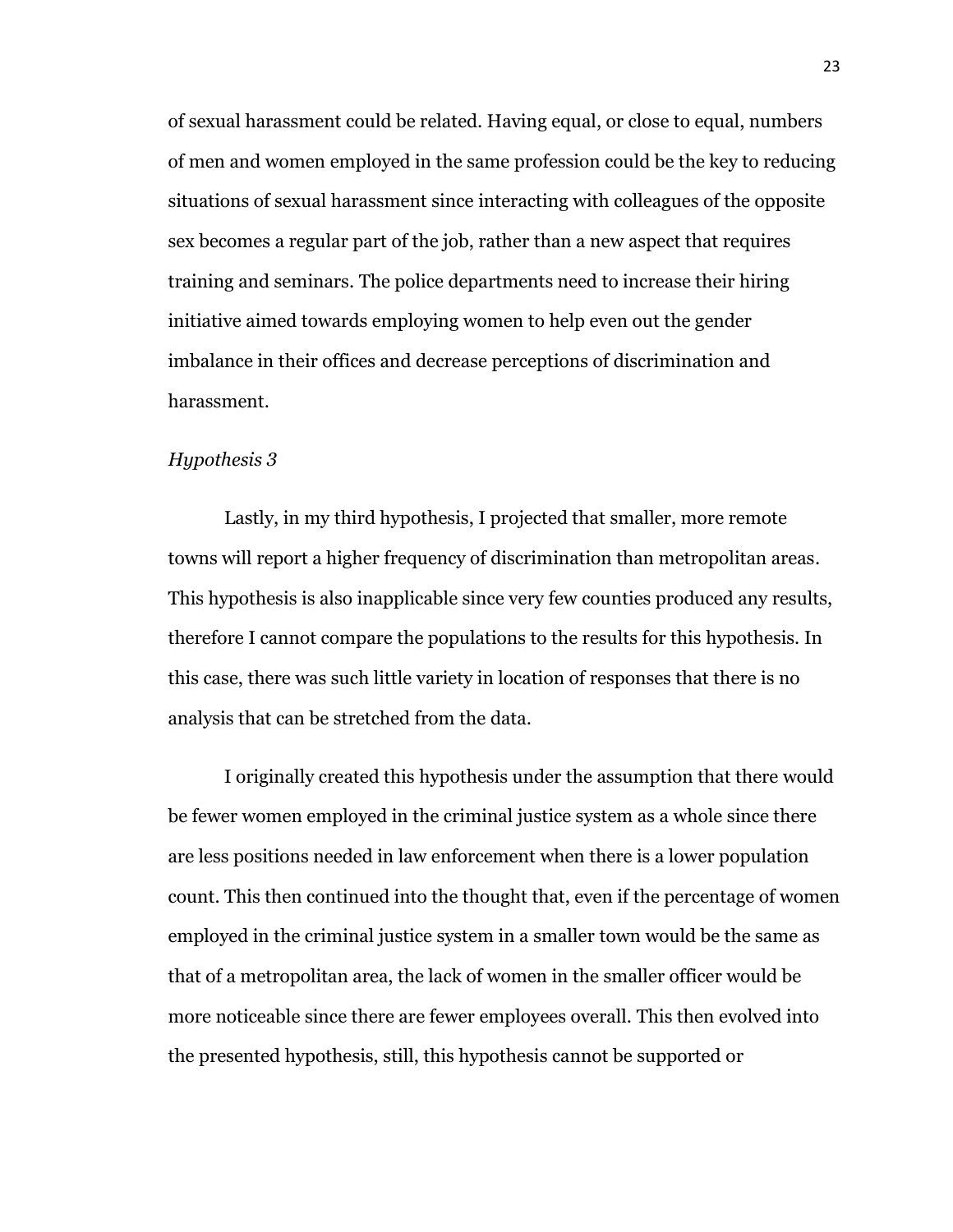unsupported by the data since there was not enough participation from different counties with population differences.

#### *Trends*

Overall, the findings in this study are consistent with those of nationwide polls and surveys in different regions of the United States. There is a lack of women in the career field and there is a perception of gender discrimination and events of sexual harassment in all locations of the U.S. This is a rather gloomy finding on the involvement of women in criminal justice nationwide, however, the trends discovered are not all this bleak.

In the past 30 years, there has been a steady escalation of women's engagement with the criminal justice system and not only have the number of women employed increased, but they have remained stable since accumulating. This demonstrates a positive outlook on the future of the career field as a whole and makes entrance into the profession more achievable for women.

#### *Why it Matters*

This topic in general is important to women as a whole because the increase of women in one male dominated profession demonstrates that progression can be achieved. There are so many occupations that are centered around the idea of masculinity that it prevents many women from pursuing those careers, regardless of how successful they could be, how much they aspire to be in that line of work, or what a woman's influence could do to benefit that business. Examples of these professions are, the medical field, scientific research, engineering, construction management, and architecture. If any of these career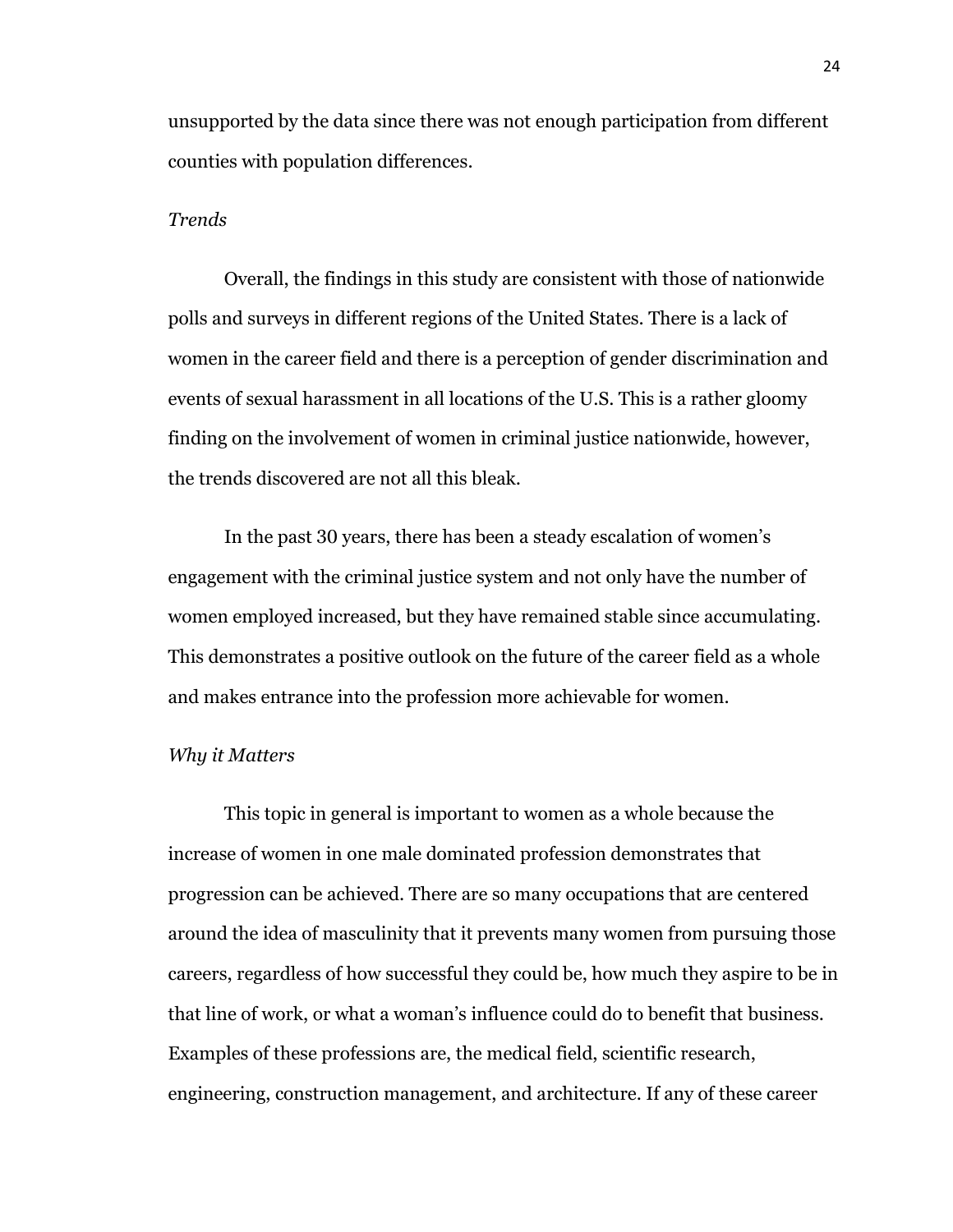fields exhibit signs of improvement in their employment gender equality, it just exemplifies for the other fields that development in this area is attainable and beneficial.

The criminal justice system as a whole can progress into greater public acceptance and grow in community support with the addition of more women in the career field. Previously mentioned studies supported a growth of women in the profession of law enforcement because women tend to use more de-escalation techniques, use less physical force, and are better in their communication skills than their male counterparts. Community based research has also shown that women are more trusted by civilians and are viewed as being more honest and compassionate. A majority of women also state, as their main reason for pursuing the vocation of law enforcement, that they simply want to help people. All those factors would greatly help to advance the criminal justice system into one that is respected and admired by the general public, not feared and ran from.

The future of the criminal justice system, in today's climate, looks bleak. There are calls to de-fund the police after violent and inhumane actions have taken place at the hands of law enforcement. There is rioting in the streets and decreased employment among many levels of the criminal justice system. In addition to the issues that are directly seen as an impact on the community, there are young women who had or continue to have a passion for this career field, but are sensing a future profession where they are less respected than their male colleagues, and some of these young women are choosing to pursue a different path in order to avoid the discrimination they feel awaited them in the occupation of law enforcement. I personally feel this burden weighing on me, but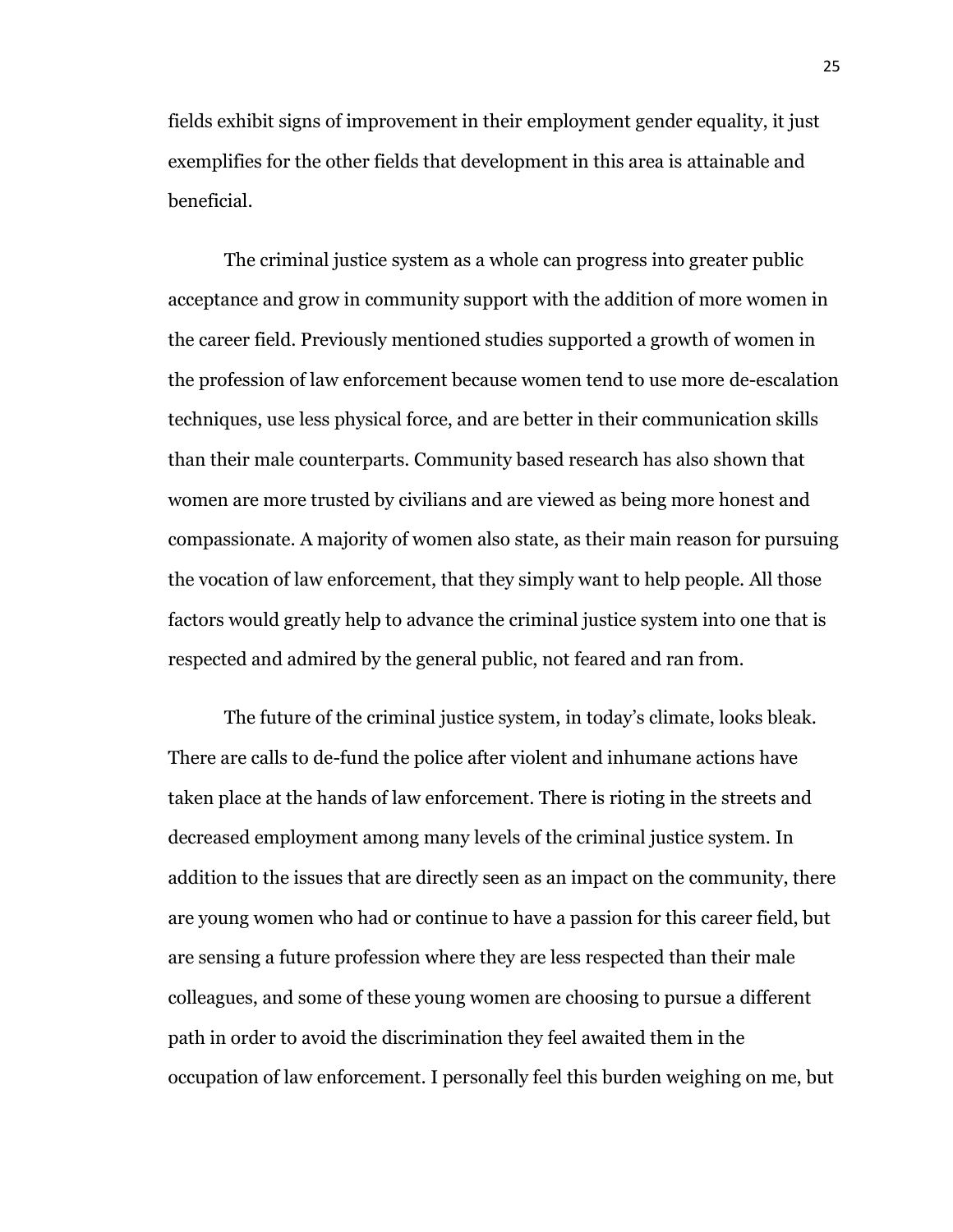am deciding to continue onward in hopes that there is change in my time and that I will see the future generation of women in the criminal justice system grow and flourish.

#### **Limitations**

There were several limitations that I discovered at the completion of my research. The limitations of this study appeared in the time constraint, the lack of participants and diversity of participants, and the general nature of the study. My findings were not dramatically different from those of other researchers. However, my results were not statistically significant due to the low number of responses. Along with limitations to my study, I also revealed other ways in which this topic, and other similar topics can be researched. There are many directions that this category can expand on in the future that would help to broaden the depth of research in this field.

# *Time Constraint*

The first limitation applicable to this study was the time constraint. I had sent the survey out with what I had thought was ample time to collect responses; participants were given over one month to respond to the survey and distribute it to other employees. This proved to not be enough time to gather the number of responses I was originally hoping for. I would have liked to receive around 100 responses total in order to have enough participants to compare regions, work environments, and other factors. Even after extending the survey deadline by two weeks, I had only received ten to fifteen more responses than I had before. Though several factors could have played a part in the lack of responses I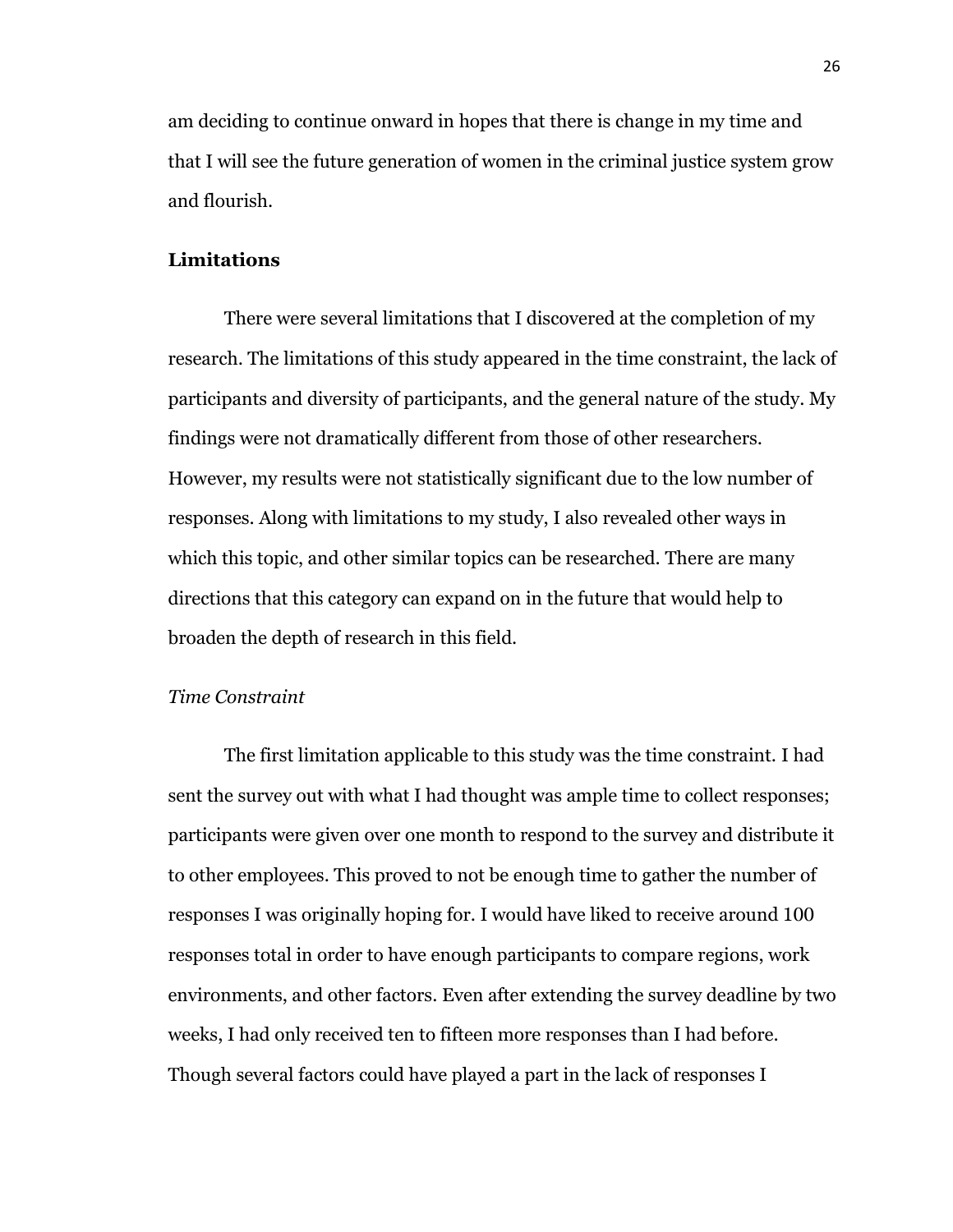obtained, I believe I would have been able to gather many more if I had left more time to collect the data, especially since the number of responses nearly doubled when I extended the length and re-sent the survey.

### *Participation*

As I previously stated, I was unable to obtain the number of participants I was striving for. In total I received 30 completed surveys instead of the anticipated 100. This lower number of responses made it harder to obtain statistically significant results which was a large issue I faced in comparing my data.

There were several counties in each state that I received no responses from which made it nearly impossible to compare population size of counties. While I did have responsiveness from some other counties, within those counties I was not always able to get data from each branch of the criminal justice system that I was researching and was therefore unable to look into trends within the specific county. I also did not have any responses from federal agencies or any state police departments which created difficulty in comparing workplace environments and perceived treatments. The lack of responses made nearly all of the geographical and departmental evaluations problematic and statistically insignificant.

While I was not directly studying the relationship between gender and ethnicity in the workforce of the criminal justice system, the lack of diversity in my responses made the data inapplicable to the population since the results I acquired are not an accurate representation of the workforce or population makeup in general. I was also not researching instances of discrimination or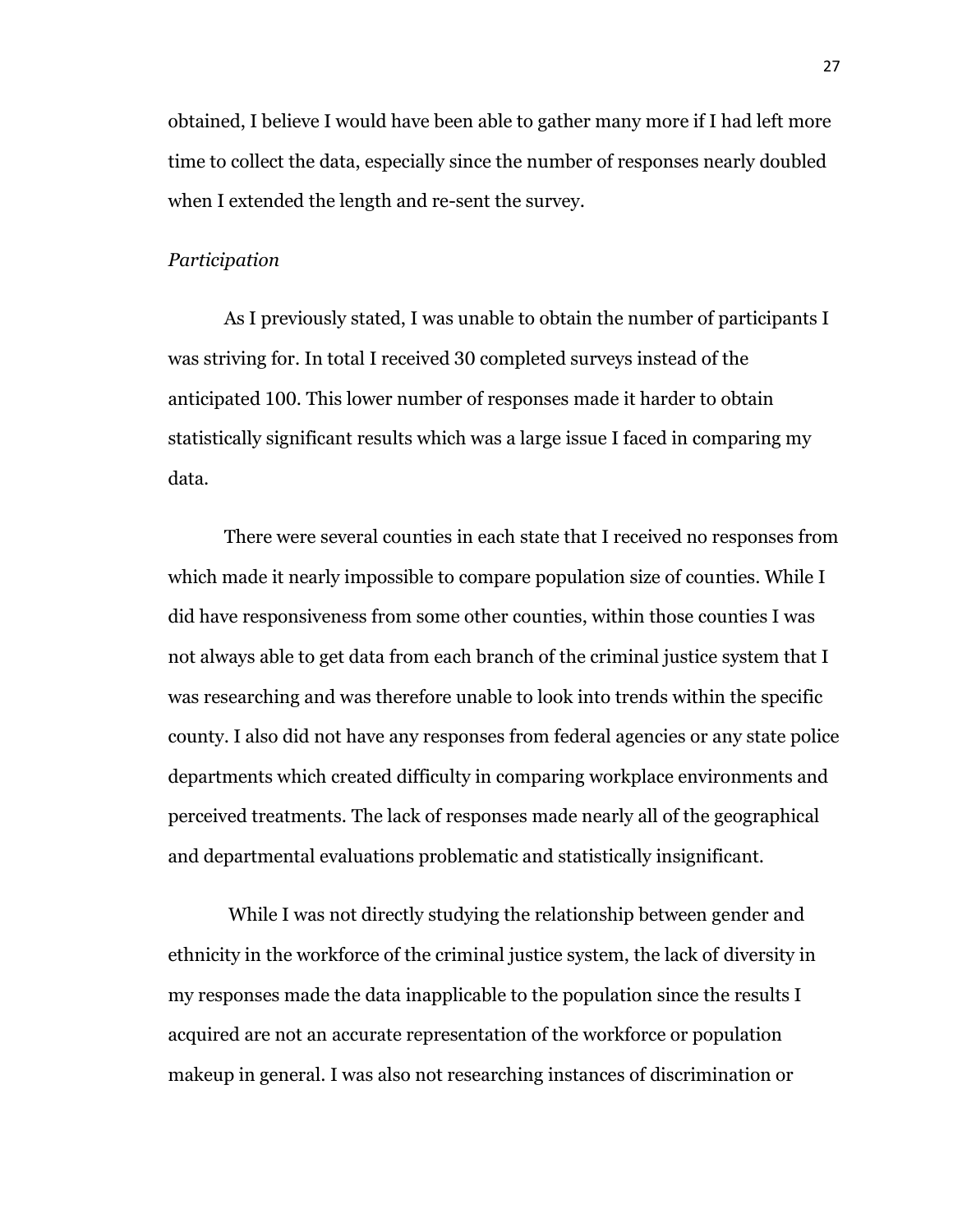harassment against people who identify as non-binary, but I only gathered one reply from someone who is non-binary which is again, not an accurate representation of the populace. I needed to reach more ethnically and gender diverse groups within the criminal justice system in order to be able to relate my results to the American, or even mid-western, population as a whole.

### *Nature of the Study*

There are several reasons why I now think I was not able to acquire the sum of replies I was expecting. The principal reason being the nature of the study which could have produced differing reactions from those intending to partake in the survey. Since the data retrieved revealed that the main reason for not reporting instances of sexual harassment to Human Resources was that the participants feared a loss of their employment, I think that the lack of responses I acquired was out of fear of repercussions for replying to a survey with inquiries such as mine.

Another reason for the limited number of results that relates to the nature of the study is that the study addresses gender concerns. There are very polarized opinions on the issues pertaining to gender which could have turned several potential contributors away from partaking in the survey. One specific participant noted that the inclusion of the line "… discrimination against women…" in the informative email about the survey would prompt either extreme responses or limit the quantity of people willing to contribute to the data collection process.

This topic is a sensitive one still today and part of the reason I was unable to collect a diverse population for my research remains that there are not copious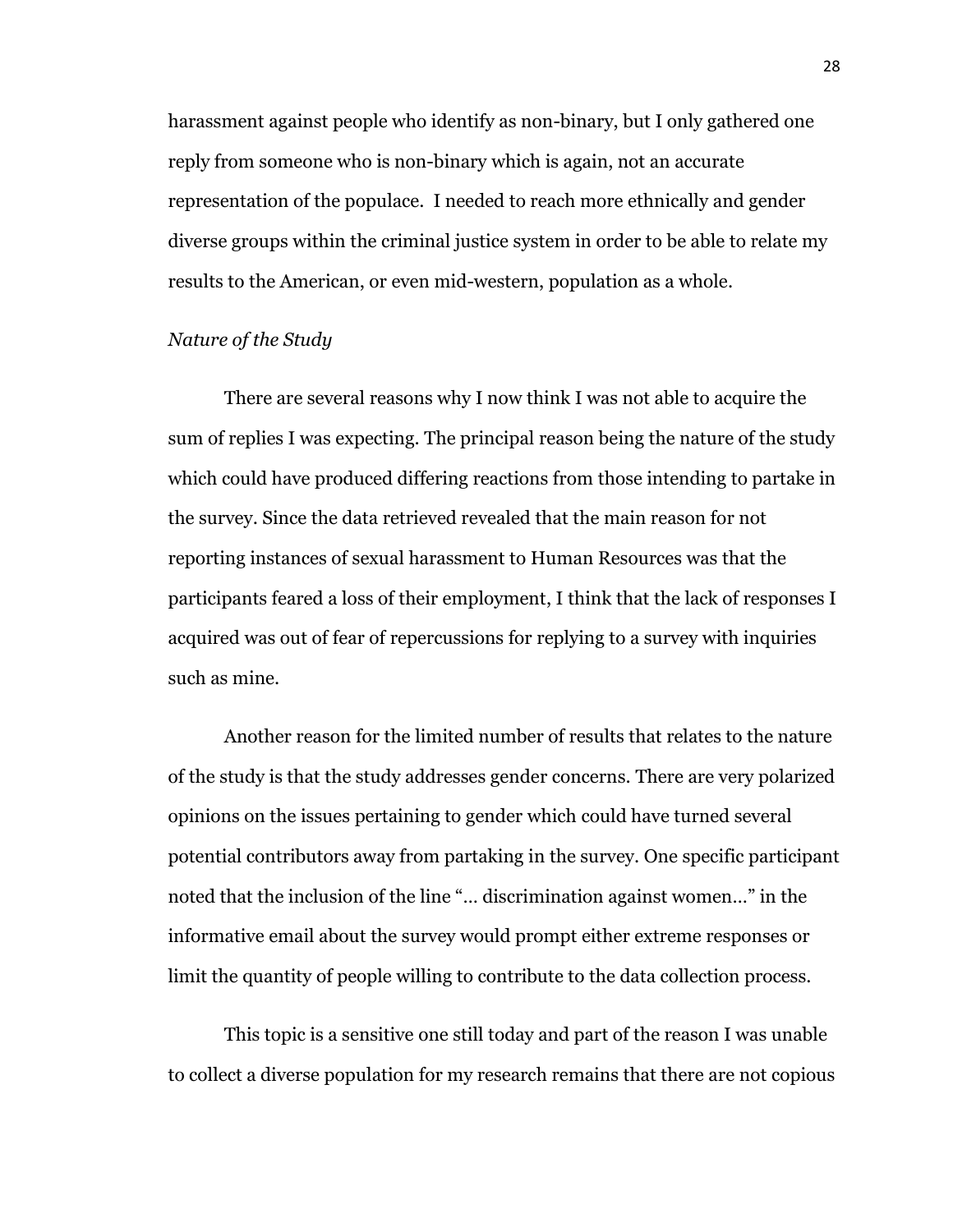amounts of diversity in the field of criminal justice. Many ethnic minority groups do not seek out careers in criminal justice due to their personal and/or communal experiences with the system. A participant commented that "…after numerous different ways to recruit, agencies are still unable to attract minorities to apply or want to go into law enforcement" and this was attributed to the nation's current views on the criminal justice system.

# *Future Directions*

I generated many additional questions from this study, one being how my results from this specific region, Ohio, Kentucky, and Indiana, would compare against those from different regions in the United States and abroad. I was able to find several parallels between my data and that of nationwide investigations, but there were very few examinations into other regions of the United States. I think this study could be modified and replicated in various states nationwide to gain a wholistic sense of the overall levels of gender discrimination and harassment within the criminal justice system.

I found that there is very minimal research done on those employed in the correctional systems, specifically prisons and correctional facilities. More in depth explorations can be done to bridge this gap of research so there is a more comprehensive span of data on all departments and branches of the criminal justice system. This would allow for easier contrasts of the different divisions of the system in order to gain greater knowledge of the disparities in all levels of the system with the intention of developing solutions to the current challenges faced by employees.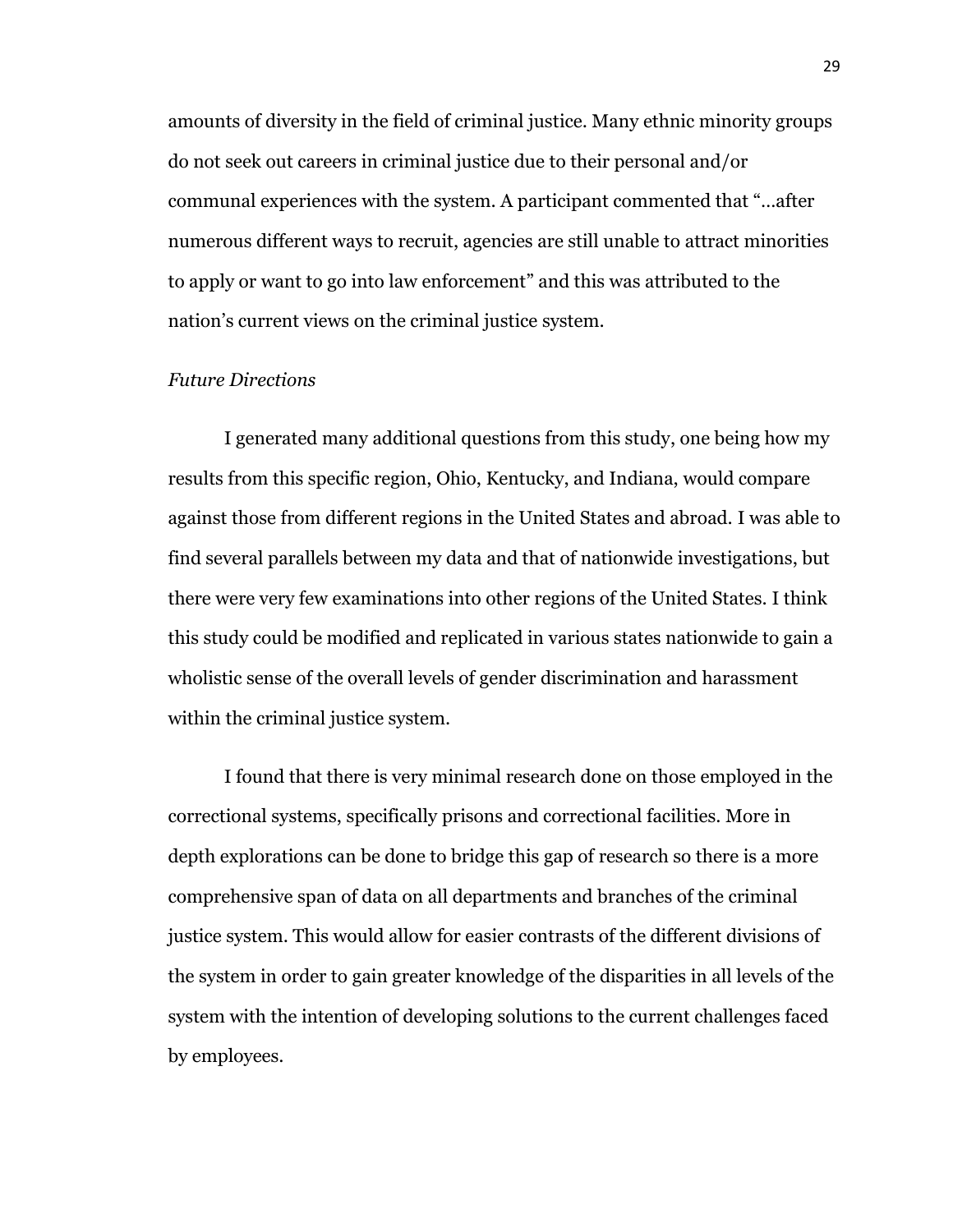With all future studies done in this area of research, there should be a greater focus on ethnic and gender diversity so as to place importance on correctly replicating the population being examined. Results that do not closely mirror the demographics of the represented populace are not applicable and are therefore unable to improve workplace conditions for the groups that are not included in the findings. The entire goal of studies such as this are to illicit change in the system to better it for future generations.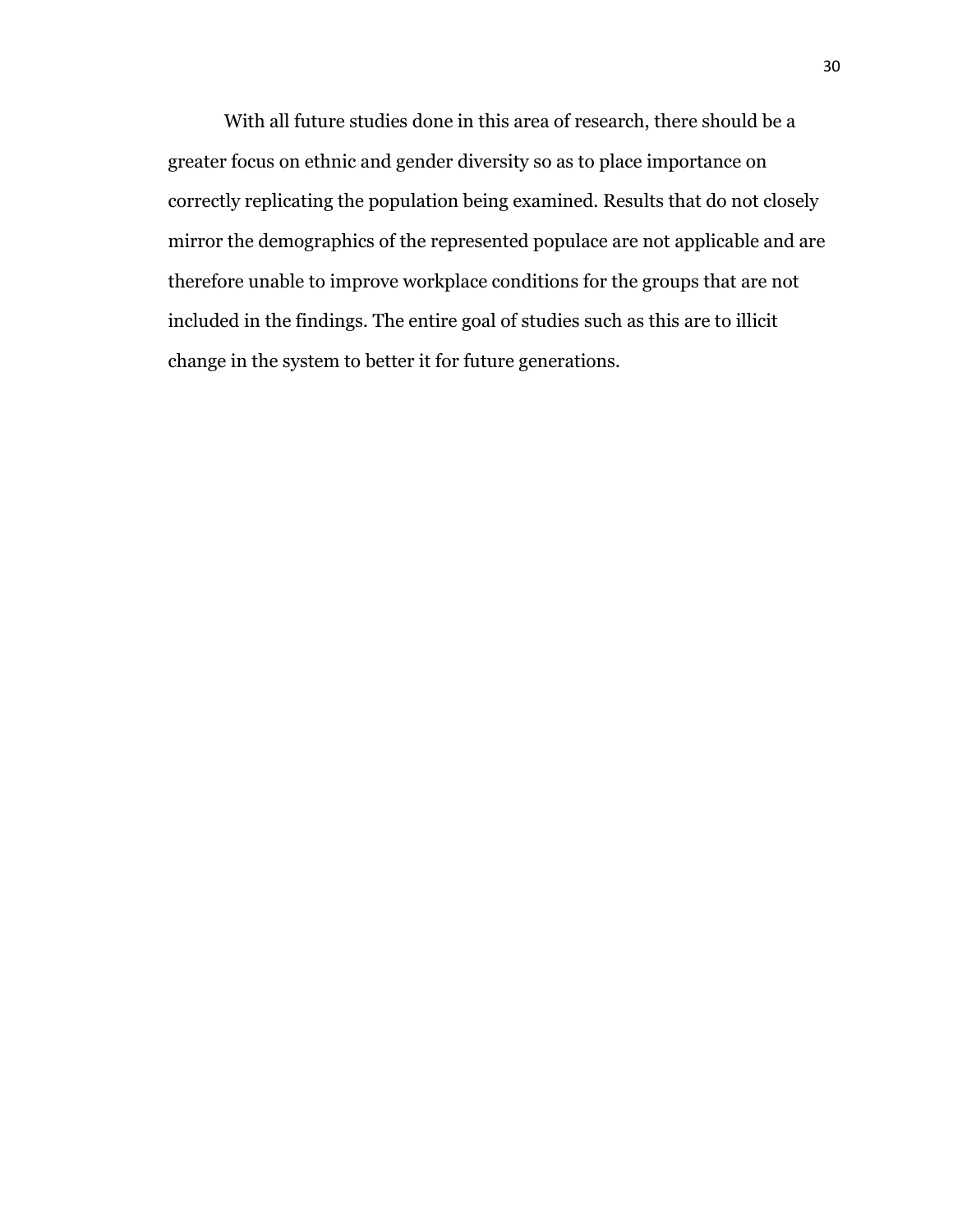#### **References**

- *Advancing Women in Policing*. 30x30 Initiative. (2021, October 11). Retrieved October 17, 2021, from [https://30x30initiative.org/.](https://30x30initiative.org/)
- Banks, D., Hendrix, J., Hickman, M., & Kyckelhahn, T. (2016). *National sources of law enforcement employment data*. Bureau of Justice Statistics. Retrieved 2021, from [www.ojp.usdoj.gov.](http://www.ojp.usdoj.gov/)
- Barratt, C. L., Bergman, M. E., & Thompson, R. J. (2014). Women in federal law enforcement: The role of gender role orientations and sexual orientation in mentoring. *Sex Roles*, *71*(1-2), 21–32. [https://doi.org/10.1007/s11199-](https://doi.org/10.1007/s11199-014-0388-2) [014-0388-2](https://doi.org/10.1007/s11199-014-0388-2)
- Batton, C., & Wright, E. M. (2018). Patriarchy and the structure of employment in Criminal Justice: Differences in the experiences of men and women working in the legal profession, corrections, and law enforcement. *Feminist Criminology*, *14*(3), 287–306.

<https://doi.org/10.1177/1557085118769749>

- Cambareri, J. F., & Kuhns, J. B. (2018). Perceptions and perceived challenges associated with a hypothetical career in law enforcement: Differences among male and female college students. *Police Quarterly*, *21*(3), 335–357. <https://doi.org/10.1177/1098611118760862>
- Davidson, J. T. (2015). Female crime fighters in television and film: Implications and future directions. *Sociology Compass*, *9*(12), 1015–1024. <https://doi.org/10.1111/soc4.12330>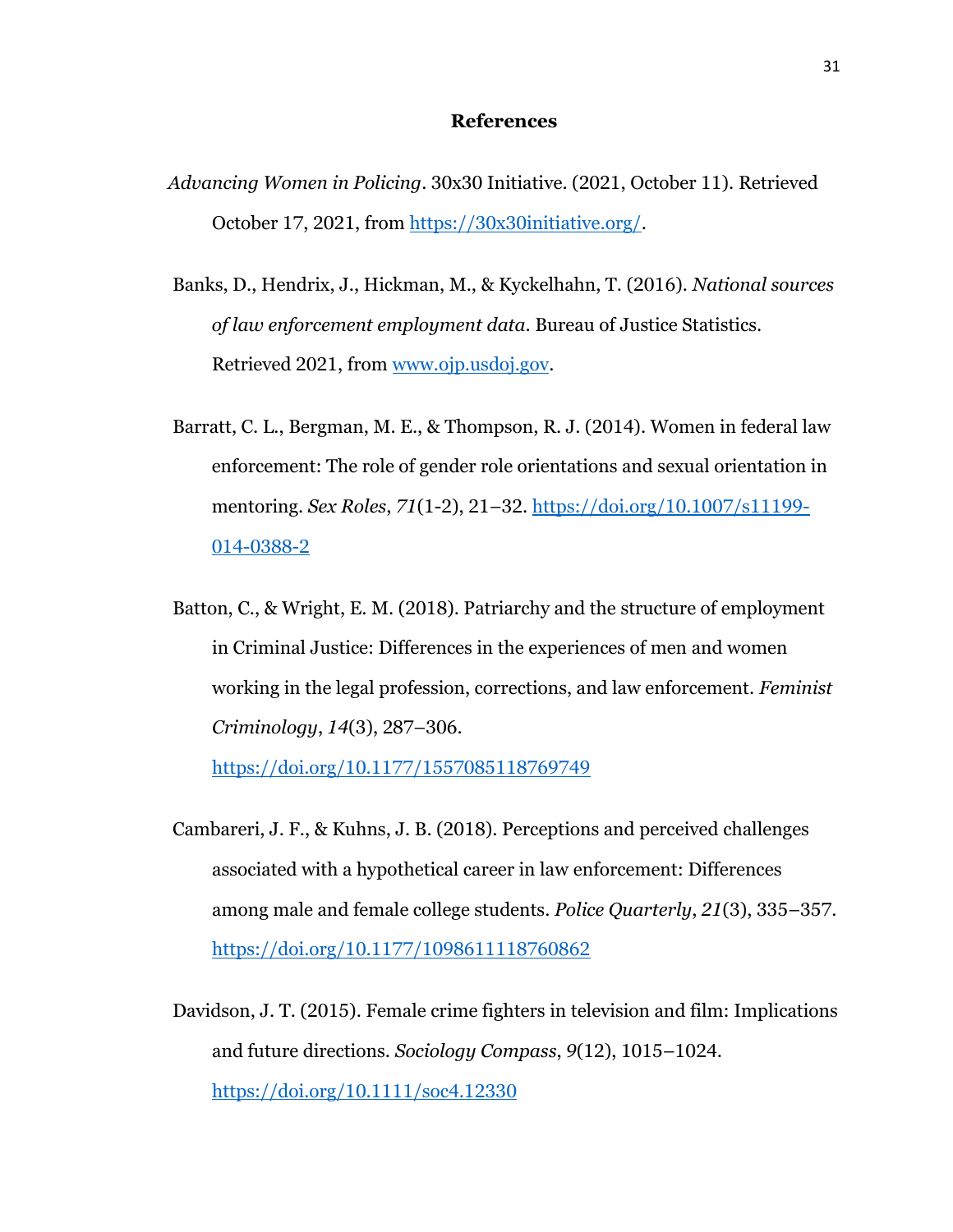- Davis, T. A. (2005). *Gender inequality in law enforcement and male's attitudes and perceptions towards women working in law enforcement* (thesis). ProQuest Information and Learning Company, Ann Arbor.
- *EEOC employment statistics*. Home | U.S. Equal Employment Opportunity Commission. (2021, October 15). Retrieved October 17, 2021, from [https://www.eeoc.gov/.](https://www.eeoc.gov/)
- *EEOC sexual harassment*. Sexual Harassment. (2020). Retrieved 2021, from eeoc.gov/sexual-harassment.
- Eversole, E. S. (2021). *Brain versus brawn: Militarization and women in modern policing* (thesis). Encompass. Retrieved 2021.
- FBI. (2018, September 10). *Uniform crime reporting (UCR) program*. FBI. Retrieved October 17, 2021, from [https://ucr.fbi.gov/.](https://ucr.fbi.gov/)
- *The handling of sexual harassment and misconduct ...* (2015). Retrieved October 17, 2021, from [https://oig.justice.gov/reports/2015/e1504.pdf.](https://oig.justice.gov/reports/2015/e1504.pdf)
- Harrington, P. E. (n.d.). *Recruiting and retaining women: A self-assessment guide for law enforcement*. Office of Justice Programs. Retrieved October 17, 2021, from [https://www.ojp.gov/pdffiles1/bja/185235.pdf.](https://www.ojp.gov/pdffiles1/bja/185235.pdf)
- Hehnly, M. (2020). Why women leave law enforcement. *UVU Journal of Criminal Justice*, *1*(1), 7–16. Retrieved 2021.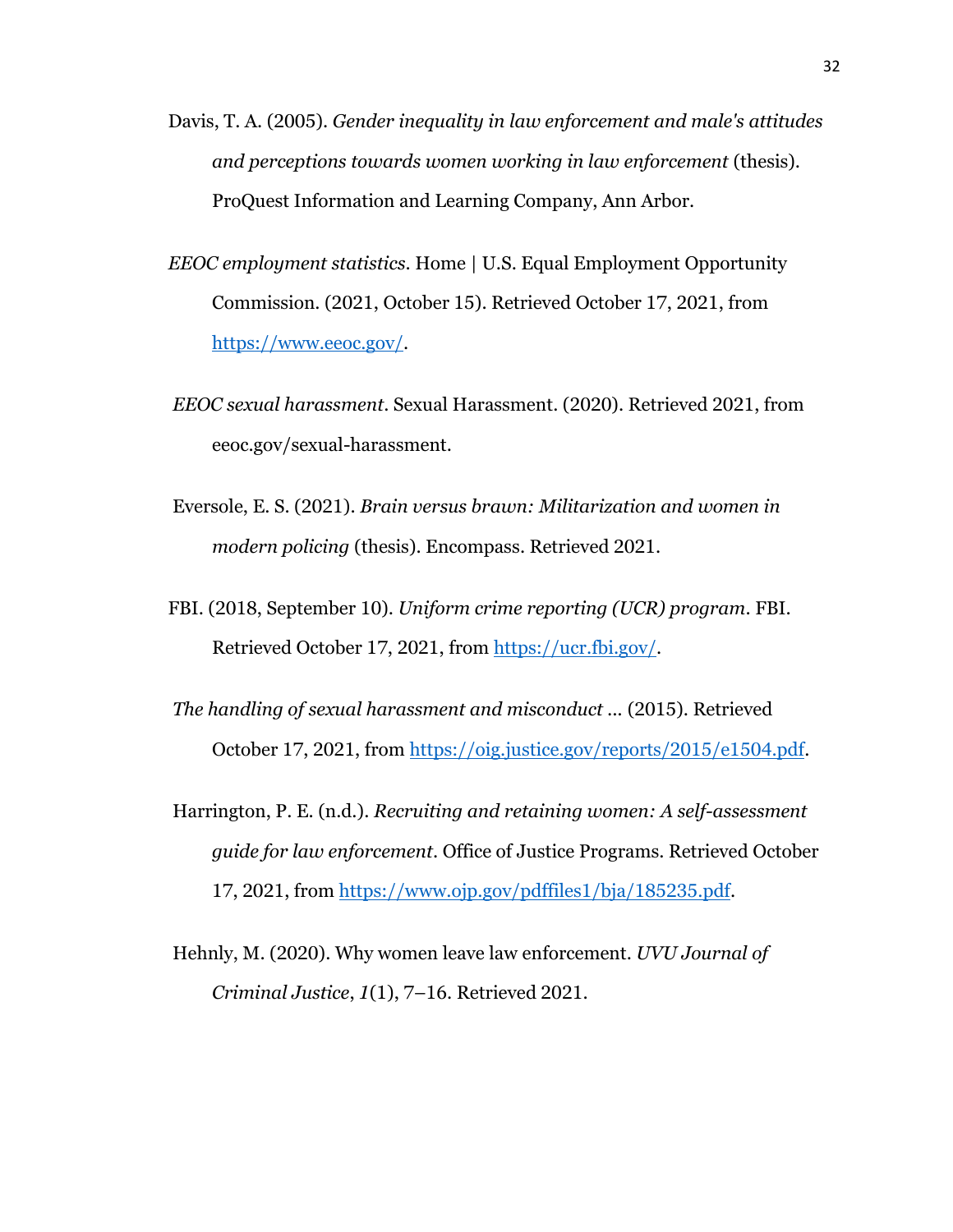Langton, L. (2010, June). *Women in law enforcement*. Bureau of Justice Statistics. Retrieved October 18, 2021, from [https://bjs.ojp.gov/content/pub/pdf/wle8708.pdf.](https://bjs.ojp.gov/content/pub/pdf/wle8708.pdf)

- Law, P. P. at N. Y. U. (2021, July 31). *Coalition of Police Leaders, researchers, and more back 30X30 initiative to promote the advancement of women in Policing*. The Policing Project. Retrieved October 17, 2021, from [https://www.policingproject.org/news-main/2021/3/9/coalition-of-police](https://www.policingproject.org/news-main/2021/3/9/coalition-of-police-leaders-researchers-and-more-back-30x30-initiative-to-promote-the-advancement-of-women-in-policing)[leaders-researchers-and-more-back-30x30-initiative-to-promote-the](https://www.policingproject.org/news-main/2021/3/9/coalition-of-police-leaders-researchers-and-more-back-30x30-initiative-to-promote-the-advancement-of-women-in-policing)[advancement-of-women-in-policing.](https://www.policingproject.org/news-main/2021/3/9/coalition-of-police-leaders-researchers-and-more-back-30x30-initiative-to-promote-the-advancement-of-women-in-policing)
- Lonsway, K. A., Paynich, R., & Hall, J. N. (2013). Sexual harassment in law enforcement. *Police Quarterly*, *16*(2), 177–210. https://doi.org/10.1177/1098611113475630
- Marshal, G. (2013). *Barriers for women in law enforcement* (dissertation). Retrieved 2021.
- Miller, A. R., & Segal, C. (2018). Do female officers improve law enforcement quality? effects on crime reporting and domestic violence. *The Review of Economic Studies*, *86*(5), 2220–2247. https://doi.org/10.1093/restud/rdy051
- Molinaro, L. A. (2013). *Examination of contributory factors to the low representation of women in law enforcement* (dissertation). ProQuest LLC, Ann Arbor, MI. Retrieved 2021.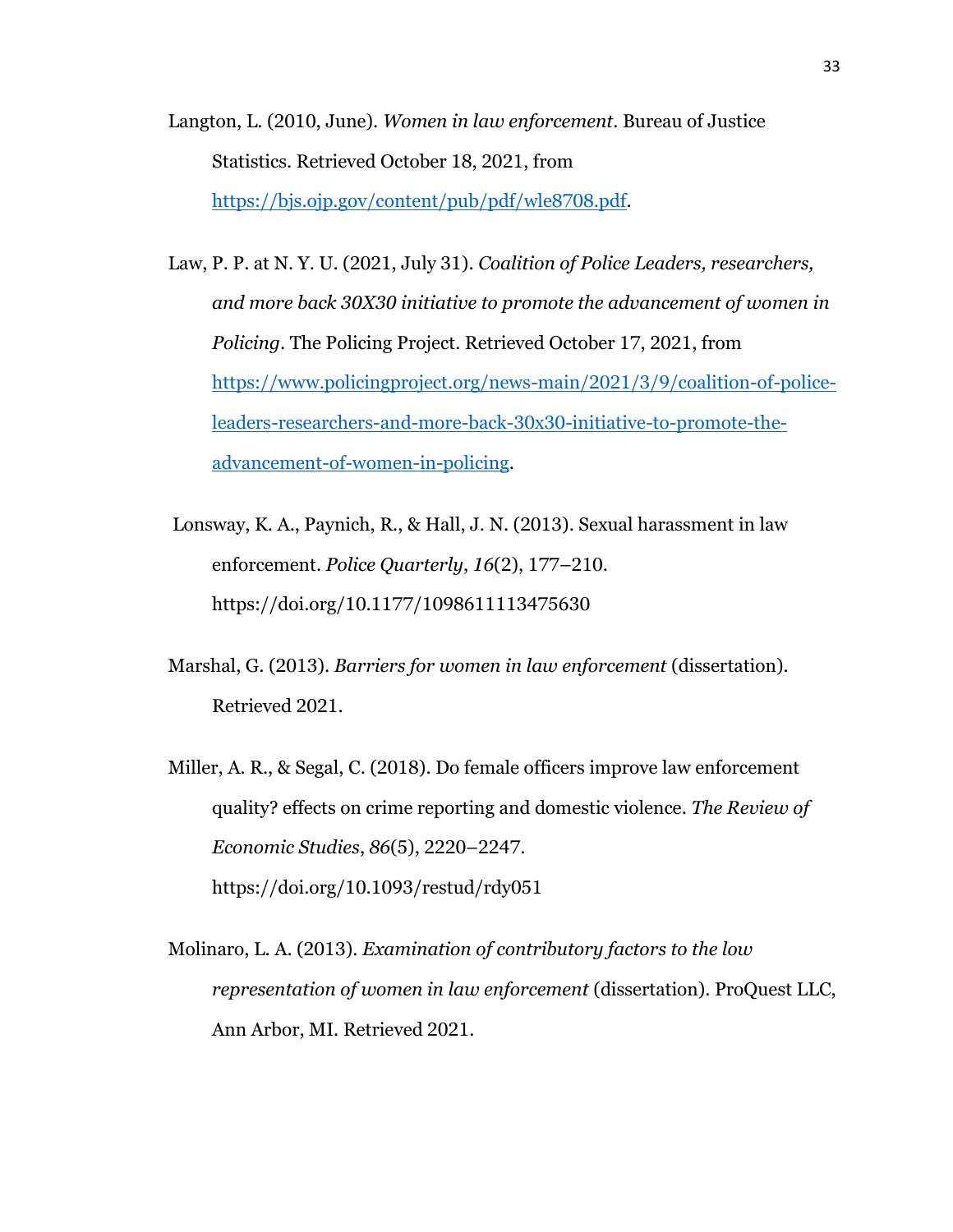- Schuck, A. M. (2014). Female representation in law enforcement: The influence of screening, unions, incentives, community policing, Calea, and size. *Police Quarterly*, *17*(1), 54–78. https://doi.org/10.1177/1098611114522467
- Schuck, A. M., & Rabe-Hemp, C. (2014). Citizen complaints and gender diversity in police organizations. *Policing and Society*, *26*(8), 859–874. https://doi.org/10.1080/10439463.2014.989161
- Seklecki, R., & Paynich, R. (2007). A national survey of Female Police Officers: An overview of findings. *Police Practice and Research*, *8*(1), 17–30. https://doi.org/10.1080/15614260701217941
- Shelley, T. O. C., Morabito, M. S., & Tobin-Gurley, J. (2011). Gendered institutions and gender roles: Understanding the experiences of women in Policing. *Criminal Justice Studies*, *24*(4), 351–367. https://doi.org/10.1080/1478601x.2011.625698
- Silvestri, M. (2017). Police culture and gender: Revisiting the 'cult of masculinity.' *Policing: A Journal of Policy and Practice*, *11*(3), 289–300. https://doi.org/10.1093/police/paw052
- U.S. Bureau of Labor Statistics. (2021, October 15). U.S. Bureau of Labor Statistics. Retrieved October 17, 2021, from [https://www.bls.gov/.](https://www.bls.gov/)
- United States Department of Justice. Office of Justice Programs. Bureau of Justice Statistics. (2015, September 22). *Law Enforcement Management and administrative statistics (LEMAS), 2013*. Law Enforcement Management and Administrative Statistics (LEMAS), 2013. Retrieved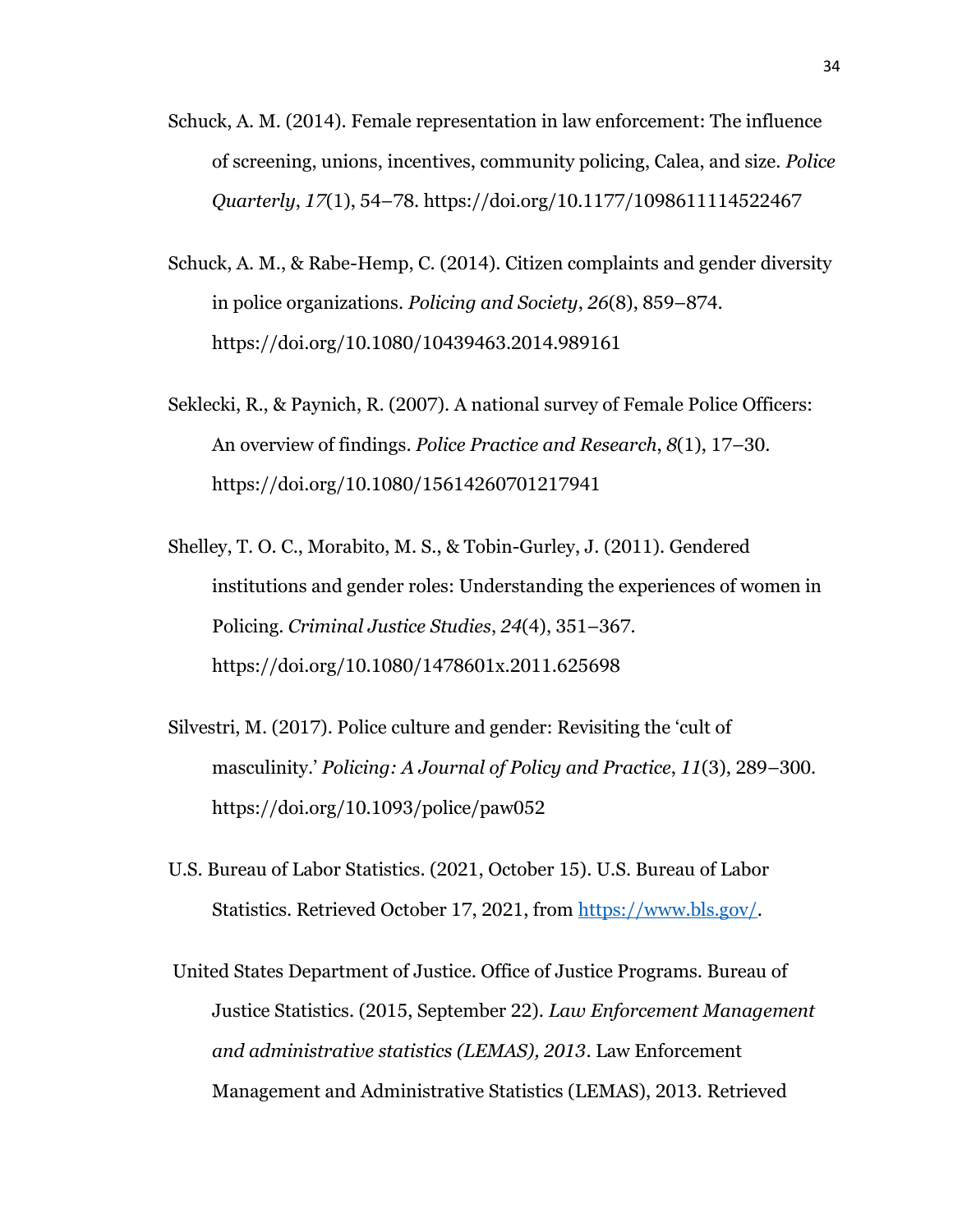October 17, 2021, from

[http://www.icpsr.umich.edu/icpsrweb/NACJD/studies/36164/version/2.](http://www.icpsr.umich.edu/icpsrweb/NACJD/studies/36164/version/2)

Ward, D. L. (2017). *Gender bias against women in law enforcement* (dissertation). ProQuest LLC, Ann Arbor, MI. Retrieved 2021.

Yu, H. H. (2014). An examination of women in Federal Law Enforcement. *Feminist Criminology*, *10*(3), 259–278. https://doi.org/10.1177/1557085114545824

Yu, H. H. (2018). Gender and Public Agency hiring: An exploratory analysis of recruitment practices in federal law enforcement. *Public Personnel Management*, *47*(3), 247–264. https://doi.org/10.1177/0091026018767473

Yu, H. H. (2020). Does agency type matter for female federal agents? exploring the offices of inspectors general. *Public Personnel Management*, *50*(1), 3– 24.<https://doi.org/10.1177/0091026019900522>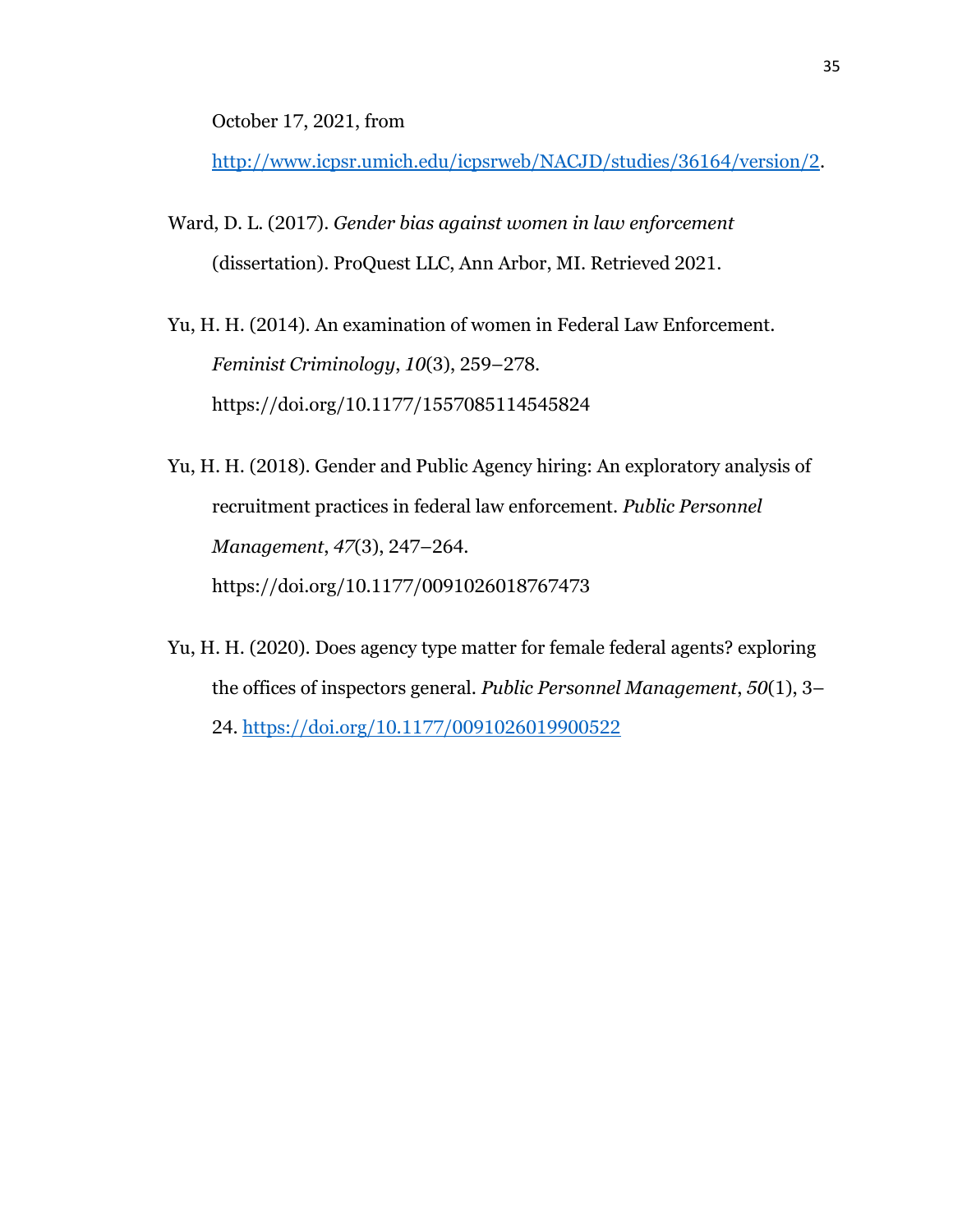# **Appendix A**

# **Survey**

# Instructions

My name is Abigail Scola, and I am a student at Eastern Kentucky University in the Honors Program. This is an anonymous survey used to gather data for my thesis presentation. I am researching the presence of gender discrimination in the field of criminal justice with the hopes of improving the workplace for the young women after me. Please answer each question honestly and carefully. Thank you.

Page Break

Gender: What is your gender

- Male
- Female
- Non-binary / third gender
- Prefer not to say

Ethnicity: How would you describe your ethnicity? Choose the option that best fits.

- White
- Black or African American
- American Indian or Alaska Native
- Asian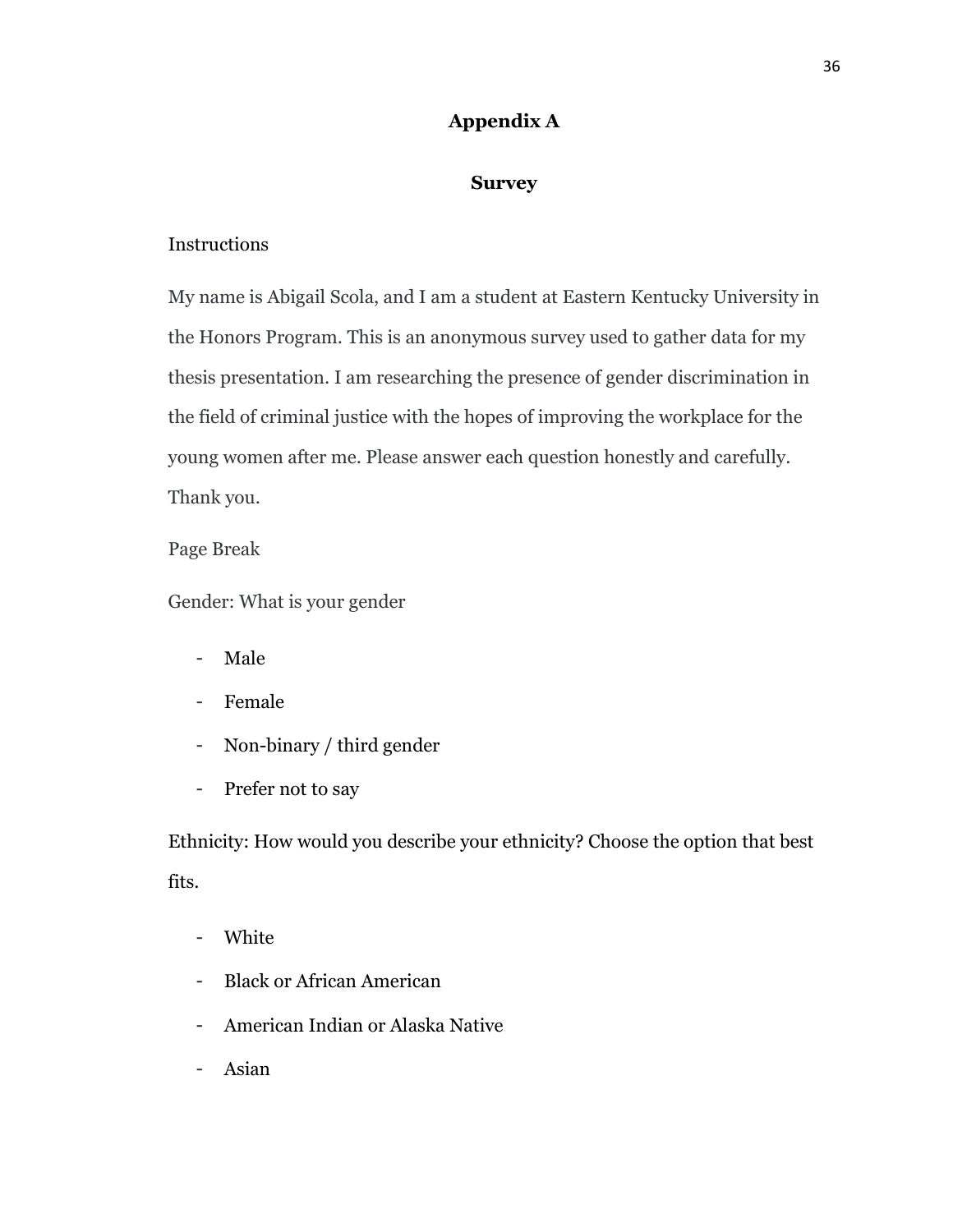- Hispanic or Latin American
- Other

Age: What is your age?

- 18-24
- 25-34
- 35-44
- 45-54
- 55 & older

Marital Status: What is your marital status?

- Single (never married, divorced, widowed, etc.)
- Married or in a domestic relationship

Employment: Which of the following best describes your place of employment?

- Local police
- State police
- Federal law enforcement
- Law office
- Jail (corrections)
- Prison (corrections)

State: Which state do you work in?

- Ohio
- Indiana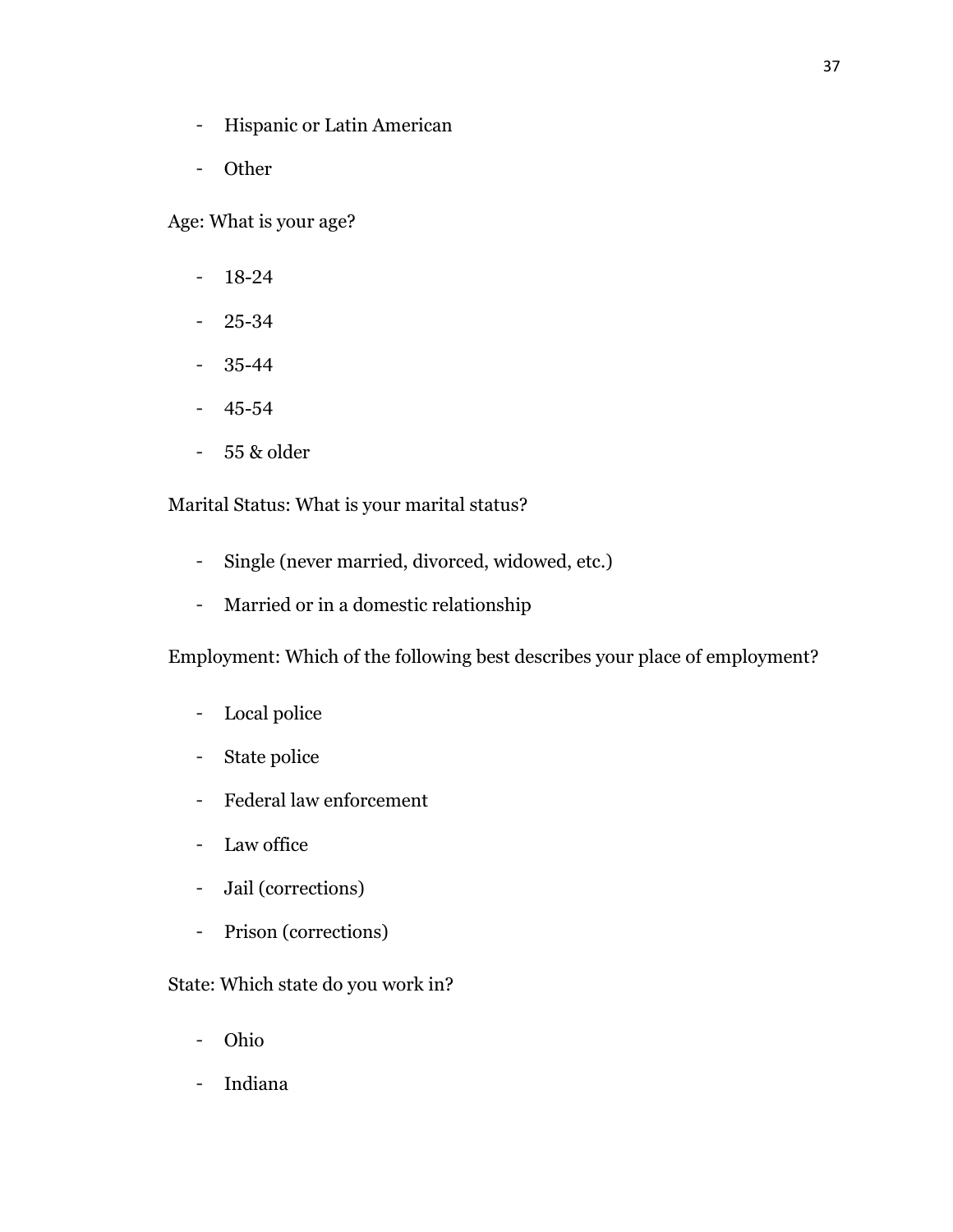- Kentucky

Ohio Counties (display this question if "What state do you work in?" "Ohio" is selected.): What County do you work in?

- Franklin
- Cuyahoga
- Hamilton
- Summit
- Vinton
- Monroe
- Morgan
- Huron
- Sandusky
- Pickaway

Indiana Counties (display this question if "What state do you work in?" "Indiana" is selected.): What County do you work in?

- Marion
- Lake
- Allen
- Hamilton
- Ohio
- Union
- Warren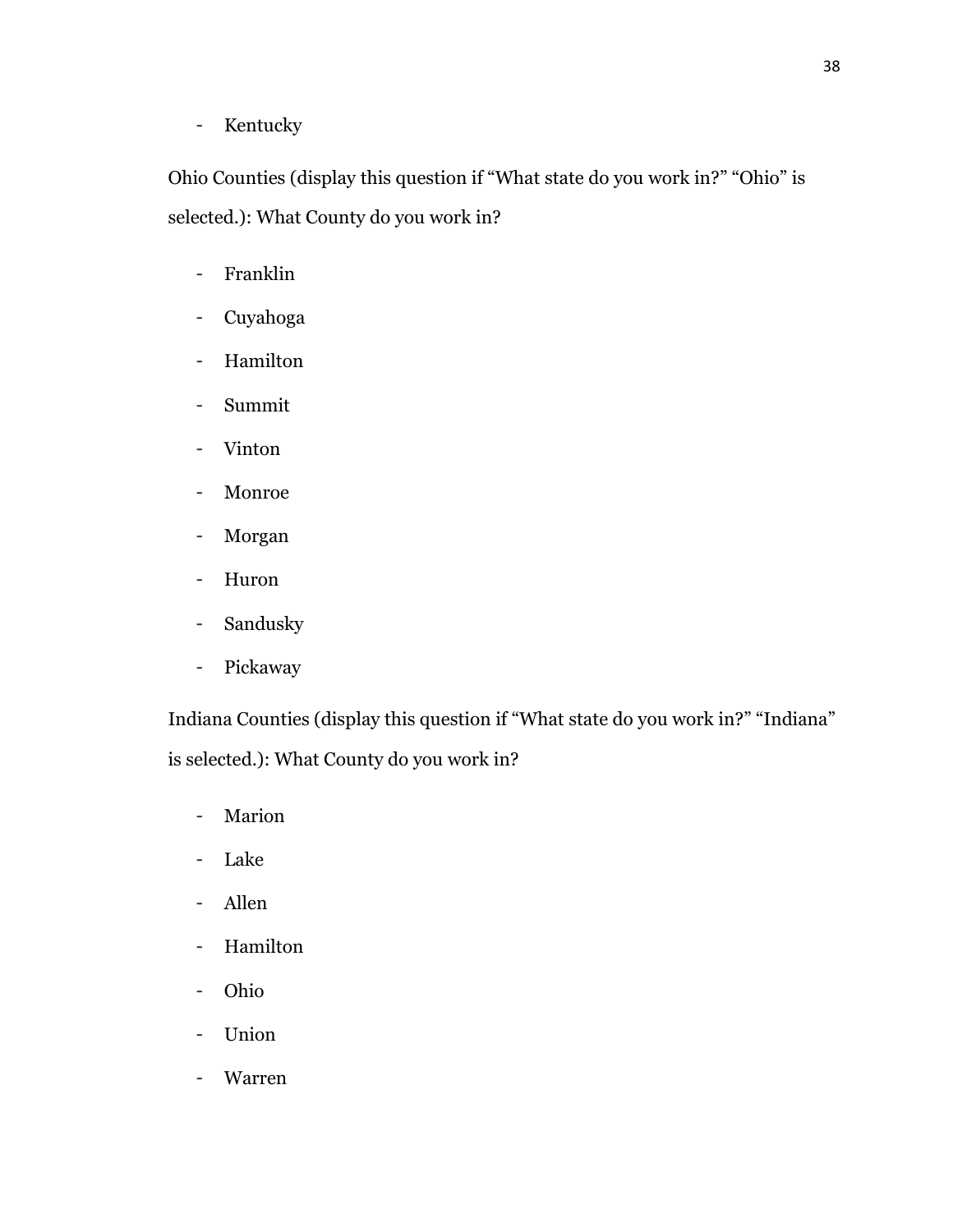- Steuben
- Adams
- Whitley

Kentucky Counties (display this question if "What state do you work in?"

"Kentucky" is selected.): What County do you work in?

- Jefferson
- Fayette
- Kenton
- Boone
- Robertson
- Owsley
- Hickman
- Wayne
- Marion
- Spencer

# Page Break

Section 1: Please choose the appropriate answer to indicate the extent to which you agree with the following statements.

Discrimination: Sex discrimination involves treating someone (an applicant or employee) unfavorably because of that person's sex, including the person's sexual orientation, gender identity, or pregnancy. The law forbids discrimination when it comes to any aspect of employment, including hiring, firing, pay, job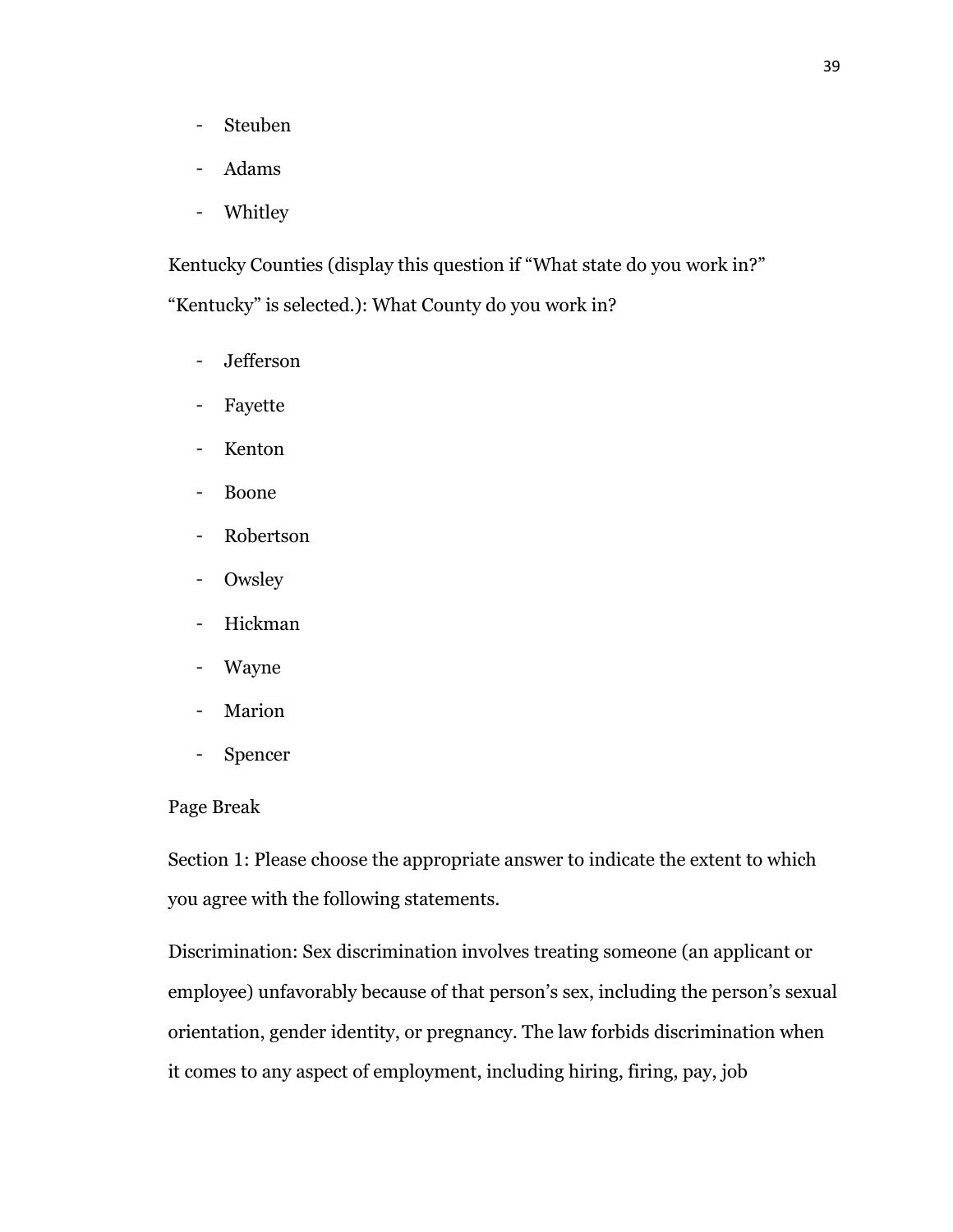assignments, promotions, laying off, training, fringe benefits, and any other term or condition of employment (EEOC).

- 1. There are more men in the organization than women.
- Strongly agree
- Somewhat agree
- Neither agree not disagree
- Somewhat disagree
- Strongly disagree
- 2. A majority of supervisor positions are filled by men.
- Strongly agree
- Somewhat agree
- Neither agree not disagree
- Somewhat disagree
- Strongly disagree
- 3. When determining promotions in my workplace, gender is an important factor.
- Strongly agree
- Somewhat agree
- Neither agree not disagree
- Somewhat disagree
- Strongly disagree
- 4. In my workplace, women have the same opportunities to advance as men.
- Strongly agree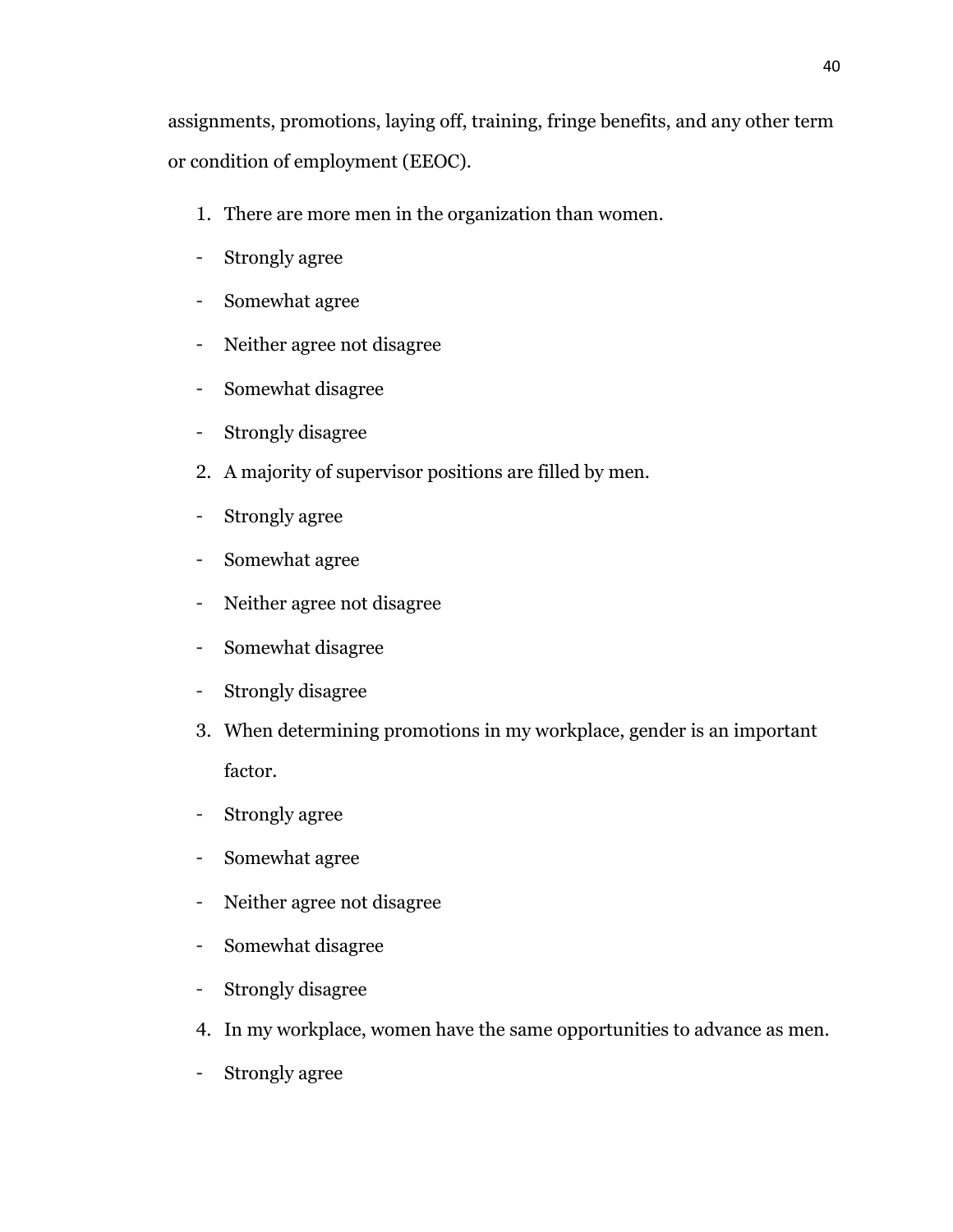- Somewhat agree
- Neither agree not disagree
- Somewhat disagree
- Strongly disagree
- 5. I feel gender has played a role in my missing out on a raise, promotion, or chance to get ahead.
- Strongly agree
- Somewhat agree
- Neither agree not disagree
- Somewhat disagree
- Strongly disagree
- 6. Going forward, I think my gender will make it harder to advance in my career.
- Strongly agree
- Somewhat agree
- Neither agree not disagree
- Somewhat disagree
- Strongly disagree
- 7. Workplace diversity (gender, race, age, experiences, etc.) is a top priority for my place of employment.
- Strongly agree
- Somewhat agree
- Neither agree not disagree
- Somewhat disagree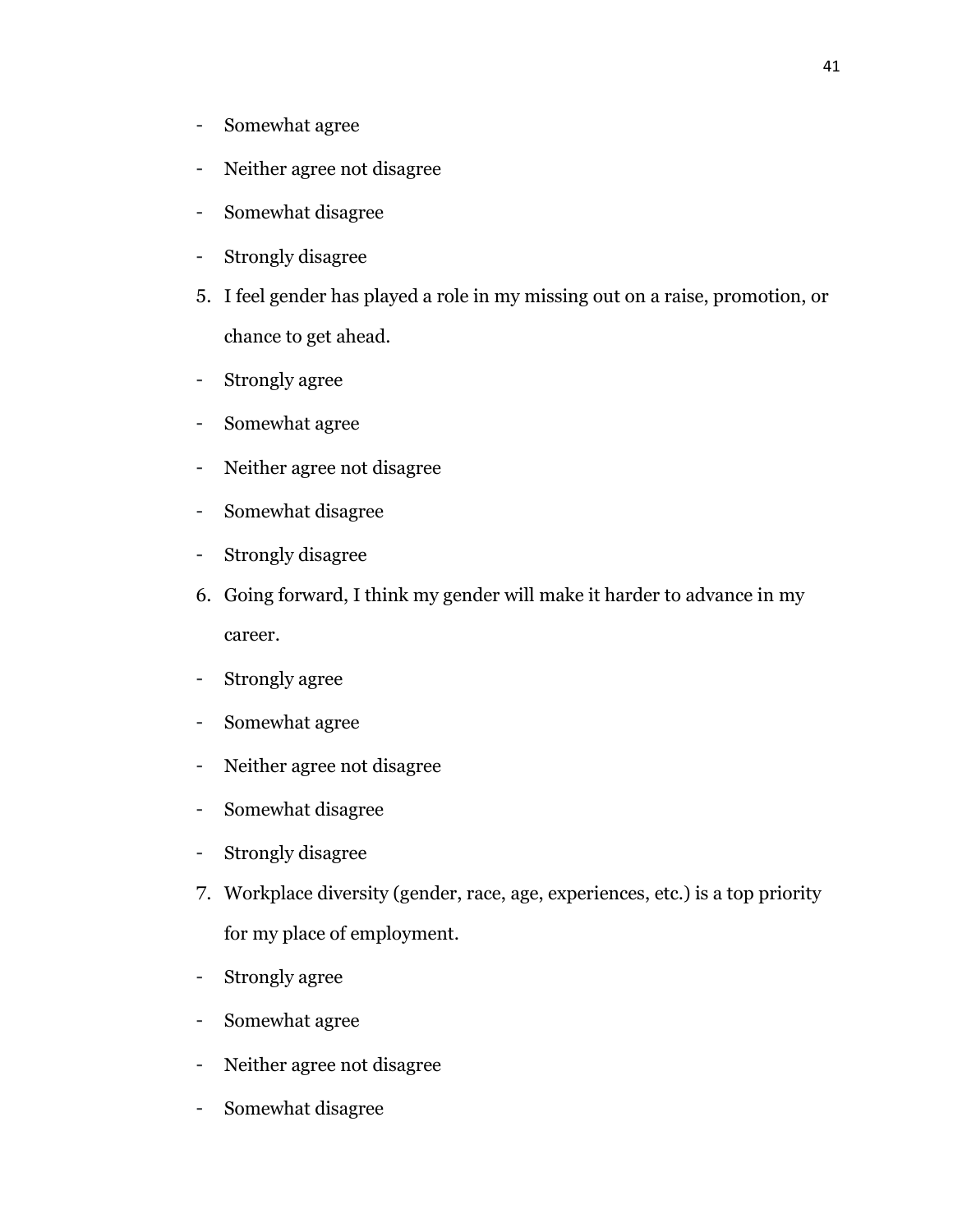- Strongly disagree
- 8. I think more should be done to increase gender diversity at my workplace.
- Strongly agree
- Somewhat agree
- Neither agree not disagree
- Somewhat disagree
- Strongly disagree
- 9. Peers treat me differently because of my gender.
- Strongly agree
- Somewhat agree
- Neither agree not disagree
- Somewhat disagree
- Strongly disagree
- 10.There is a salary gap among the same level in my workplace.
- Strongly agree
- Somewhat agree
- Neither agree not disagree
- Somewhat disagree
- Strongly disagree
- 11.I believe I have more potential and ability than what I apply to my current position.
- Strongly agree
- Somewhat agree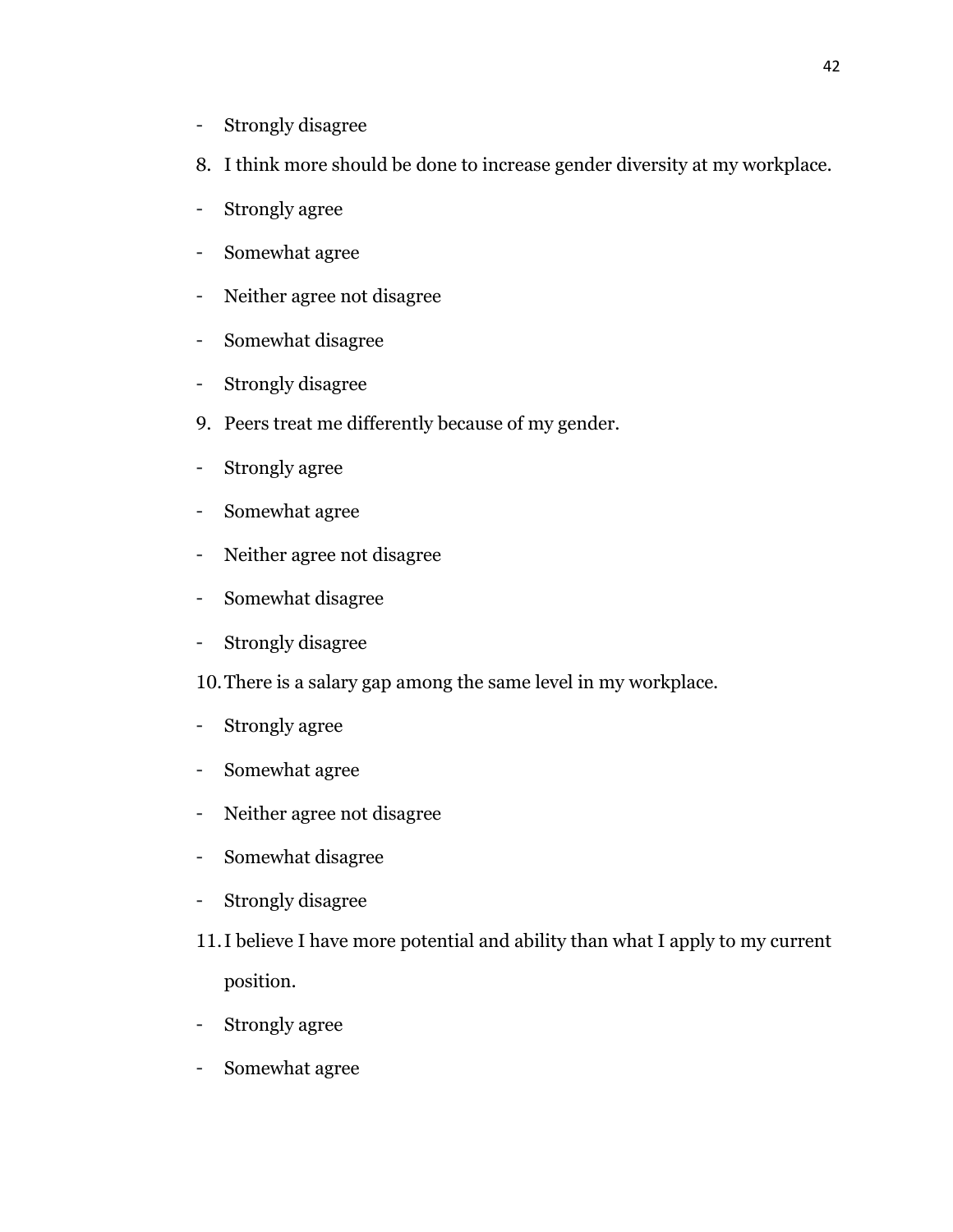- Neither agree not disagree
- Somewhat disagree
- Strongly disagree
- 12.There are equal opportunities for training available.
- Strongly agree
- Somewhat agree
- Neither agree not disagree
- Somewhat disagree
- Strongly disagree
- 13.My supervisor does not consider gender in delegating job assignments.
- Strongly agree
- Somewhat agree
- Neither agree not disagree
- Somewhat disagree
- Strongly disagree

14.I feel secure in my job.

- Strongly agree
- Somewhat agree
- Neither agree not disagree
- Somewhat disagree
- Strongly disagree
- 15.My gender does influence my profession.
- Strongly agree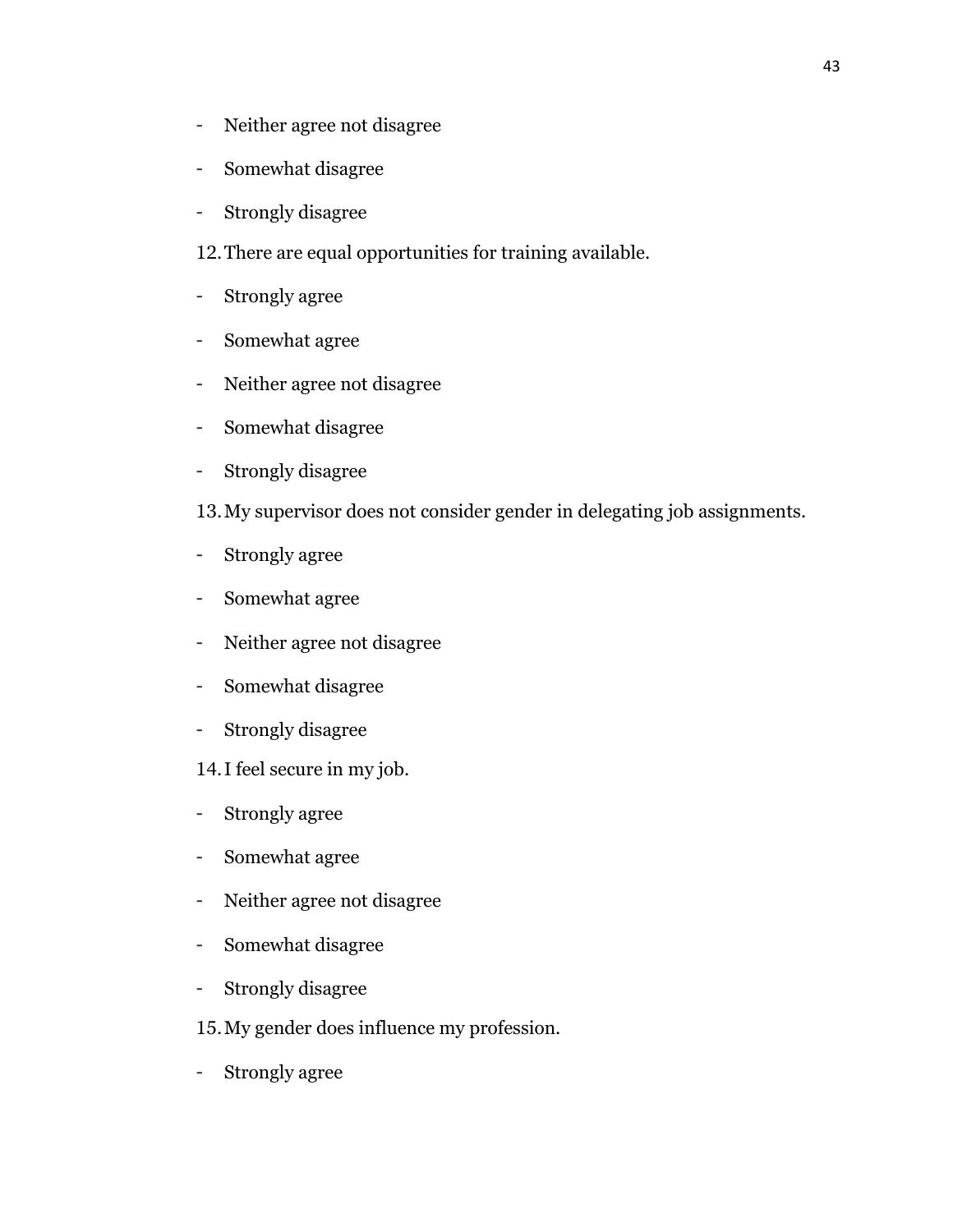- Somewhat agree
- Neither agree not disagree
- Somewhat disagree
- Strongly disagree

#### Page Break

Section 2: The following section covers sexual harassment. Please answer all questions honestly.

Harassment: Sexual harassment as defined by the EEOC is as follows: Sexual harassment is defined as unwelcome sexual advances, requests for sexual favors, and other verbal or physical conduct of a sexual nature constitute sexual harassment when this conduct explicitly or implicitly affects an individual's employment, unreasonably interferes with an individual's work performance, or creates an intimidating, hostile, or offensive work environment.

- 1. Have you ever experienced sexual harassment in the workplace?
- Yes
- No
- Unsure
- 2. How often have you experienced sexual harassment in the workplace?
- Daily
- Weekly
- Monthly
- Once
- Never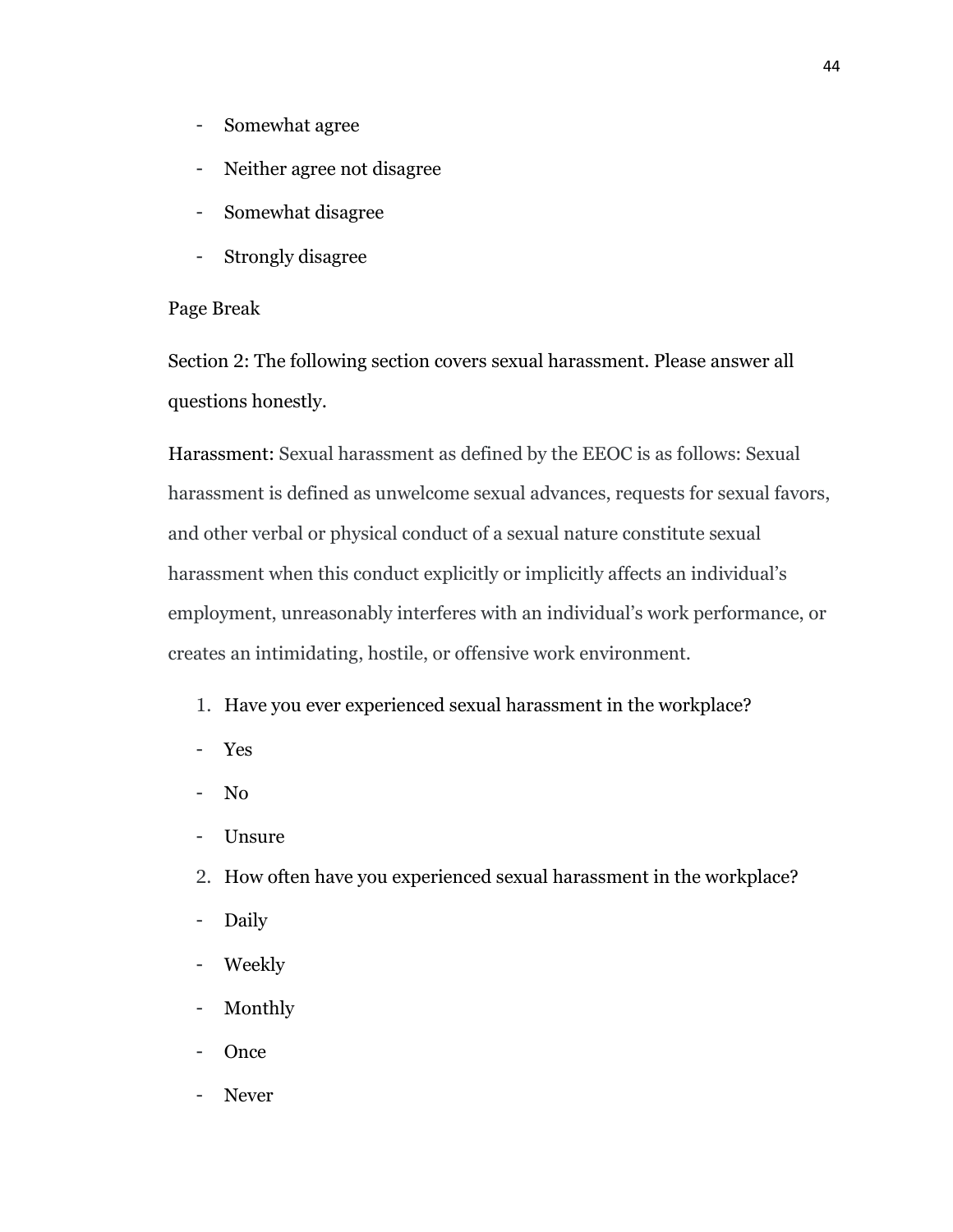- 3. What types of sexual harassment have you experienced?
- Unwanted physical contact
- Suggestive remarks
- Jokes of a sexual nature
- Display of sexually offensive materials in a public space
- Unwanted comments on appearance
- Invasion of personal space
- Staring or leering
- Intimidating presence
- None
- 4. Did you report this/these incident(s)?
- Yes
- No
- Prefer not to answer
- 5. Do you know of other employees who have experienced sexual harassment?
- Yes
- No
- Prefer not to answer
- 6. Who sexually harassed you?
- A supervisor
- A co-worker at the same level
- A subordinate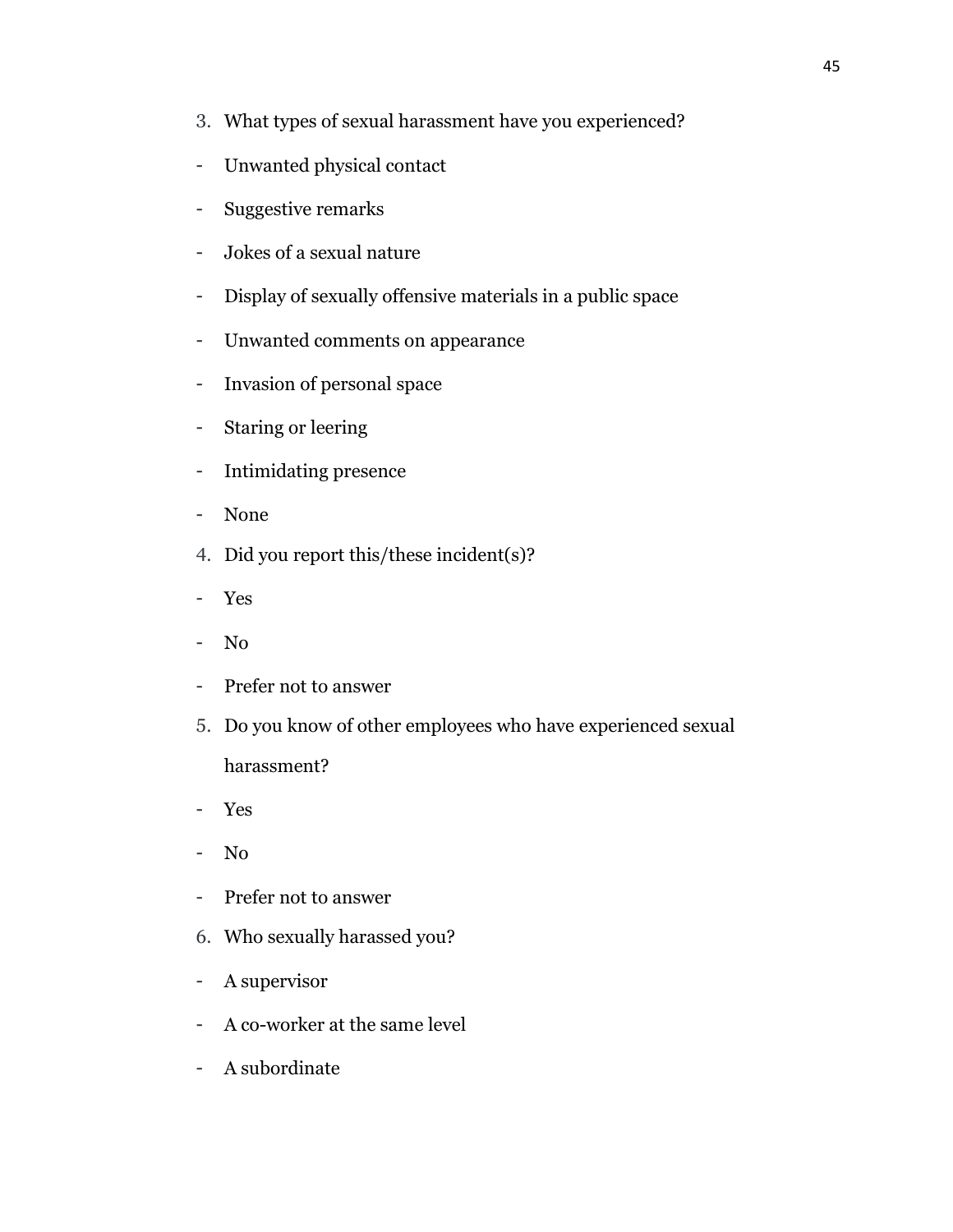- I was unable to recognize who
- Prefer not to say
- No one
- 7. If you did not report sexual harassment to Human Resources, please indicate why. Check all that apply.
- Fear of loss of employment
- Fear of perpetrator of harassment knowing
- Fear of other co-workers knowing
- Worry nothing will be done
- Didn't want to cause problems
- I did report
- Prefer not to say
- 8. Did this experience negatively affect your work performance?
- Yes
- No
- Not applicable
- Prefer not to say
- 9. Do you fear an incident of sexual harassment?
- Yes
- No
- Prefer not to say
- 10.Do you think your workplace have an appropriate response for incidents of sexual harassment?
- Yes